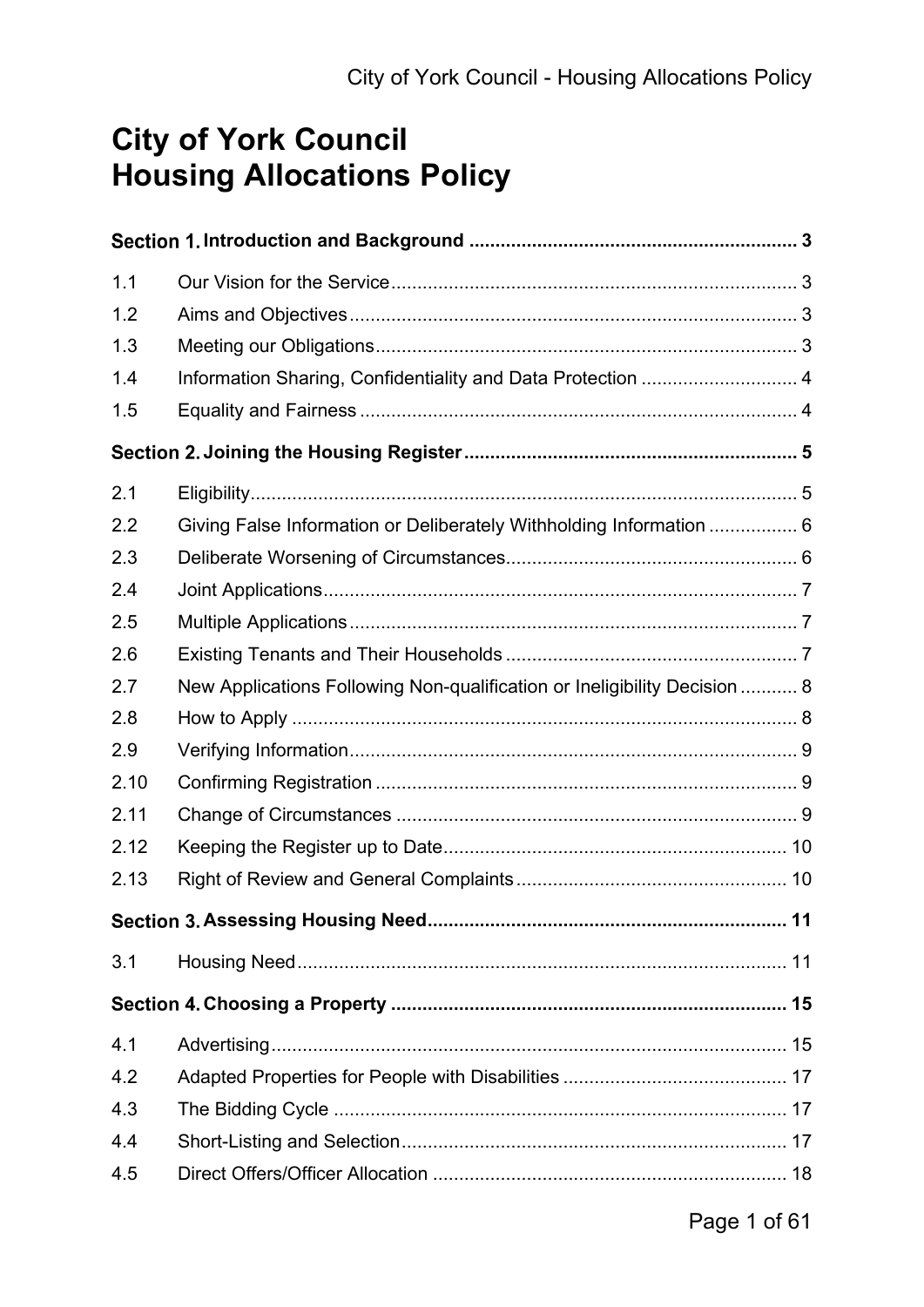| 4.6 |                                                                          |  |
|-----|--------------------------------------------------------------------------|--|
| 4.7 |                                                                          |  |
|     | Section 5. Feedback, Monitoring and Development of the Scheme  21        |  |
| 5.1 |                                                                          |  |
| 5.2 |                                                                          |  |
|     |                                                                          |  |
|     |                                                                          |  |
|     | Appendix 3: Non Qualifying Criteria (serious unacceptable behaviour)  25 |  |
|     |                                                                          |  |
|     |                                                                          |  |
|     |                                                                          |  |
|     |                                                                          |  |
|     | Appendix 8: Defining Overcrowding and Housing at Height 37               |  |
|     |                                                                          |  |
|     |                                                                          |  |
|     |                                                                          |  |
|     |                                                                          |  |
|     |                                                                          |  |
|     |                                                                          |  |
|     |                                                                          |  |
|     |                                                                          |  |
|     |                                                                          |  |
|     |                                                                          |  |
|     |                                                                          |  |
|     |                                                                          |  |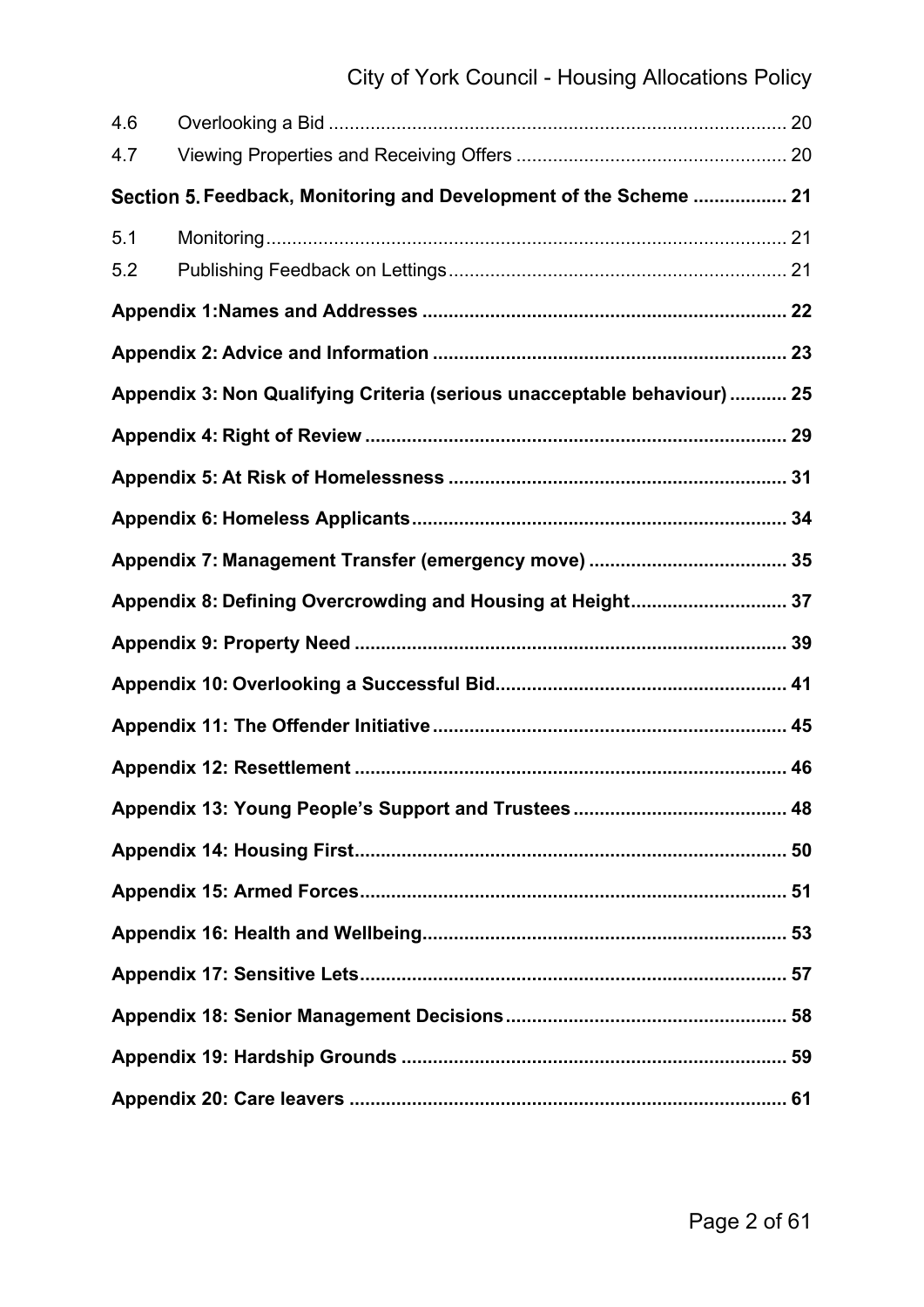# **Section 1.Introduction and Background**

## **1.1 Our Vision for the Service**

To provide general needs housing, within the City of York Council (CYC) Local Authority Area to those with an assessed housing need, who are able to live independently, and to help create sustainable, mixed communities where people wish to live.

We will achieve this by working with applicants to provide a comprehensive housing advice service covering a whole range of housing options across the City of York Council area.

## **1.2 Aims and Objectives**

- To meet the legal requirements for the allocation of social housing as set out in the Housing Act 1996, Homelessness Act 2002, Localism Act 2011 and the Homeless Reduction Act 2017.
- To encourage and support balanced and sustainable communities.
- To make the housing process, fair, easy to use and transparent.
- To give applicants realistic information about the availability of social housing across the City of York Local Authority area and work with them to look at all their available housing options.
- To prevent homeless and reduce placement in temporary accommodation.
- To ensure accessibility for all those in housing need, particularly the more vulnerable.

## **1.3 Meeting our Obligations**

This policy has been developed paying due regard to the Codes of Guidance issued to Housing Authorities in England in exercising the functions under 167(A) and 167(2) of the Housing Act 1996.

City of York Council will ensure that the policy is compatible with obligations imposed by other existing legislation, in addition to Part 6 of the Housing Act 1996, as detailed below: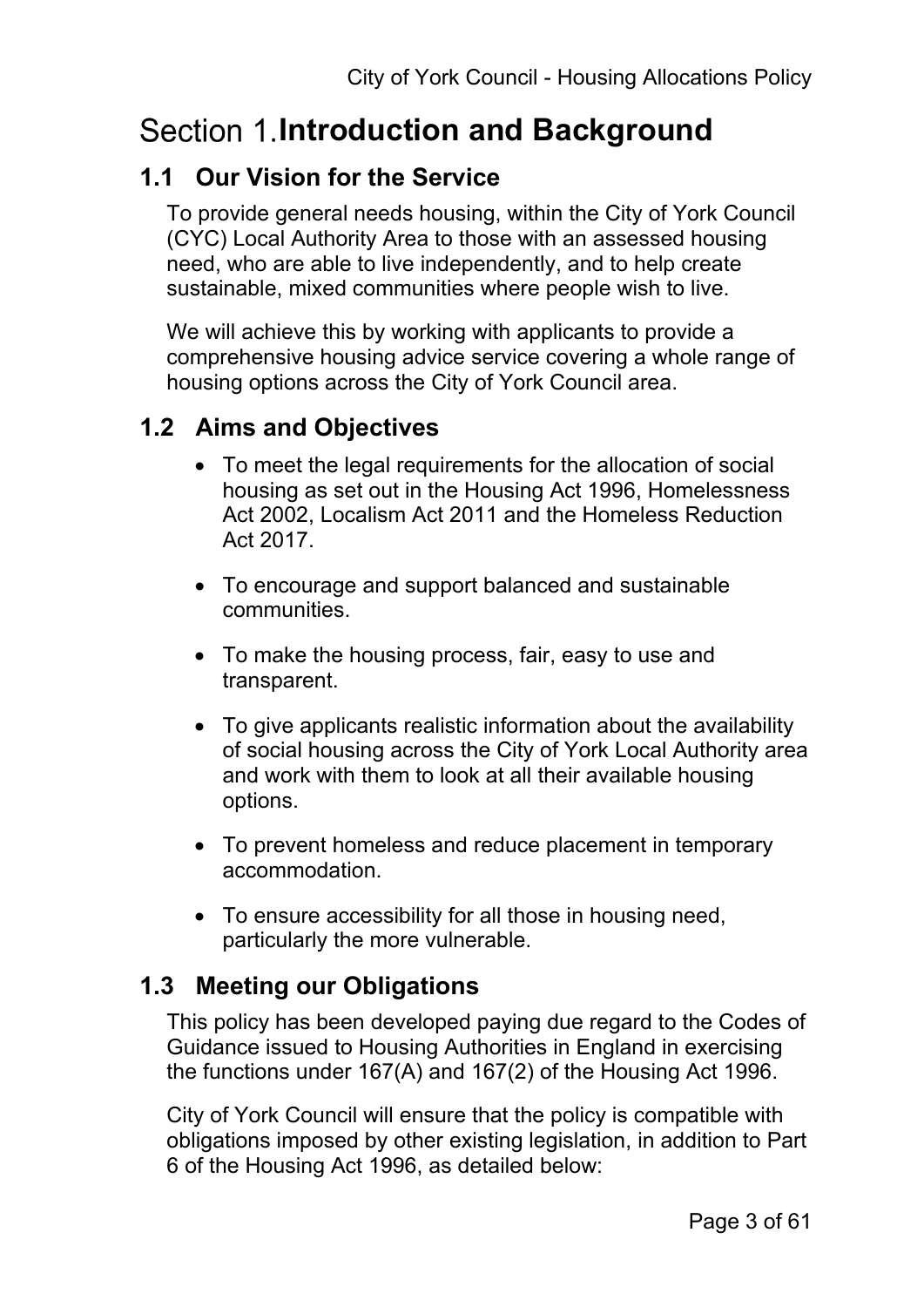- The Human Rights Act 1998
- The Freedom of Information Act 2000
- Children's Act 1989
- Crime and Disorder Act 1998
- Homelessness Act 2002
- The Equality Act 2010
- Localism Act 2011
- Anti-Social Behaviour, Crime and Policing 2014
- Homeless Reduction Act 2017
- Children and Social Work Act 2017
- Data Protection Act 2018

## **1.4 Information Sharing, Confidentiality and Data Protection**

Information provided when a person makes an application to join the City of York housing register and any information received in administering and processing an application will be treated as confidential in accordance with DPA 2018.

Information provided as part of the application process will need to be shared with other Partner Landlords and may include other agencies such as the police, probation service, social services, General Practitioners, health authorities, NHS employees, registered social, private housing landlords, other local authority departments and statutory bodies to process your housing application and assess your housing need.

Information may be shared without the applicant's specific consent in the prevention and/or detection of crime, the prevention and/or detection of fraud, in matters relating to safeguarding of an individual or others and/or any rule of common law.

## **1.5 Equality and Fairness**

City of York Council will ensure its policies and practices are nondiscriminatory and will aim to promote equal opportunity by preventing and eliminating discrimination.

The scheme will be accessible, responsive and sensitive to the diverse needs of individuals. City of York Council will take measures to ensure that people with disabilities have equal access to housing opportunities.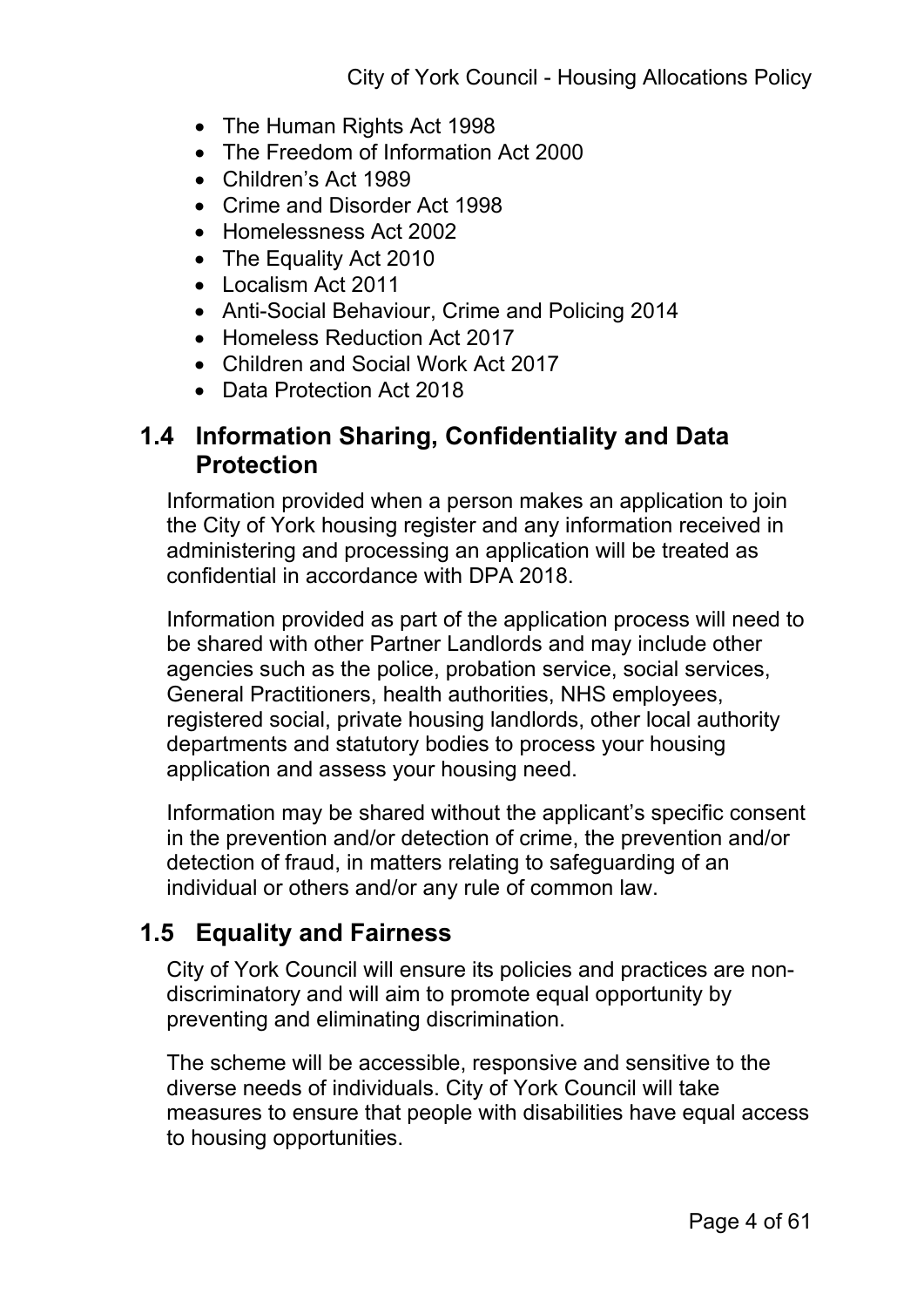## **Section 2. Joining the Housing Register**

To join City of York Housing register applicants will be required to be eligible for social housing and meet the qualification criteria set out in this policy.

## **2.1 Eligibility**

An applicant may be ineligible for an allocation of accommodation under s.160ZA(2) or (4)) Part 6 Housing Act 1996:

- Persons from abroad may not be allocated accommodation under Part 6 if he or she is a person from abroad who is ineligible for an allocation under s.160ZA of the 1996 Act
- A person subject to immigration control is not eligible for an allocation of accommodation unless he or she comes within a class prescribed in regulations made by the Secretary of State (s.160ZA(2)
- Regulations may provide for other descriptions of persons from abroad who, although not subject to immigration control, are to be treated as ineligible for an allocation of accommodation (s.160ZA(4)
- Applicants who do not have recourse to public funds or who cannot prove they have recourse to public funds or those not habitually resident.
- Resident British citizens not habitually Resident in the UK.

Eligibility for social housing is determined by the Secretary Of State and subject to change. Applicants will need to be eligible at the time of application and at the point of any offer of accommodation. Where an applicant is found to be no longer eligible their application will be closed.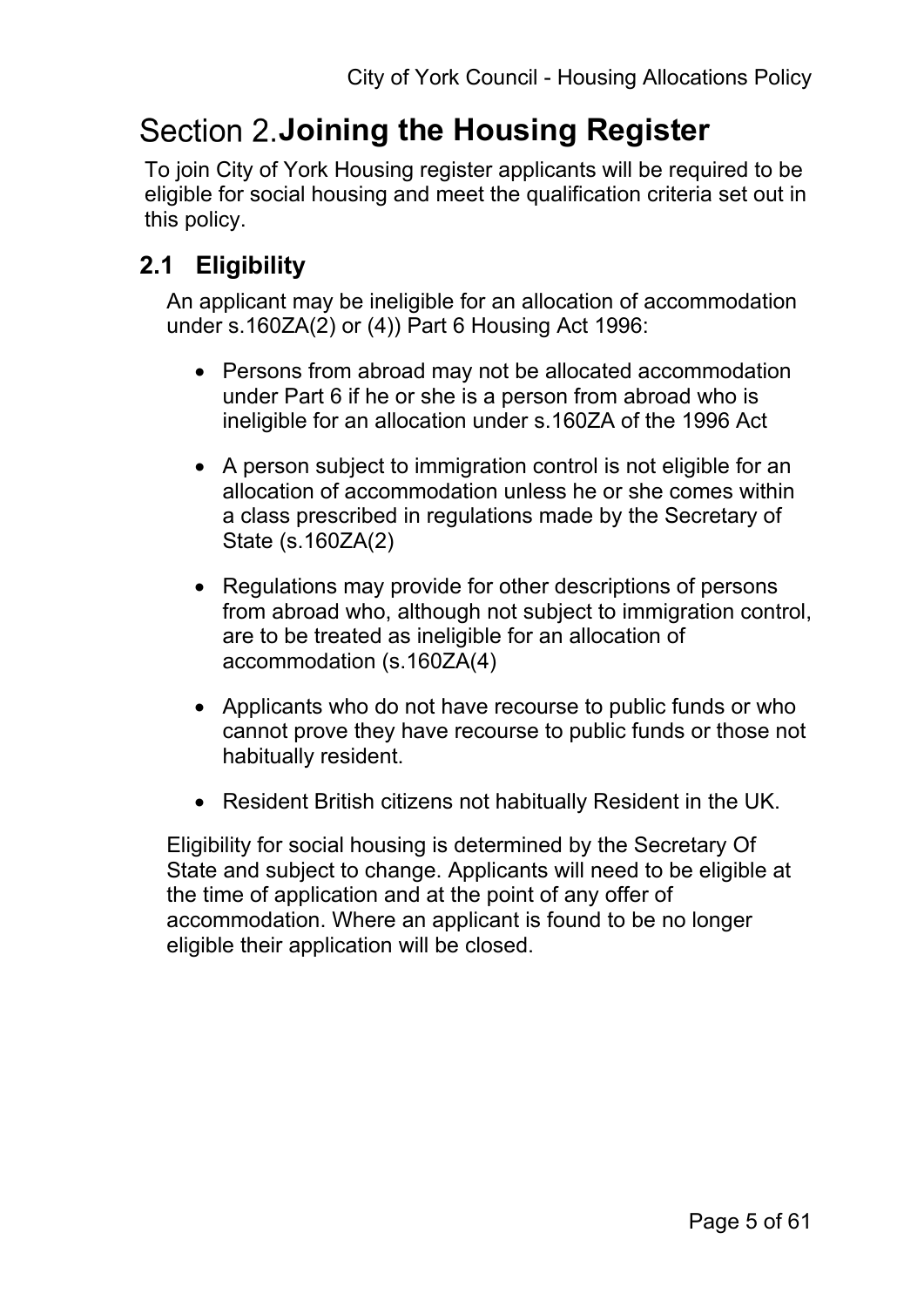### **2.2 Giving False Information or Deliberately Withholding Information**

Sections 171 and s214 Housing Act 1996 makes it an offence for anyone applying for housing from a housing authority to:

- Knowingly or recklessly to make a statement which is false.
- Knowingly withholds information which is relevant to their housing application.

A person found guilty under s171 is liable on summary conviction of a fine up to £5000.

Applicants who are found to have made fraudulent claims or have deliberately withheld information will have their application closed and will be disqualified from the Housing register for a maximum period of 5 years.

The housing provider may seek a possession order for a tenancy granted as a result of false statement and/or withholding information.

Applicants who have had their application closed and been disqualified will have a right of review.

A fresh application for housing may be made after any disqualification period has expired.

## **2.3 Deliberate Worsening of Circumstances**

Whilst the policy is intended to make sure that those with urgent housing needs are housed more quickly, it does not want to reward applicants who deliberately worsen their housing circumstances in order to get into a higher band or higher priority; each case will be assessed individually.

Any applicant who deliberately worsens their circumstances will have their application closed and will not qualify to apply to join the register for a minimum of 12 months.

Applicants who have had their application closed and been disqualified will have a right of review.

A fresh application for housing may be made after any disqualification period has expired.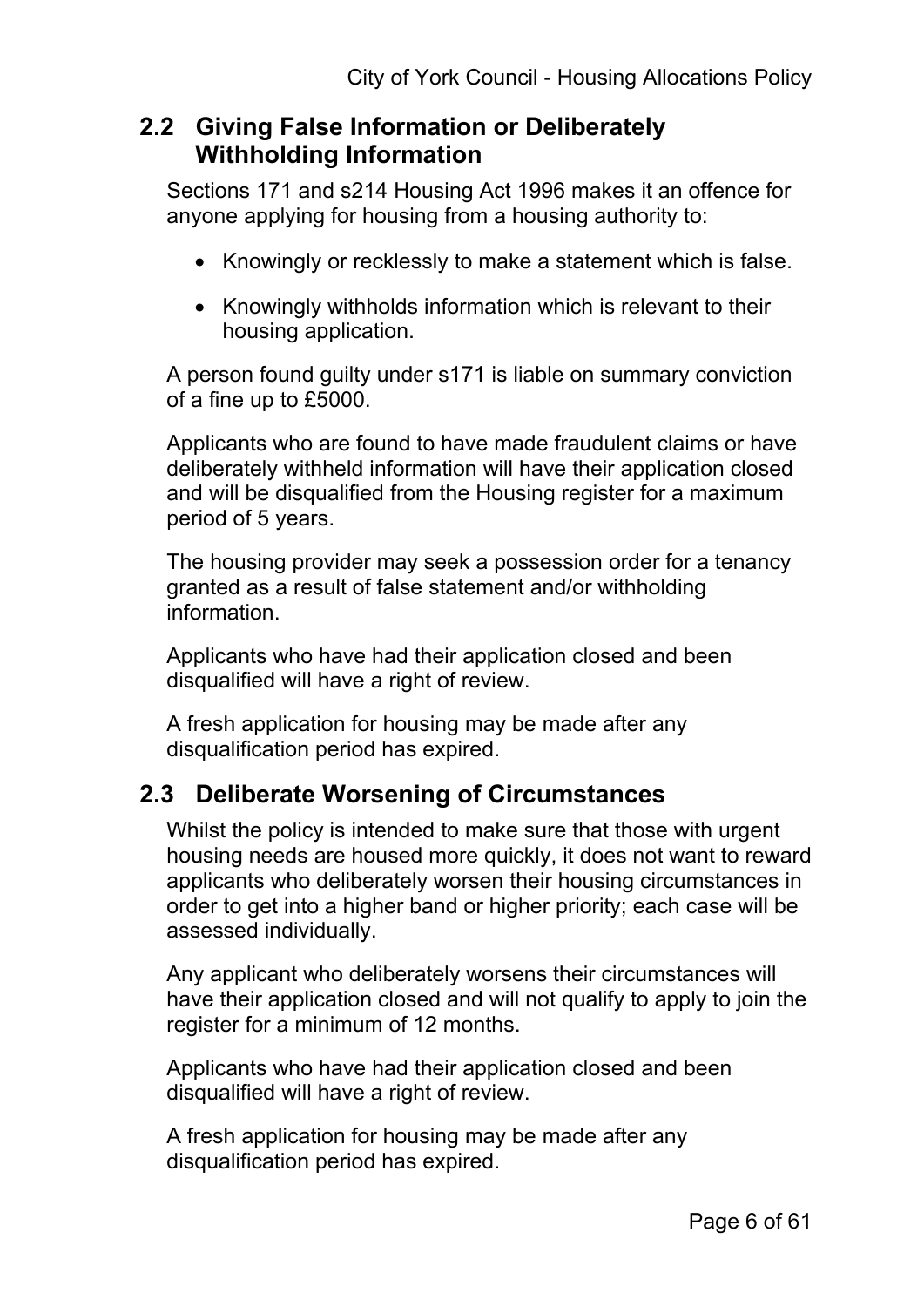### **2.4 Joint Applications**

Joint applications can be accepted, however, all applicants must be eligible and qualify for the housing register. And intend to occupy the property together as their main home.

Under s160ZA91) (b) Housing Act 1996 applicants will not be granted a joint tenancy if anyone is ineligible.

For Houses in Multiple Occupation (shared houses) individual applicants will be offered a sole tenancy of their room.

### **2.5 Multiple Applications**

Multiple applications are not allowed, a person cannot exist on two applications. They must decide which application they wish to be on and be removed from all others.

## **2.6 Existing Tenants and Their Households**

Existing City of York Council tenants and Registered Social Landlord tenants and their household members over 18 (excluding those in temporary accommodation) can apply to move and will have their eligibility and qualification assessed in the same way as new applicants. The income and savings criteria will not apply to existing secure housing tenants.

Where it is evidenced that an existing tenant on the CYC housing register is no longer eligible or qualifying, their application will be closed and they will be advised in writing of why they no longer qualify.

Tenants who have been accepted onto the register may not be allowed to move if their current property is suitable and has been adapted to meet their needs, unless the person in the household who required the adaptations no longer requires the adaptations or the property they are moving to also include all the adaptations they require or they have significant housing need.

Applicants from temporary accommodation, hostels and supported housing may not be allowed to move if they have current arrears in excess of 8 weeks payable rent which is not a direct result of delayed benefit payments (universal credit housing elements or housing benefit) or are in breach of their temporary accommodation/licence/tenancy conditions where court action/eviction is imminent.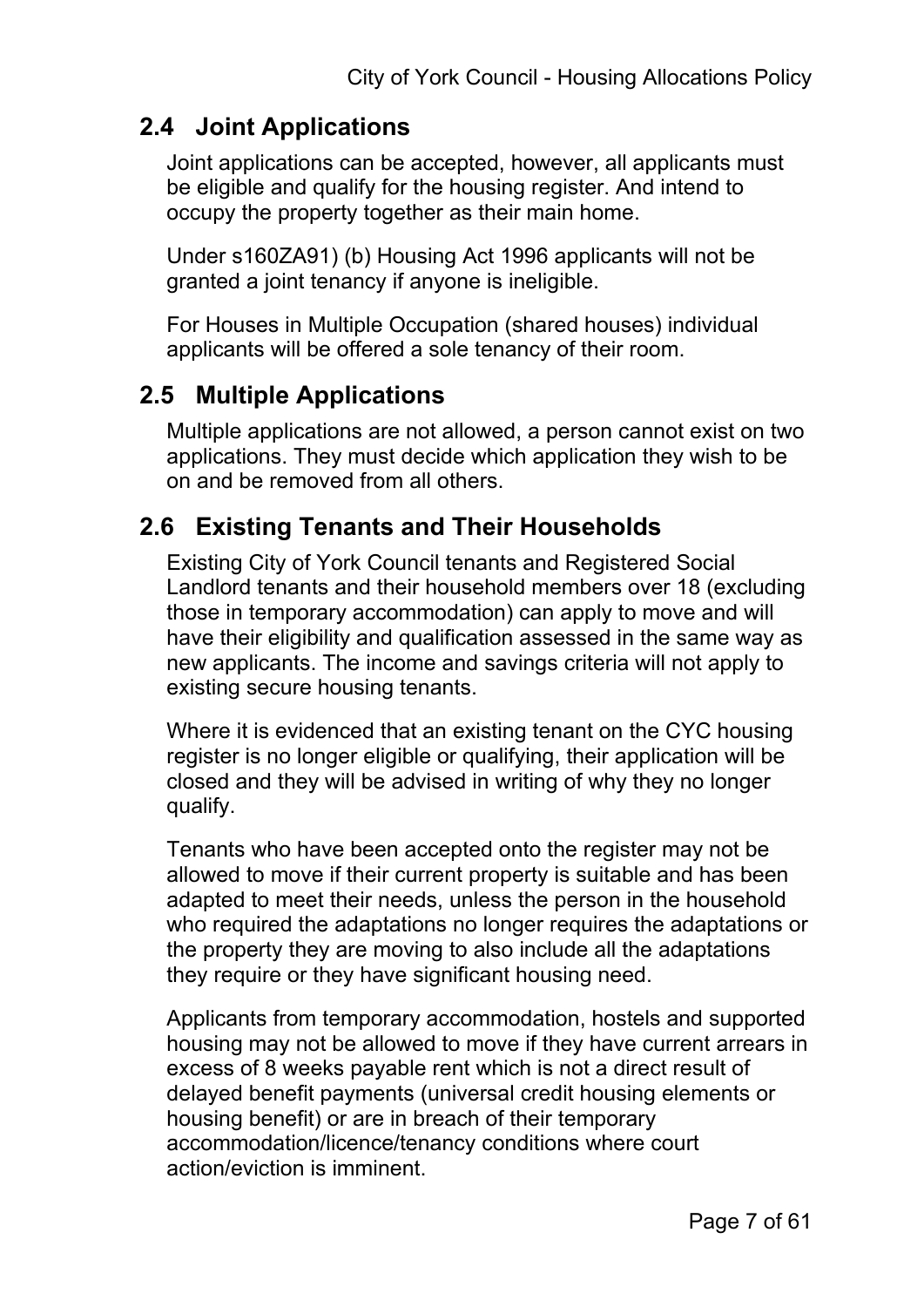Some lettings of secure tenancies are exempt from the requirements of Part 6 of the Housing Act 1996 and this allocations policy will not apply to:

- Succession on death of a tenant into current property
- Assignment by way of exchange (a mutual exchange)
- Assignment to a person who would be qualified to succeed if the tenant had died immediately before the assignment into current property
- Transfers of tenancy under the provisions of matrimonial and related domestic legislation

Extension of fixed term tenancies into current property

### **2.7 New Applications Following Non-qualification or Ineligibility Decision**

Applicants who have previously been deemed not to be eligible and/or not to qualify to register may make a fresh application if they consider that they should now be treated as eligible or qualifying or a period disqualification has elapsed.

## **2.8 How to Apply**

To apply for social housing in City of York Local Authority area new applicants, and existing tenants wishing to apply for a move, should visit the housing portal on City of York Council website, and apply via the housing portal.

All applicants will be assessed under eligibility and qualification criteria. Only if these criteria are met would the applicant then be registered and verification and a housing needs assessment take place.

Applicants will be required to complete a housing application, this will allow staff to process their request and confirm eligibility and qualification, assess housing need and to identify any additional support that may be required during the allocations process or to maintain a future tenancy.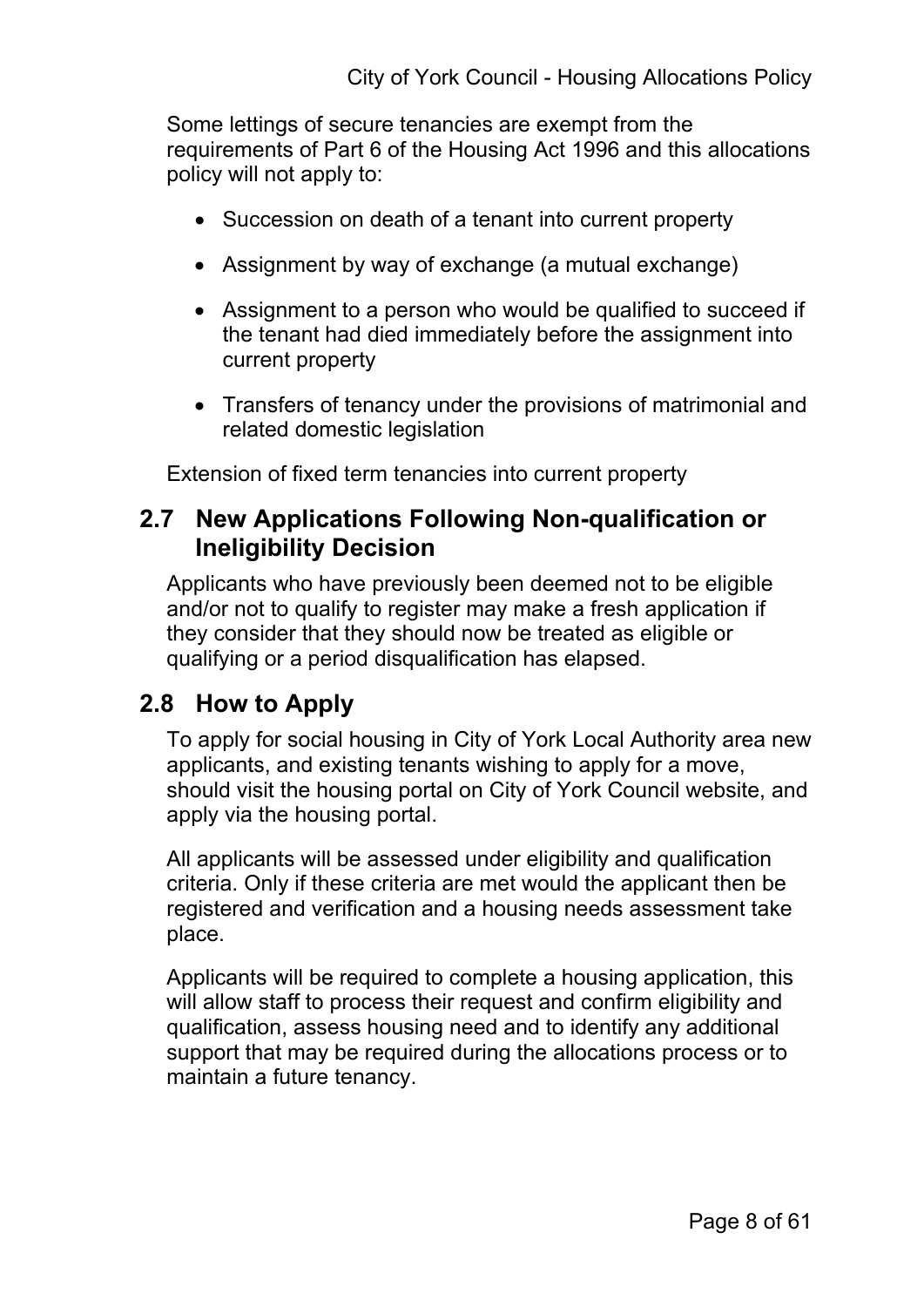### **2.9 Verifying Information**

At the point of application **all applicants and all household members over the age of 18 and individual applicants aged 16 and 17** will be required to provide proof of identity and supporting evidence to verify eligibility and qualification for access to the housing register.

Verification will take place at the point of application of at the point of any offer of accommodation or at any period of assessment or review.

Applicants will be required to provide up to date information within a very short timescale at any point of an offer of accommodation (48 hours). Should they not be able to provide the requested information/documentation in the requested timescales, they may be bypassed for an offer of a property.

## **2.10 Confirming Registration**

Registration will be confirmed when all verification documentation and any supporting evidence has been received, once the application has been fully assessed and has been made active, the applicant/s will receive confirmation which will include:

- Registration Date (date the application and all documentation were received).
- Housing Need band that their application has been awarded.
- Priority Band date (if this is different to registration date due to a change in initial banding).
- Confirmation of bedroom need and types of properties they are eligible for.

## **2.11 Change of Circumstances**

Applicants will be required to advise the City of York council Housing registrations team of any change in circumstances that could affect their application. Failure to keep City of York advised of any change may result in an offer of property being withdrawn or offered to another applicant. This may result in further verification and re assessment.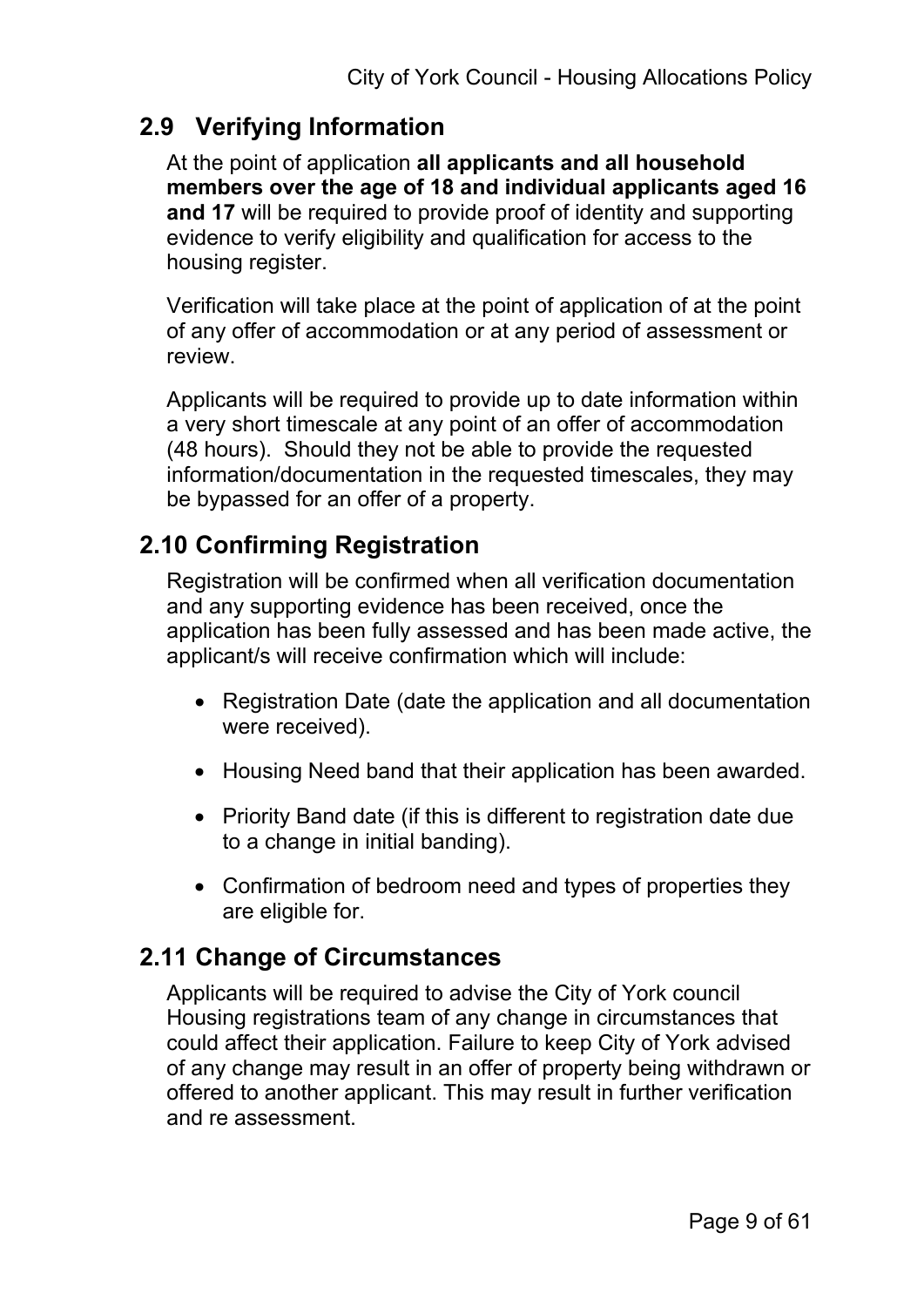### **2.12 Keeping the Register up to Date**

It is the responsibility of applicants to update their application and notify the Housing Registrations Team of any changes. Failure to do so could result in an offer of a property being withdrawn if the application is not up to date.

All applicants will be reminded every 12 months (from date of registration) to check their application and update information.

### **2.13 Right of Review and General Complaints**

Applicants have the right to request a review against certain decision made during the housing process these include:

- Access to the register by either eligibility or qualification
- Those who are not a qualifying person under s160A(7) Housing Act 1996
- Banding
- Property allocation
- Cancelled application

Applicants will have 21 days from the date on the decision letter to request a review

This review will be undertaken by an officer senior to the officer who made the original decision who will have 56 days to respond.

The reviewing officer will have had no prior involvement with the application.

General complaints not covered by the review process such as dissatisfaction about service standards or actions or lack of actions taken should be raised using the City of York Complaints procedure, see: [www.york.gov.uk/MakeAComplaint](https://www.york.gov.uk/MakeAComplaint)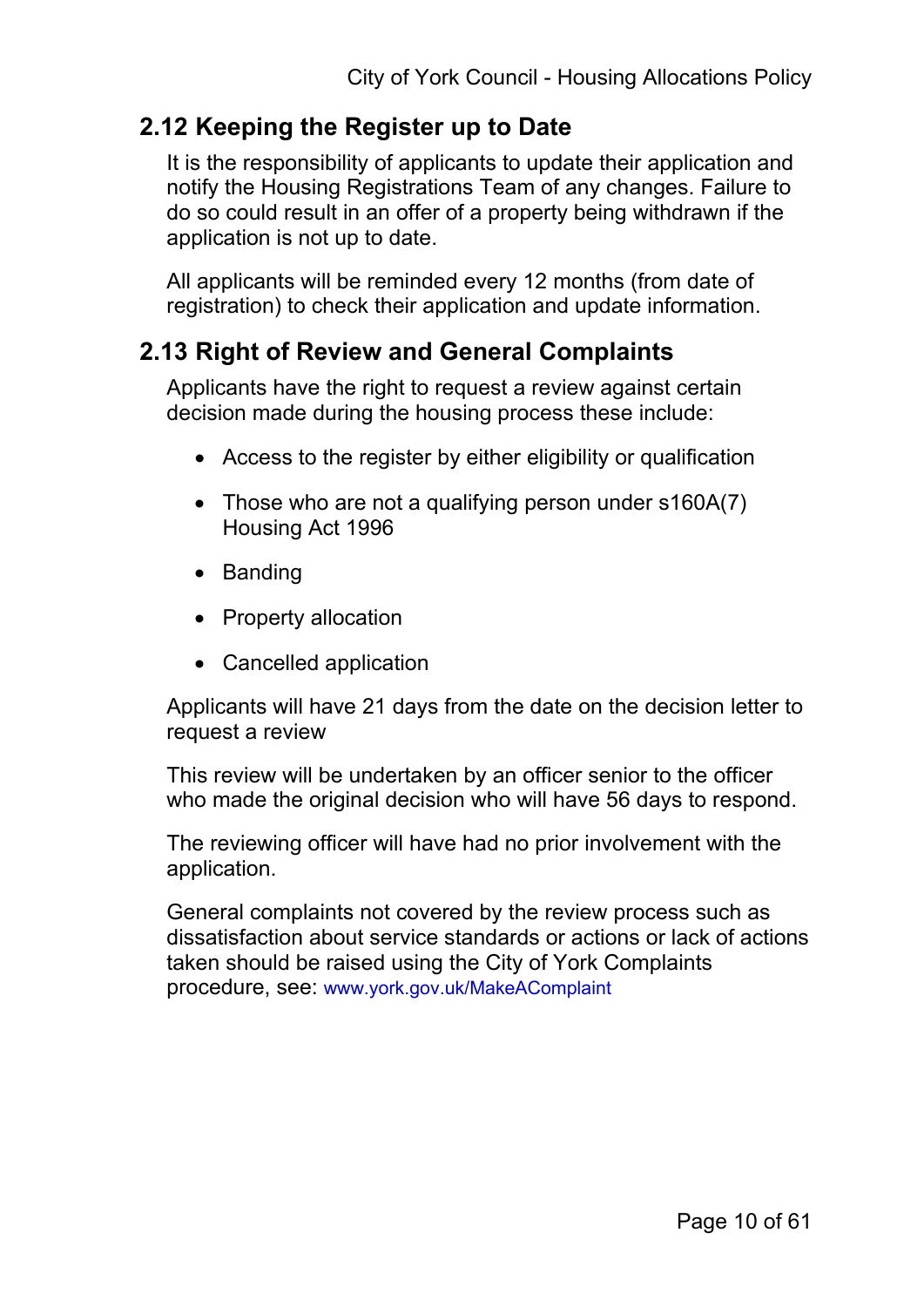# **Section 3. Assessing Housing Need**

## **3.1 Housing Need**

When an application has been fully assessed applicants will be contacted and advised the type of property they will be eligible for. This will include property style, number of bedrooms and any restrictions or conditions that may apply such as area.

Where children have a permanent/principal home elsewhere they will not be included on the application for a second home, this includes cases of shared care.

- Where adult children reside in residential care they will not be included on an application.
- Where a carer is to be considered part of an application the care profession must provide evidence of the need for overnight/24 hour on site care.
- Where applicants wish to have their housing needs assessed taking into account health and wellbeing issues proof will be required from medical professionals working with them of the impact their current housing is having on their condition, without this health and wellbeing will not be able to be assessed
- Affordability assessments will be completed prior to a property being offered.
- Any future CYC Tenancy Strategy that requires new tenants to be given a fixed term tenancy will be subject to review and may not be extended dependant on circumstances.

### **Emergency Band**

Emergency Band is intended to meet the needs of applicants in extreme circumstances. Those who are awarded Emergency Band may have their banding reviewed every 28 days and may be subject to auto bid or a direct let if it was determined that the applicant had not been bidding on suitable properties.

Applicants eligible for **Emergency Band** may include:

• Applicants unable to return to their home from hospital because their current home is permanently unsuitable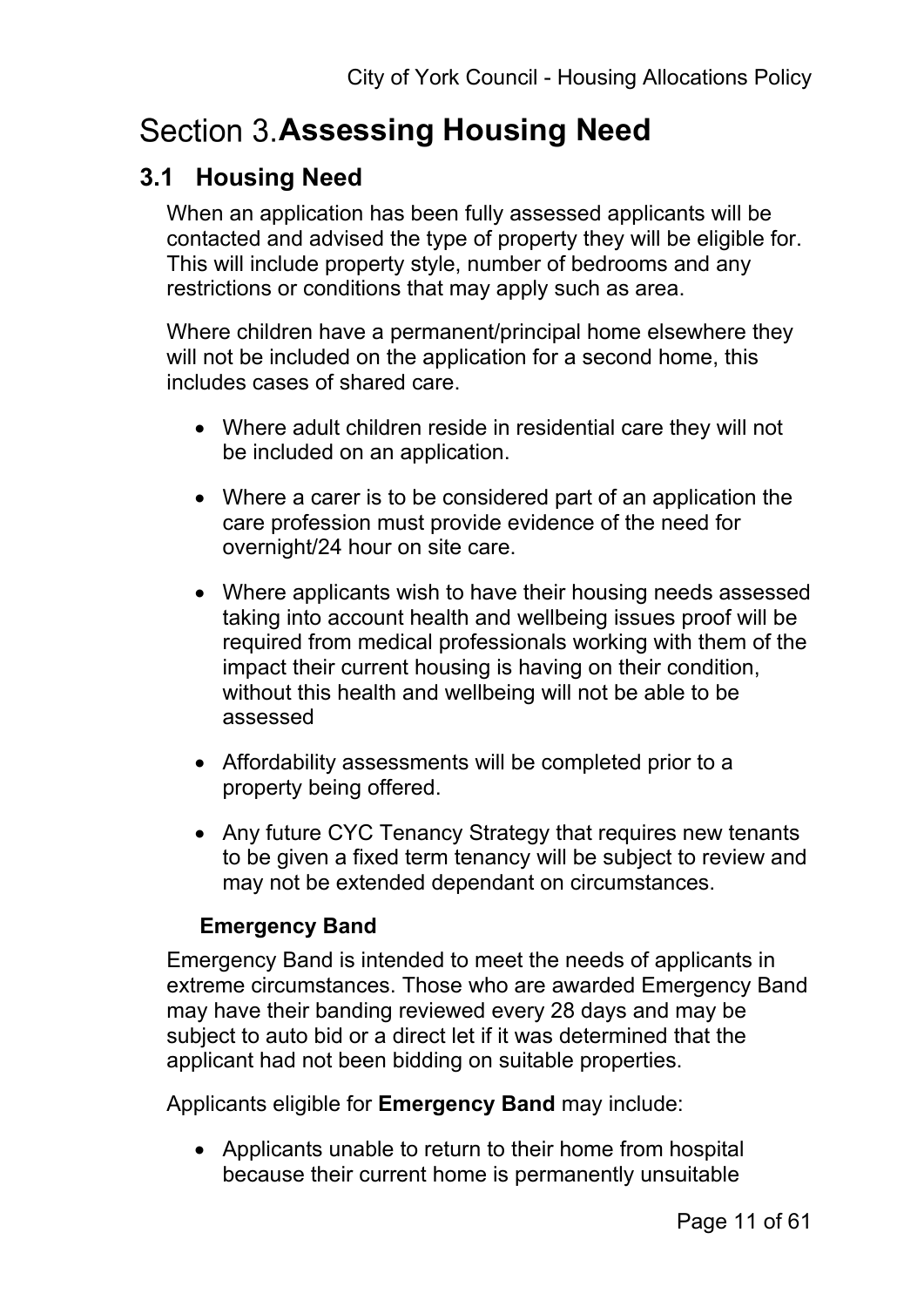(cannot be adapted to meet their needs or requires major adaptations to meet their needs which are not feasible).

- Applicants who are unable permanently to access key facilities in their home where major adaptations work cannot be undertaken.
- Offender initiative. Previous social housing tenants in the CYC area who meet specific criteria (Appendix 11).
- Care leavers at point of leaving care, foster home or supported housing with an agreed trustee and support package relevant to offer and are assessed as being ready for independent living. NB. If a care leaver is homeless or in supported housing they will be housed accordingly (Appendix 20).

#### **Gold Band**

Those who are awarded Gold Band could have their banding reviewed after 56 days and may be subject to auto bid or a direct let if it was determined they have not been bidding on suitable properties.

Applicants eligible for **Gold Band** may include:

- Applicants who need to move on from approved accommodation who are eligible for and have completed a programme of resettlement (Appendix 12) - A backdate of time is added to the date of continual engagement in the resettlement process. If someone disengages and then reengages; the backdate would be to the date of reengagement.
- Applicants who are presently under-occupying a home owned either by City of York Council or a Registered Social landlord and are assessed as requiring a property with at least 2 fewer bedrooms than their current accommodation.
- Applicants who are overcrowded and require two or more bedrooms to relieve the overcrowding. Bedroom size will be taken into consideration (Appendix 8).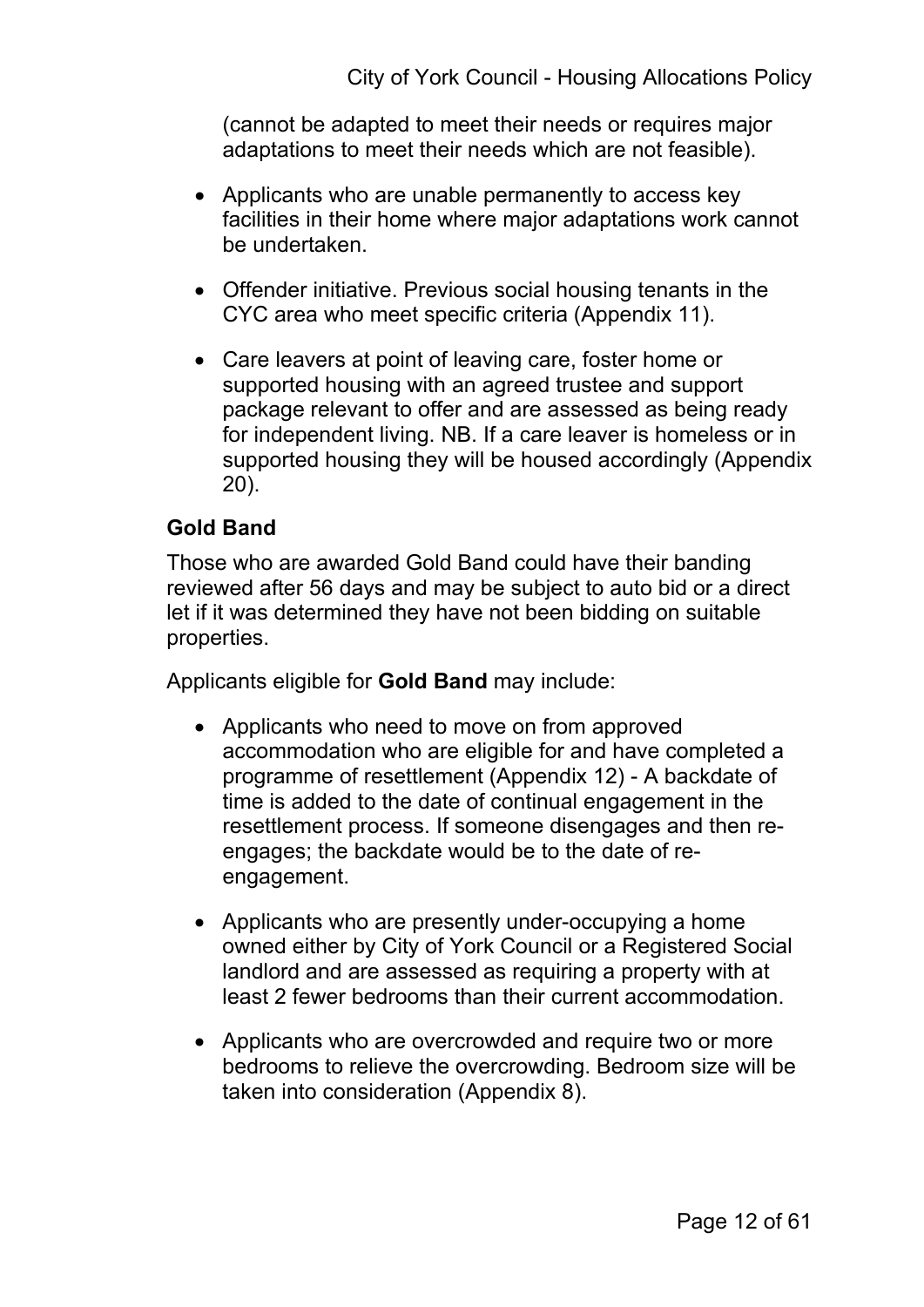- Applicants occupying a City of York Council or a registered social landlord bedsit (defined as one living/kitchen/sleeping area) with a child over one year old or more than one child will be deemed overcrowded lacking 2 bedrooms (Appendix 8).
- Where current accommodation is assessed as having a serious impact on or seriously compromising an applicant's health and or wellbeing and a move of property would significantly improve the applicant's health. This is not directly related to a prognosis of illness but based on the impact current accommodation is having on an applicant's health. (Appendix 16).
- Applicants who have been assessed as having a need to move to prevent proven hardship. Hardship includes for provision or receipt of care and or support, Right to Move scheme and severe financial hardship (Appendix 19).
- Applicants whose home permanently lacks basic amenities, not due to the failure of the applicant and that cannot be resolved via reasonable building works or enforcement action and whose application is supported by Housing Standards and Adaptations Team.
- Where, under the partner landlord's policy, a valid succession right exists but the property does not meet the housing need. Legal action will be taken to recover possession if 2 suitable offers are refused (secure housing clause 15A on original property or Assured ground 9).
- Applicants where a fixed term tenancy is at an end and they require alternative accommodation. Legal action will be taken to recover possession if 2 suitable offers are refused.

Applicants where the Local Authority has a duty to relieve homelessness under Homeless Reduction Act 2017 who are eligible and qualify for the register and where there is reason to believe priority need and unintentionally homeless (as defined in Housing Act 1996) (Appendix 5).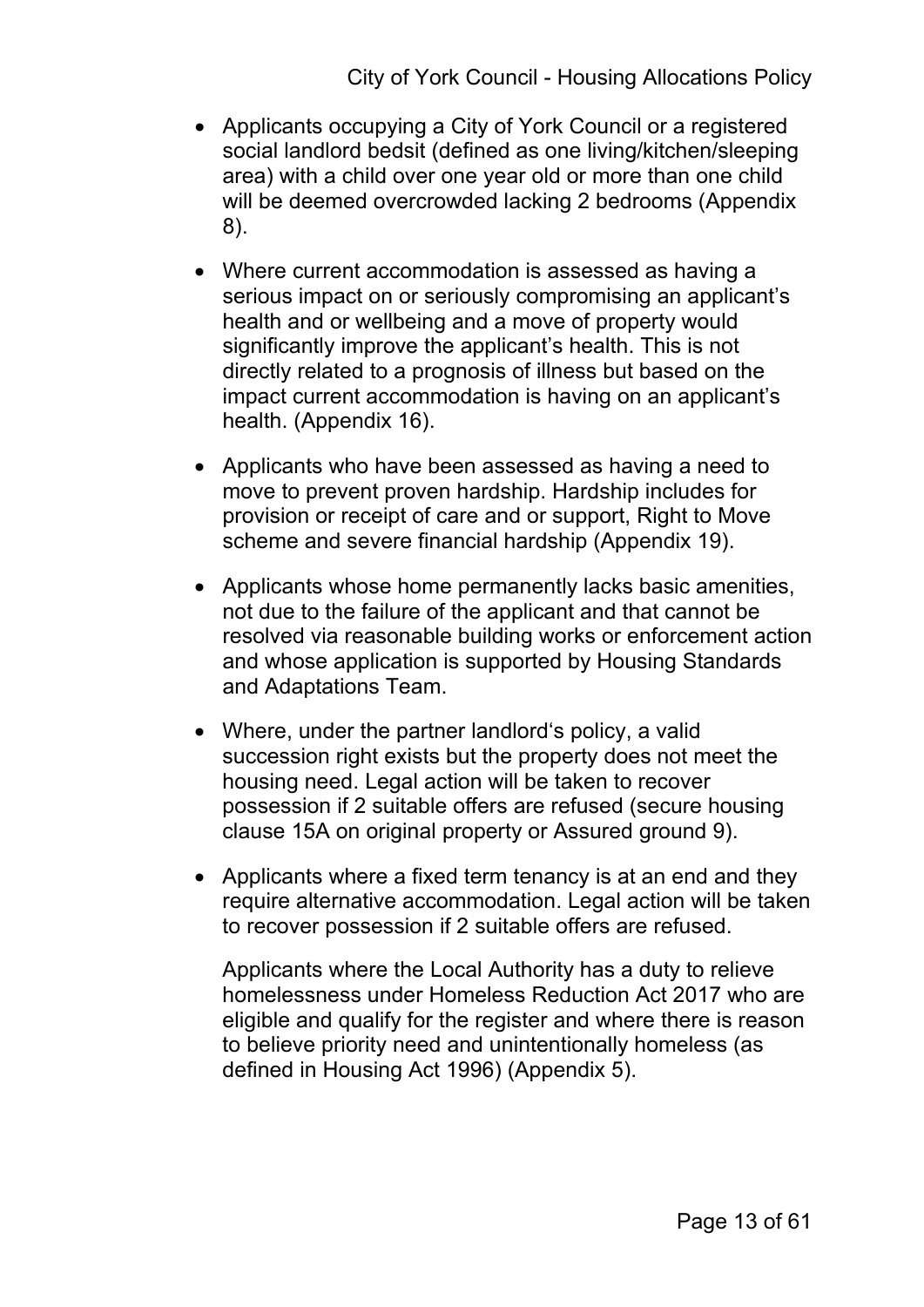#### **Silver Band**

- Applicants presently under-occupying a home owned by either City of York Council or a registered social landlord who are assessed as requiring a property with at least 1 less bedroom than their current accommodation.
- Applicants who are overcrowded and require one more bedroom to relieve the overcrowding. Bedroom size will be taken into consideration (Appendix 8).
- Applicants occupying CYC or registered landlord bedsits (defined as one living/kitchen/sleeping area) with a child under the age of one year old (Appendix 8).
- Where current accommodation is assessed as having a detrimental impact on or is compromising an applicant's health or wellbeing and a move to a different property would see some health improvements. This is not directly related to a prognosis of illness but is based on the impact current accommodation is having on the applicant's health.(Appendix 16).
- Single people/couples who share kitchen/bathroom facilities with separate households who will not be moving with them (for example, shared house) - separate households do not include family members.
- Applicants from hospital/prison who are ready for independent living.
- Applicants where the Local Authority has a duty to prevent homelessness under Homeless Reduction Act 2017 who are eligible and qualify for the register (Appendix 5).
- Applicants who were found to be intentionally homeless or found not to be in priority need if not disqualified.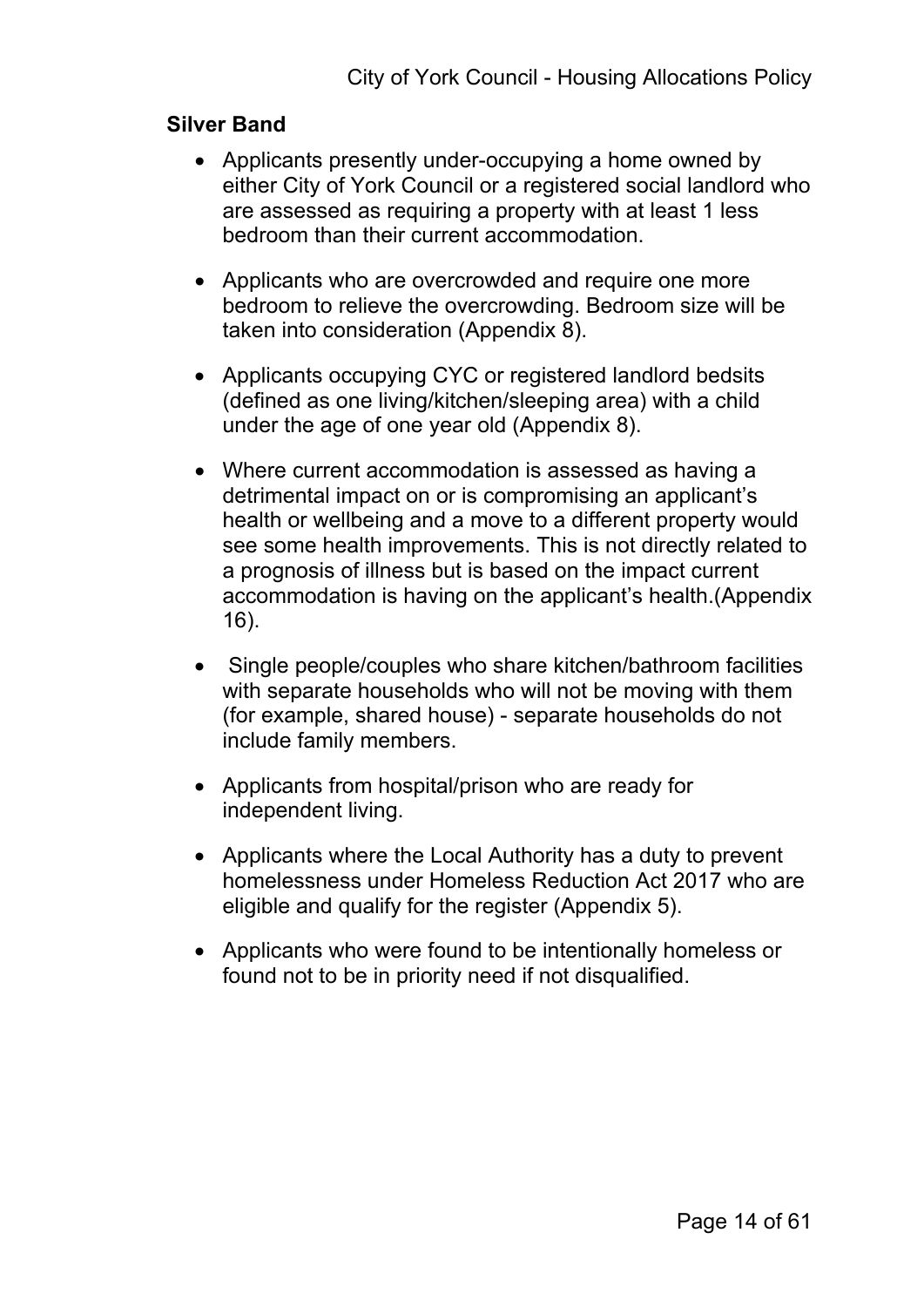#### **Bronze Band**

- Applicants who have an assessed support/care need for accommodation in an Independent Living Community who would otherwise be adequately housed and who are eligible and qualify for the register.
- Her Majesty's Forces with valid cessation notice but outside the remit of Homeless Reduction Act 2017.
- Single people/couples who share kitchen/bathroom facilities with family members who will not be moving with them); 'family' is defined as parents, siblings, grandparents, adult children and stepfamilies. Arrangements with other extended family members will considered on their individual circumstances.

#### **No Band (direct let)**

See 4.5.

## **Section 4. Choosing a Property**

### **4.1 Advertising**

Choice based lettings gives applicants the opportunity to express an interest in vacant properties. The information provided on adverts allows applicants to make an informed choice about where they would like to live.

Choice based letting works by advertising available City of York council housing and nominated properties from Registered Social Landlords each week and inviting bids or expression of interest from applicants on the housing register.

To allow applicants to make an informed choice, adverts will provide information on the property location, the type of property including the number and size of bedrooms, type of heating, if the bathroom has a bath or shower, entrance type, whether there is a garden, driveway or a policy on pets. Information will also be provided about weekly rent, service charges, rent in advance and tenancy type.

Some properties may have restrictions and these will be made clear by the landlord in the advert.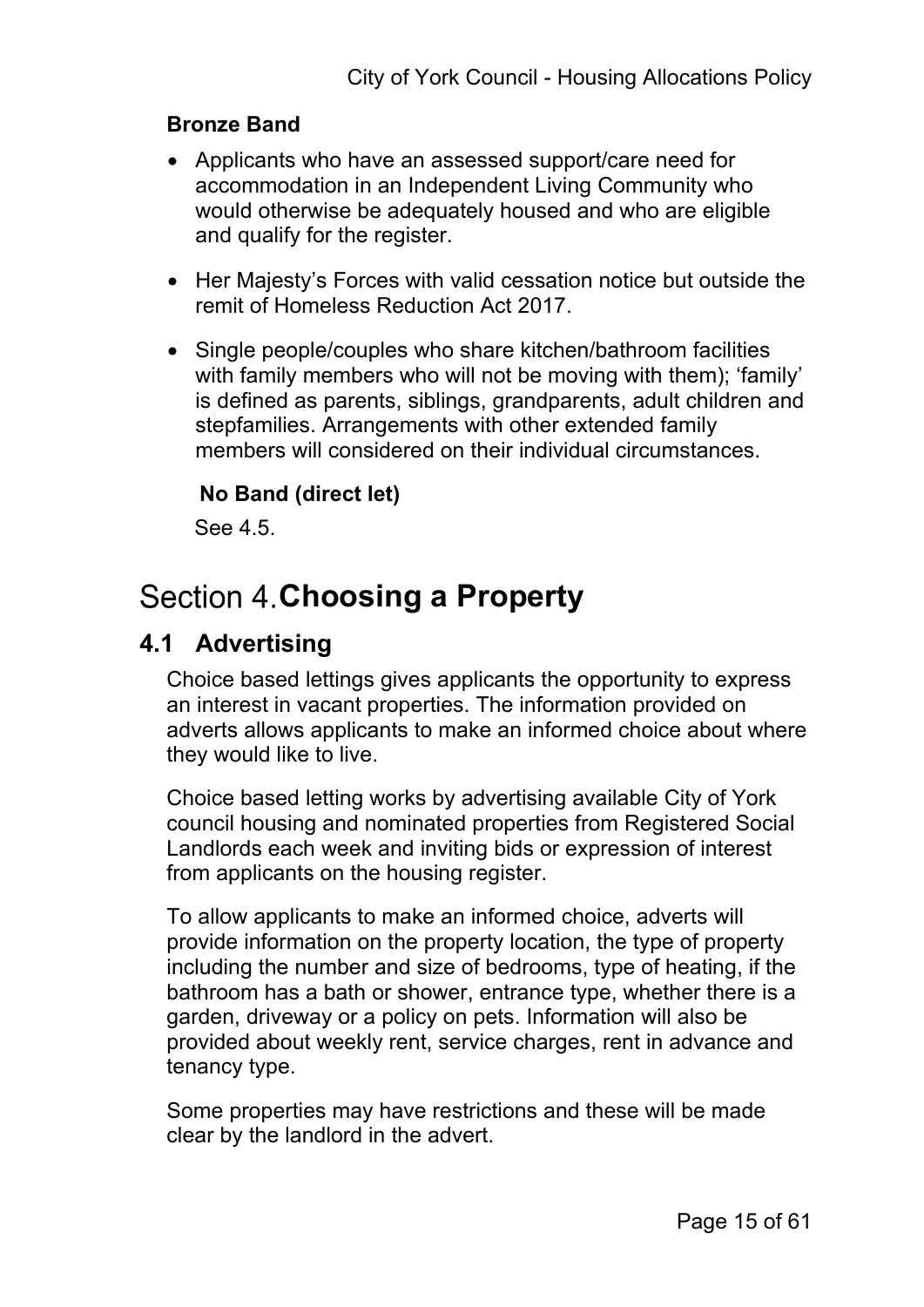Some restrictions include (not an exhaustive list):

- Specially adapted or designed properties for those with a physical disability or mobility needs
- Legal conditions including s106 planning, where there is usually a legal requirement that a successful applicant must meet a specific connection. The connection may be defined in different ways and will be clearly stated.
- Where the property has a minimum age criteria or specific assessed need such as bungalows, older person or Independent Living Communities.
- A specific connection to a parish, rural settlement or area.
- A sensitive let where additional checks may be required on potential tenants to address or manage a specific local issue. The additional checks may include checks with the police and other CYC services.
- A local letting initiative which allows landlords to allocate particular accommodation to people of a particular description, used to address a wide range of issues such as creating balanced and mixed communities, improving community stability and preventing problems on newly developed or recently developed estates.
- Priority band restrictions in local authority areas of high demand.

Where an applicant bids on a property but does not meet the advertised criteria their bid may be overlooked or skipped in favour of an applicant that meets the requirements.

Properties may be advertised during the previous tenant's four week notice period and may be withdrawn from the scheme if the tenant decides not to move.

Not all properties will be advertised. Some will be subject to officer allocation (direct lets) where required to meet specific needs of an individual or to ensure balanced communities.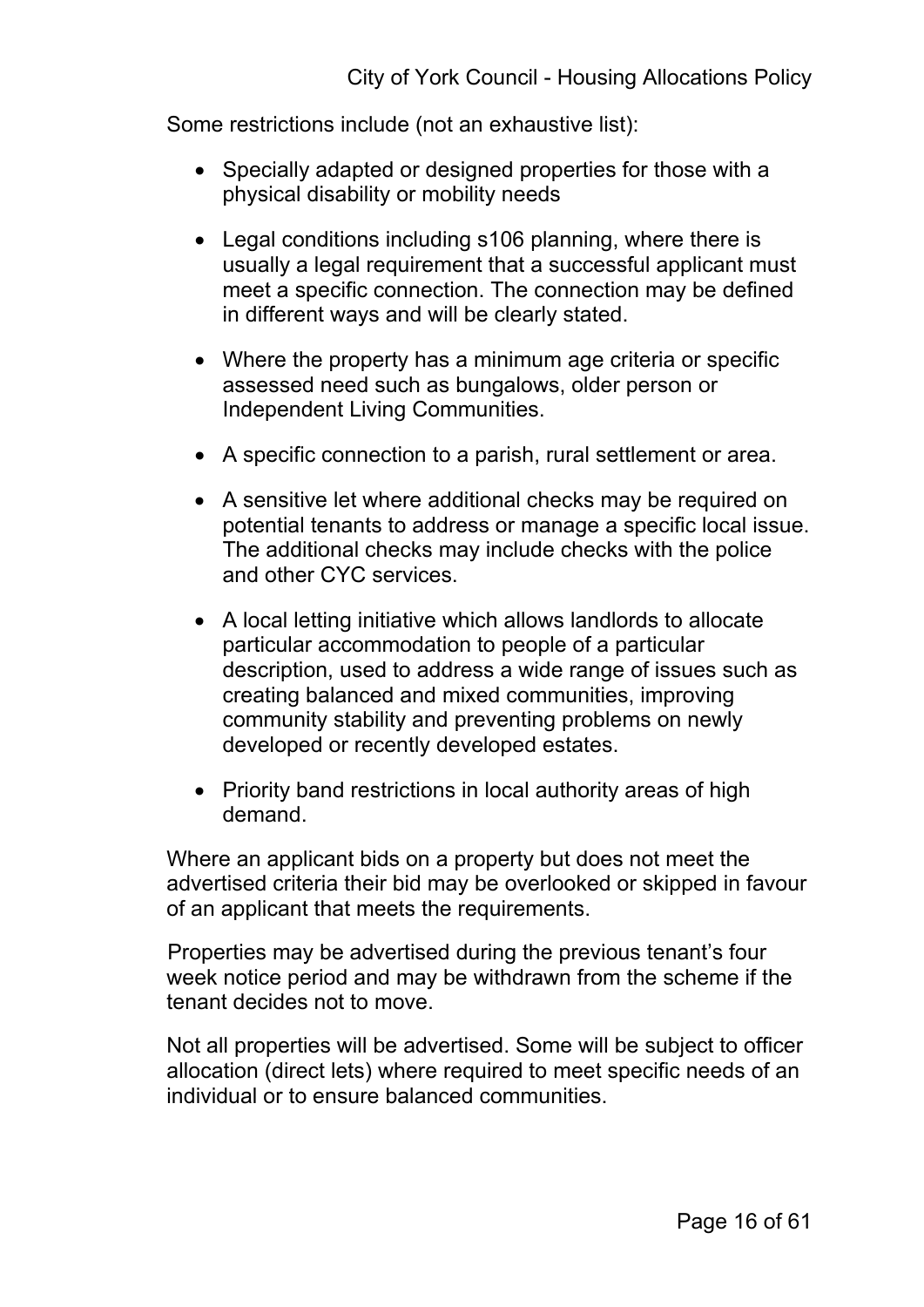## **4.2 Adapted Properties for People with Disabilities**

Adapted properties are homes which have been designed or significantly adapted to meet the needs of people with physical or sensory disabilities. Adapted homes may be subject to direct let where appropriate. When adapted properties are advertised, they will be advertised giving priority to those applicants with a need for the adaptations. This should ensure that those applicants who are assessed as needing this type of accommodation are given the widest possible choice whilst ensuring the best use of stock across the CYC area. If there are no suitable applicants requiring adapted properties the property will be re-advertised with no criteria.

If an applicant is offered an adapted property but did not require the adaptations, then neither the applicant nor the council will be allowed to remove any of the adaptations and if the property were required in the future for a household who needed the adaptations, the applicant would be required to move.

## **4.3 The Bidding Cycle**

Available properties will be advertised Thursday through to Tuesday.

Applicants can bid for up to 3 properties per week.

The applicant's place on the bidding list can change throughout the cycle. Applicants placing bids must be available to arrange a viewing and potentially begin a tenancy within the following 1 to 2 weeks of the cycle closing.

## **4.4 Short-Listing and Selection**

Applicants will only be considered for accommodation that has been assessed as meeting their housing needs. This includes number of bedrooms, property type, floor level, age restricted properties and bungalows.

**Tie Breakers** (short listing ranking):

- 1. Band.
- 2. Property (property size and bedroom size, person size, floor level, adapted properties, Independent Living Community etc).
- 3. Debt, such as former or current rent arrears or other housing related debt. Where 2 applicants are in the same band, with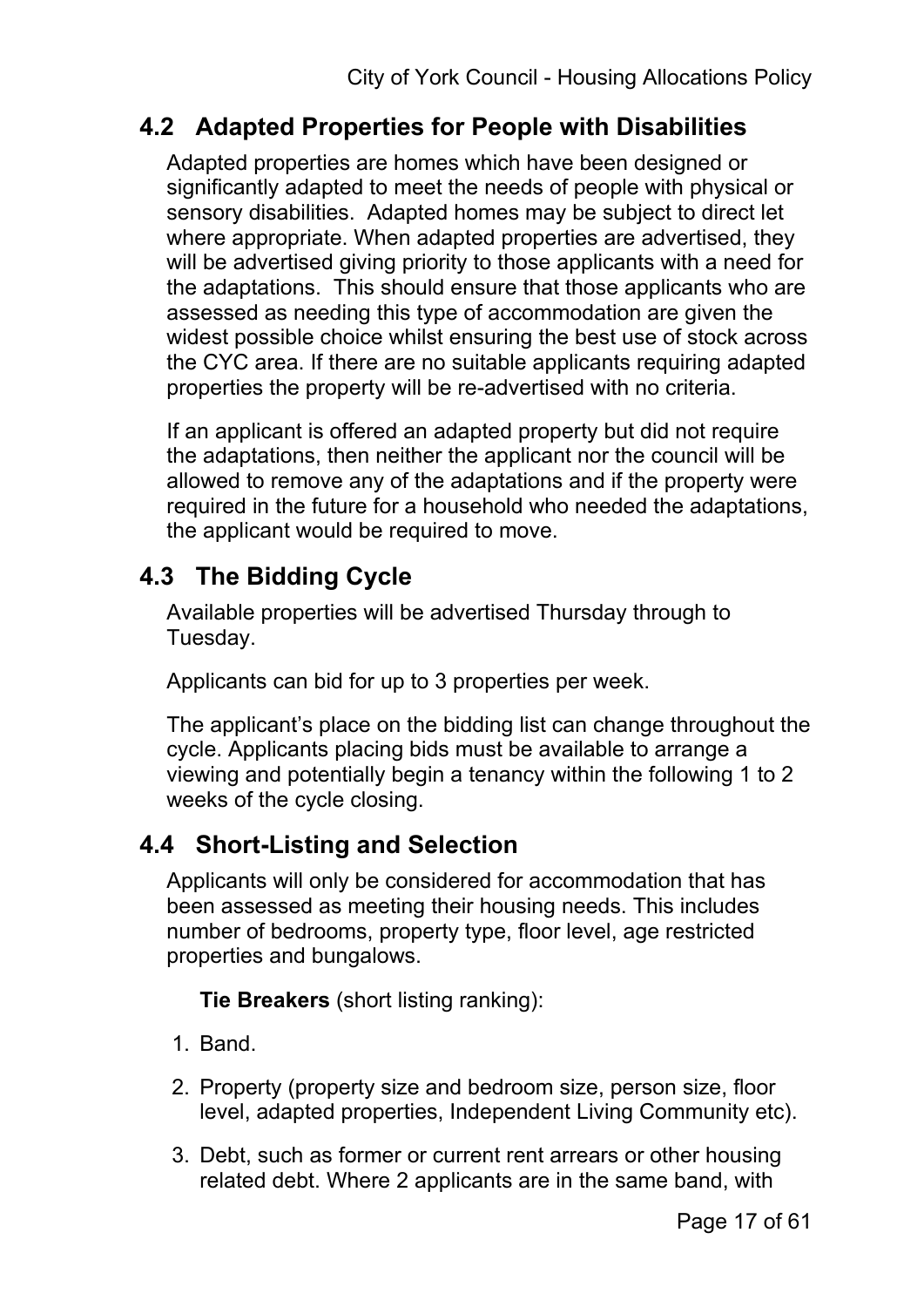same property need, the property will be offered to the applicant with no housing related debt (Appendix 10).

- 4. Time (i.e. the length of time an application has been in the band on the register) Where 2 applicants are in the same band, with same property need, the property will be offered to the applicant who has been in the band the longest.
- 5. At the end of an advertising cycle applicants will be placed in tie break order and the applicant with the highest assessed housing need, who meets the property size and type, has no housing related debt and who has been registered/in their priority band for the longest period of time will be top of the short list and made an offer of property. Applicants cannot generally be considered from a lower band unless all tie breaks have been considered and there is no-one that meets the criteria.

Exceptions to tie break order may occur if, for example, there are restrictions on who can be allocated a property due to conditions contained in a Section 106, a planning or legal condition, or a local lettings initiative or where the property has adaptations.

Any such restrictions will be clearly noted in the property advert.

### **4.5 Direct Offers/Officer Allocation**

In general, applicants will bid for properties, however in some circumstances a property will not be advertised but will be offered directly to an applicant.

Any direct offer request should be submitted by a senior manager on the appropriate form.

Direct offers will always be made to:

- Applicants who are assessed as being statutory homeless under part 7 of the 1996 Housing Act and are owed the full duty **(one suitable offer only)** No area choice but consideration should be given to individual circumstances, including education, employment etc.
- Management transfers (Appendix 7).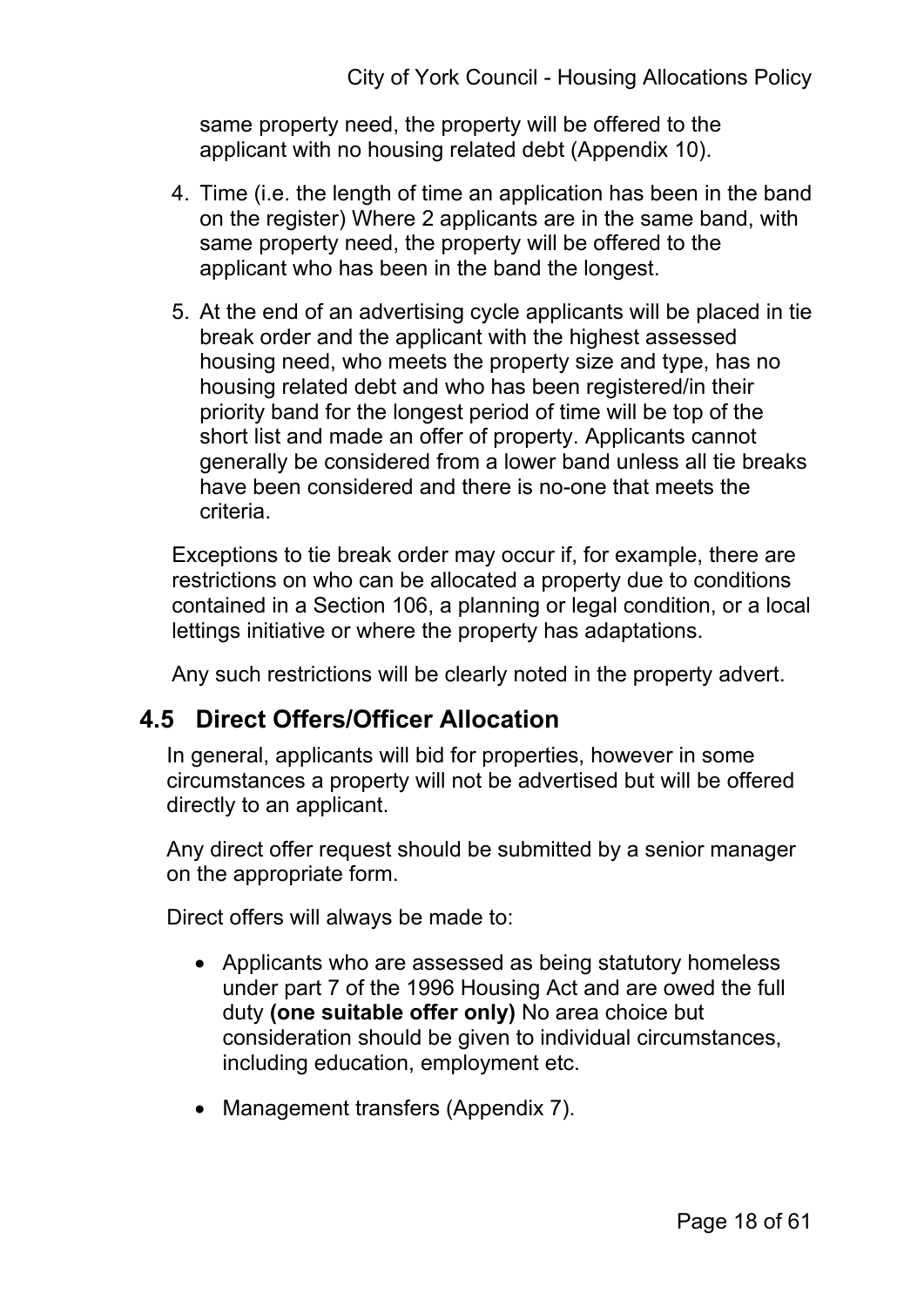- Causes of flood or fire to the partner landlord's own properties, resulting in the tenant needing to be re-housed permanently.
- Applicants whose home is subject to demolition or refurbishment by one of the partner landlords.
- Applicants owed a duty by the local authority under the Rent (Agricultural) Act 1976.
- Applicants under the National Witness Protection Scheme
- Applications from foster carers, those approved to adopt, or those persons being assessed for approval to foster or adopt, who need to move to a larger home in order to accommodate a looked after child or a child who was previously looked after by a local authority.
- Housing First with agreed support package (Appendix 14)

Direct offers can be made as a result of inappropriate bidding or management decision in the following cases:

- Following review of emergency and gold band where the applicant has not made any bids or has made inappropriate bids.
- MAPPA cases where deemed necessary by a senior manager to manage risk to the public and/or enable a move on from prison/high support unit if not appropriate for resettlement.
- The offender initiative described in Appendix 11.
- Applicants who have fully completed a programme of resettlement with a City Of York Council approved resettlement service provider. Such applicants will be persons who would have been unlikely to sustain a tenancy unless they had been through a re-settlement process.
- Where, under the partner landlord's policy, a valid succession right exists but the property does not meet the housing need. Legal action will be taken to recover possession if 2 suitable offers are refused (secure housing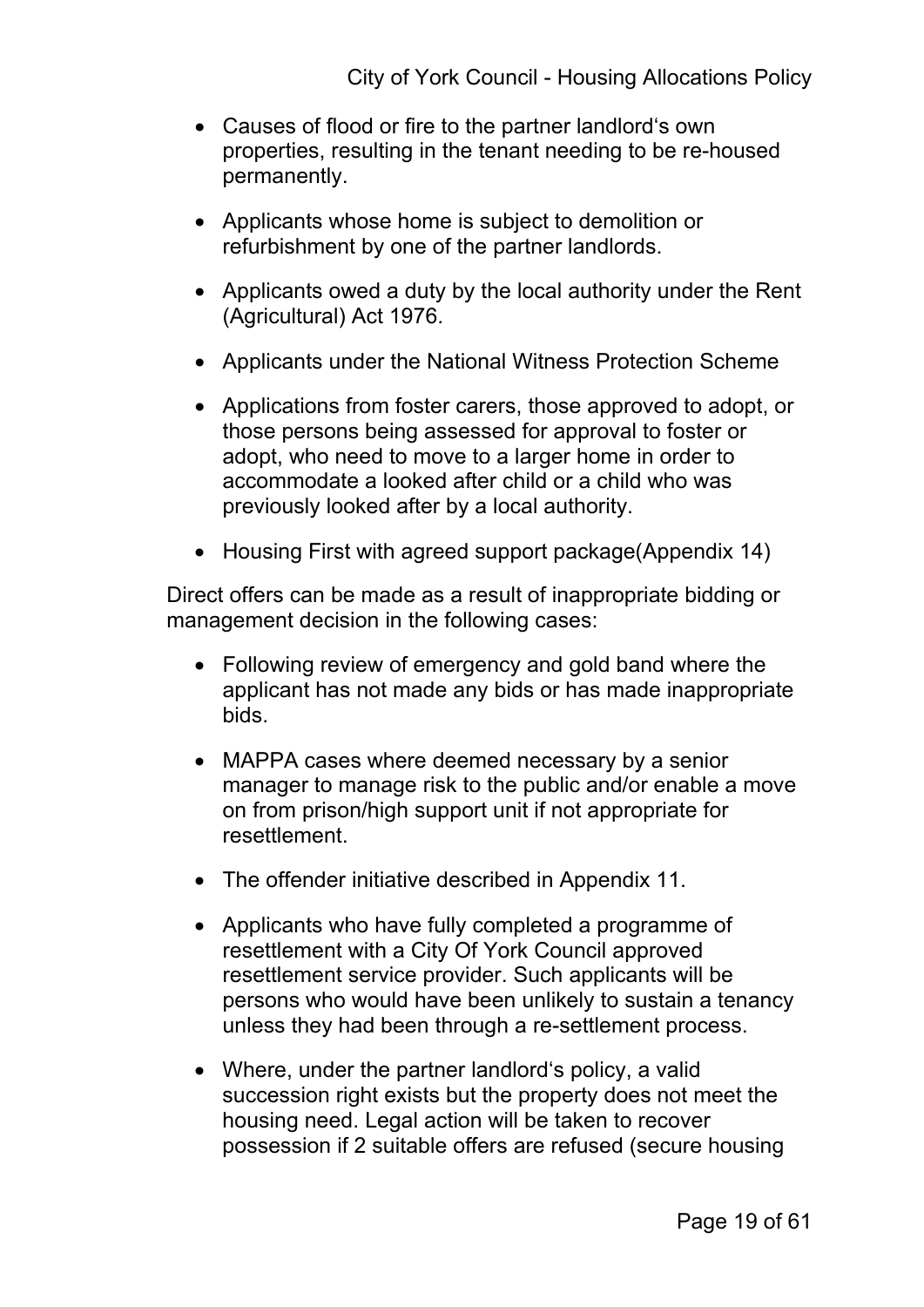clause 15A on original property or Assured ground 9). Direct let can be activated after 28 days.

Any other management case where the issue is of a specialist nature including assisting Social Services and housing management and/or emergency.

### **4.6 Overlooking a Bid**

In certain clearly defined circumstances, the top bidder for a property may not receive an offer and their bid will be overlooked.

There are clear monitoring and reporting requirements for this – see Appendix 10.

## **4.7 Viewing Properties and Receiving Offers**

When an applicant has been short listed they will be contacted to arrange a viewing of the property. There may be occasions when more than the top person on the short list is invited to view and this will be made clear to applicants when the viewing is arranged.

Where an applicant is top of a short list for more than one property they will be asked to choose which property they would like to view. Applicants cannot view more than one property in any given bidding cycle.

At this point verification of current circumstances will be undertaken and applicants will be required to provide up to date documentation within 48 hours of it being requested. If applicants cannot provide the required documentation they will be skipped for the offer.

Applicants will be allowed 48 hours from the viewing in which to decide if they wish to accept the offer of a property or not.

Where an applicant refused a reasonable offer this will be logged. If an applicant has refused 2 reasonable offers, their application will be closed and they will not qualify for the register for a period of 12 months. Should they still be interested in social housing they will need to reapply after 12 months has elapsed and their application will be assessed on their current circumstances.

CYC and Registered social landlords offer a variety of tenancies including introductory, starter and fixed term.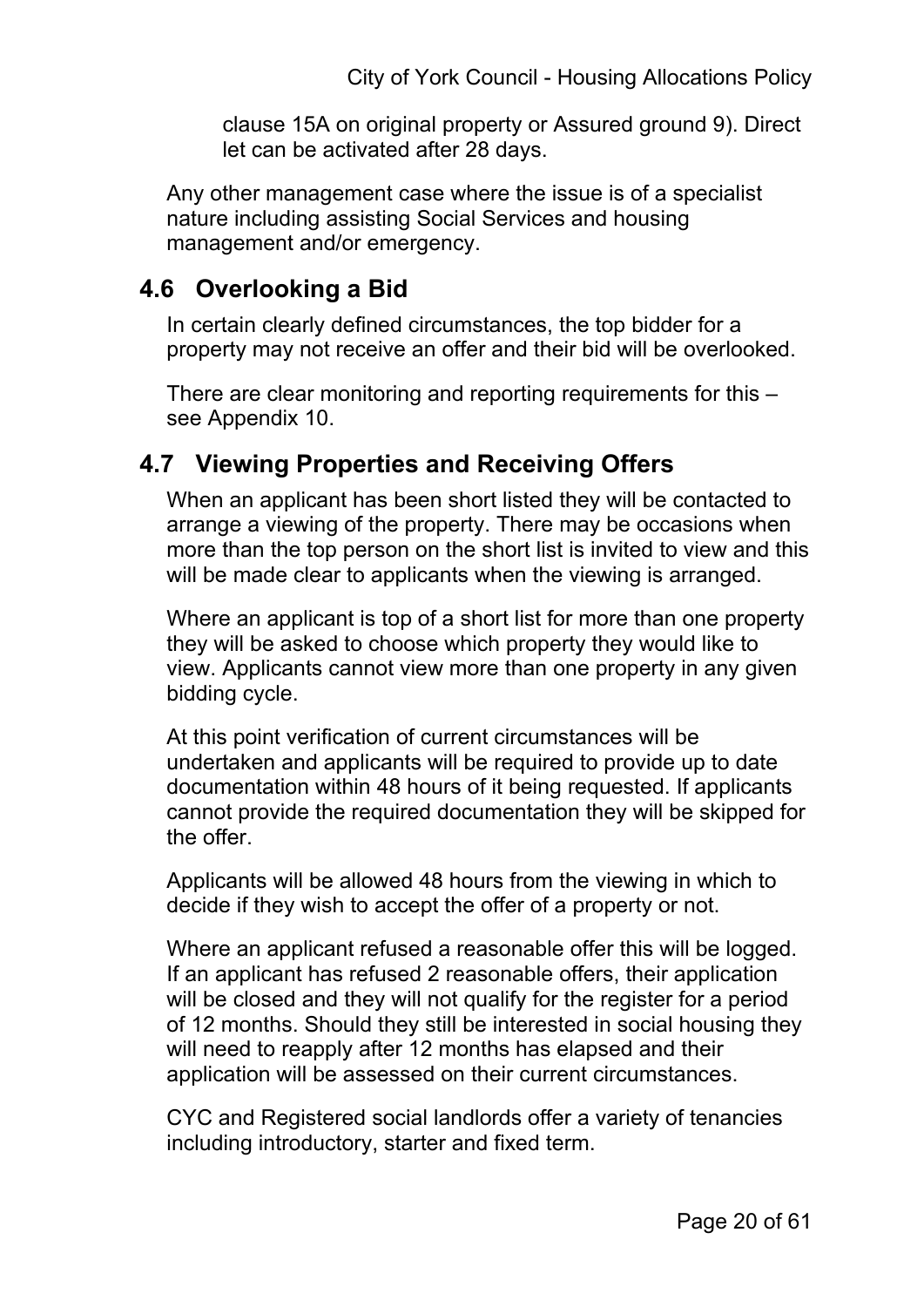CYC and Registered social landlords have differing requirements regarding rent in advance payments and pets policy.

## **Section 5. Feedback, Monitoring and Development of the Scheme**

## **5.1 Monitoring**

City of York Council will monitor the scheme on an ongoing basis to ensure that:

- The scheme is meeting its objectives.
- The Policy complies with the duty to give reasonable preference whilst also allowing other groups to access affordable housing.
- The scheme is providing equality of opportunity.
- Applicants are satisfied with the scheme.

## **5.2 Publishing Feedback on Lettings**

Applicants can/will only be contacted if they are invited to view a property.

Lettings results will be published on the website and in the property booklet and will include the following information:

- Property reference
- Number of bids
- Banding allocated to, or direct let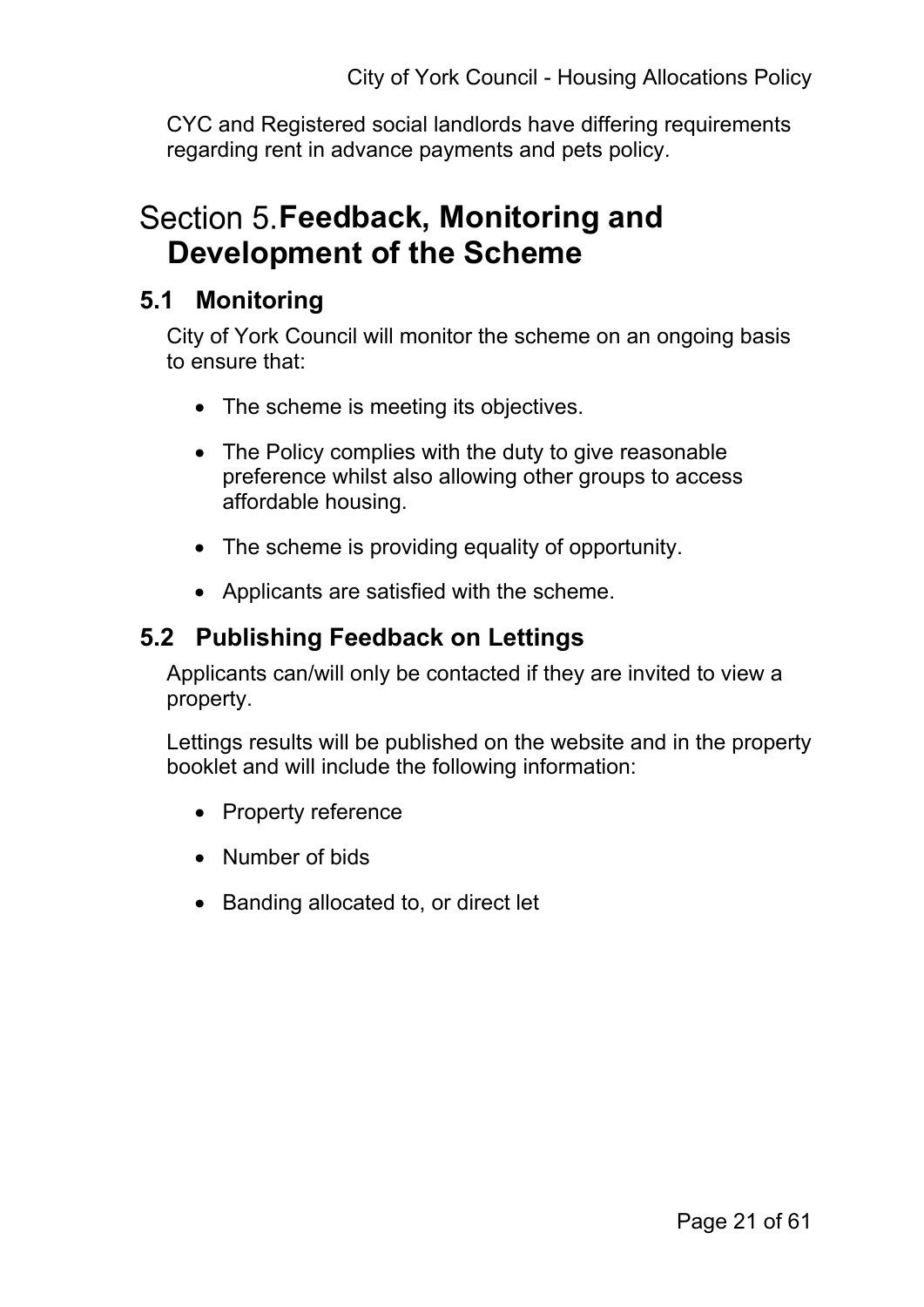## **Appendix 1: Names and Addresses**

City of York Council housing register is managed by:

### **City of York Council**

West Offices Station Rise York YO1 6GA

**Telephone:** 01904 551550 **Email:** [housing.registrations@york.gov.uk](mailto:housing.registrations@york.gov.uk)

Partner agencies that advertise properties via City of York Council Choice Based Lettings system include:

- Accent Foundation
- Broadacres Housing Association
- Home Group
- Joseph Rowntree Housing Trust
- Thirteen Group
- Railway Housing Association
- York Housing Association
- Yorkshire Housing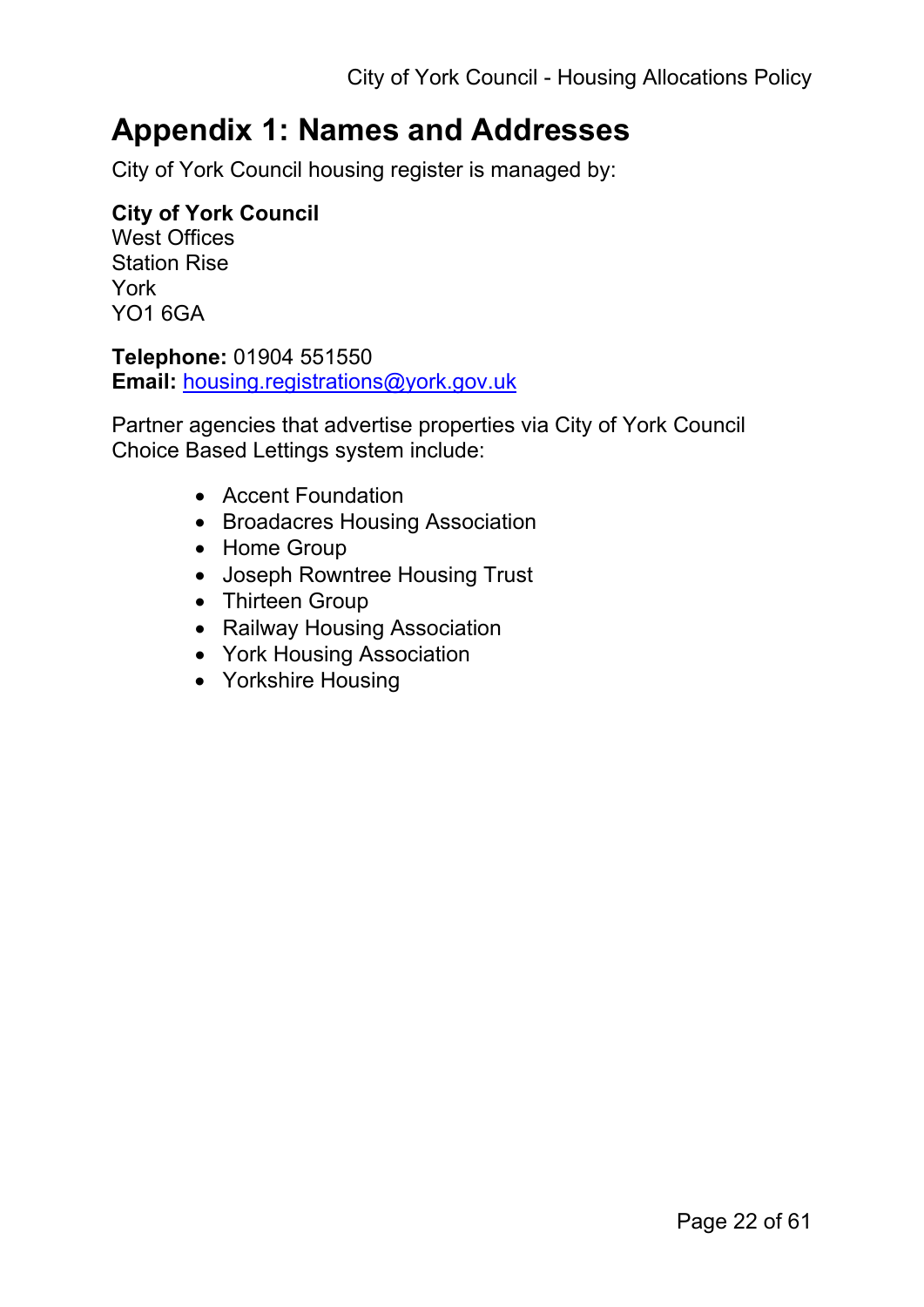# **Appendix 2: Advice and Information**

## **Homelessness**

If you are homeless, or at risk of homelessness, please contact the Housing Options Team, which provides advice about housing issues and homelessness. The Housing Act 1996 has been amended and now includes new duties under the Homeless Reduction Act 2017.

Attend one of our drop-in sessions from 8:30am to 5:00pm, Monday to Friday, in [West Offices:](https://www.york.gov.uk/info/20033/about_us/1203/our_customer_centre)

City of York Council West Offices Station Rise York YO1 6GA

**Telephone:** 01904 551550 **Email:** [housing.options@york.gov.uk](mailto:housing.options@york.gov.uk) **Website:** [www.york.gov.uk/HousingOptions](http://www.york.gov.uk/HousingOptions)

### **Domestic violence or abuse**

If you are experiencing active domestic violence, call the Police on telephone: 999.

If you're fleeing domestic violence or domestic abuse, contact:

- IDAS in York, telephone: 01904 646630
- Free 24-hour local helpline, telephone: 03000 110 110
- Free 24-hour national helpline, telephone: 0808 2000 247

### **Shared ownership or discount for sale**

If you are interested in shared ownership or discount for sale please speak to the Housing Registration team:

City of York Council West Offices Station Rise York YO1 6GA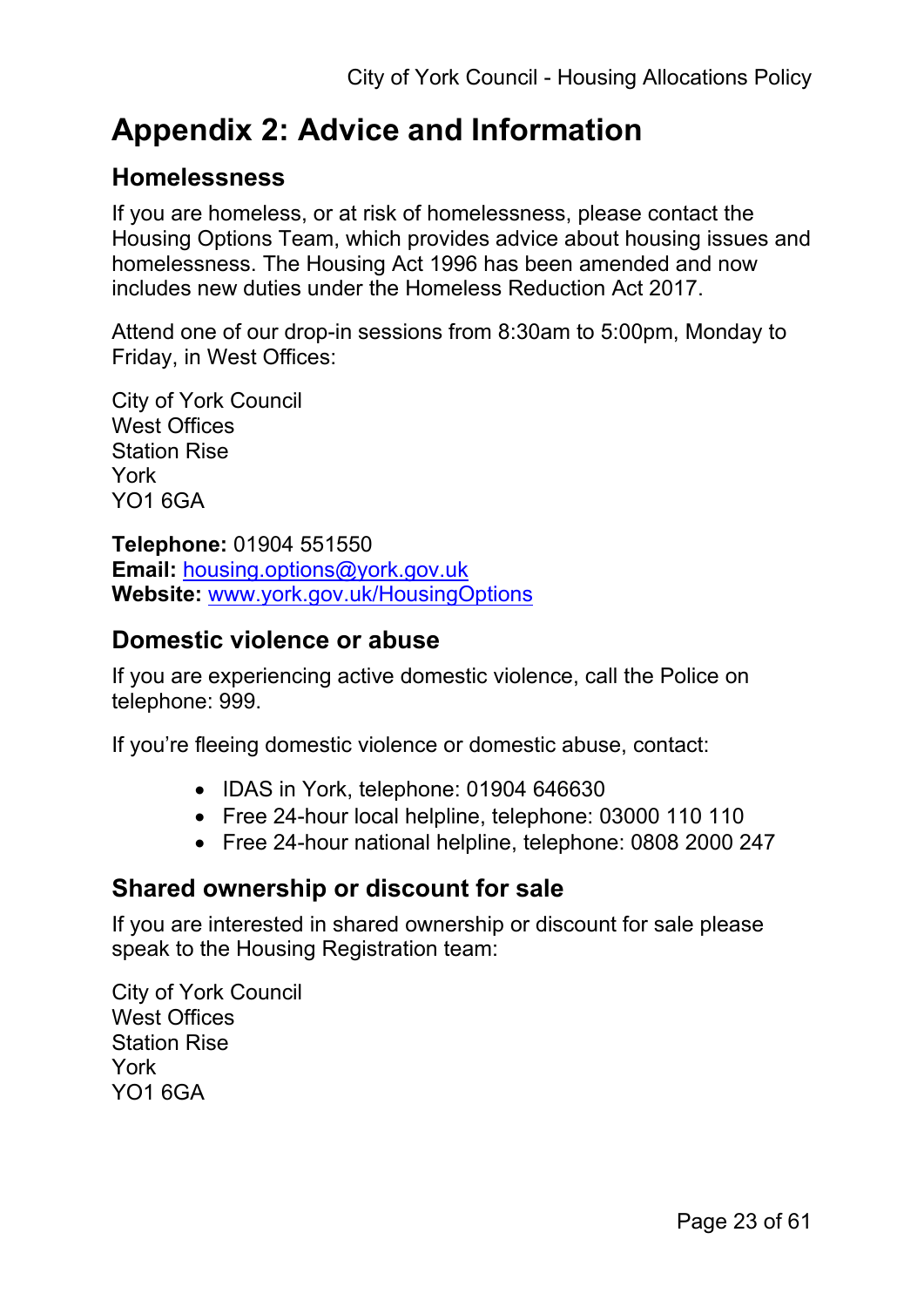City of York Council - Housing Allocations Policy

Telephone: 01904 551550 Email: [housing.registrations@york.gov.uk](mailto:housing.registrations@york.gov.uk) Website: [www.york.gov.uk/OwnAffordableHome](http://www.york.gov.uk/OwnAffordableHome)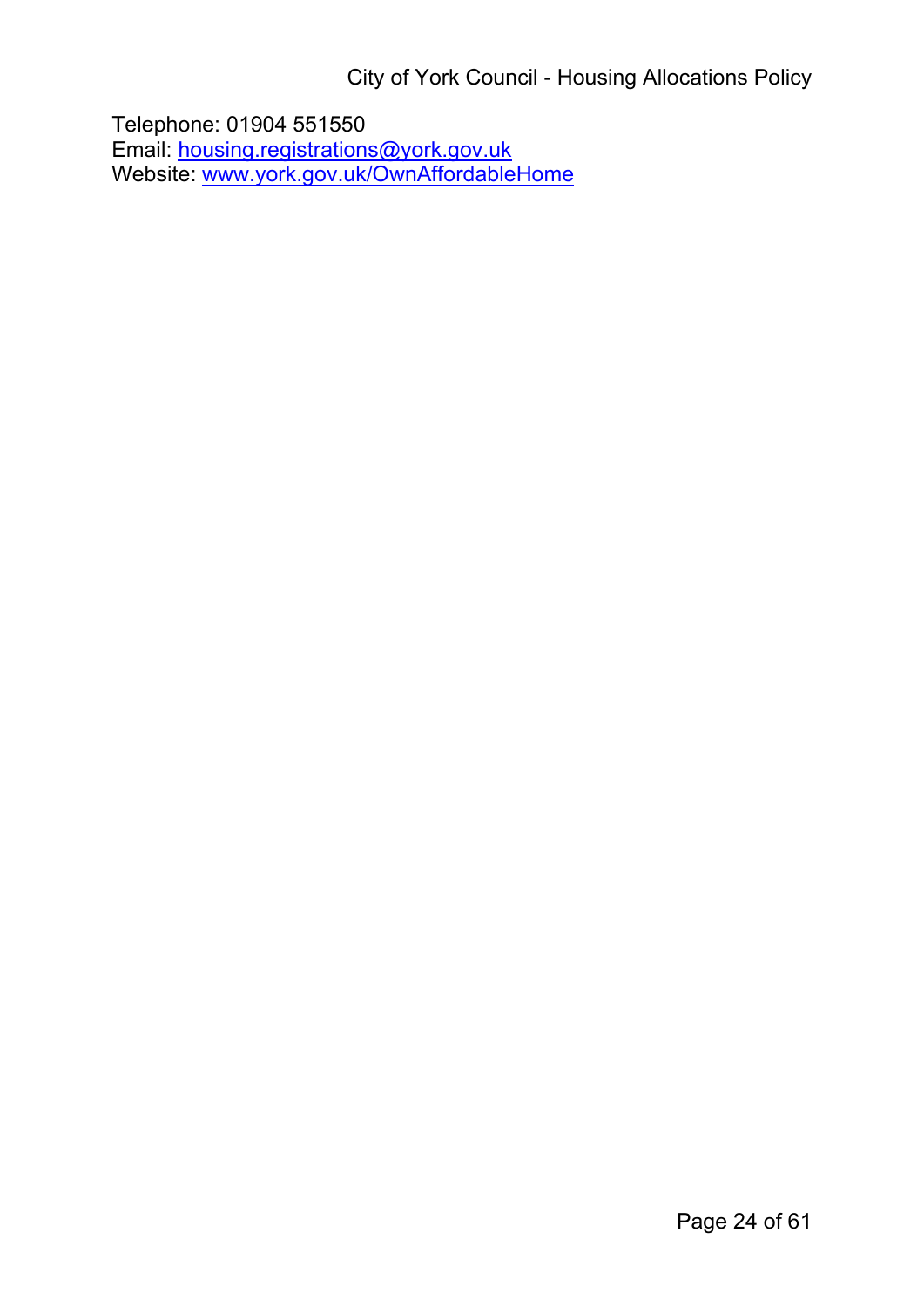## **Appendix 3: Non Qualifying Criteria (serious unacceptable behaviour)**

## **1. Introduction**

- 1.1 The policy recognises the Government's commitment to encouraging inclusion and social stability and will use this policy to encourage access for all applicants in housing need, including those that are socially disadvantaged.
	- This will be achieved by ensuring that each application is treated on its individual merits and by making available mutually agreed programmes of support to vulnerable applicants in conjunction with other statutory and/or voluntary organisations.

## **2. Statutory and regulatory guidance**

2.1 The Code of Guidance (Allocation of Accommodation June 2012) and Localism Act 2011 explain that Local Authorities may wish to adopt criteria which would not qualify individuals who otherwise satisfy the reasonable preference criteria e.g. antisocial behaviour. CYC has retained the principles of the previous NYHC 'unacceptable behaviour test.'

In summary, an applicant or member of the household will not qualify for the register if the applicant or a member of his/her household has been guilty of unacceptable behaviour that is such that had they been a secure tenant of the Council they would have possession under absolute of discretionary grounds within Schedule 2 and 2A of the Housing Act 1985).

## **3. Assessing qualification**

3.1 CYC recognises that whilst it wishes to promote balanced and sustainable neighbourhoods, denying access to social housing might result in broader social exclusion for the households involved.

CYC recognises there is excessive demand on social housing and as such has certain categories of applicants that will not qualify for the CYC Register.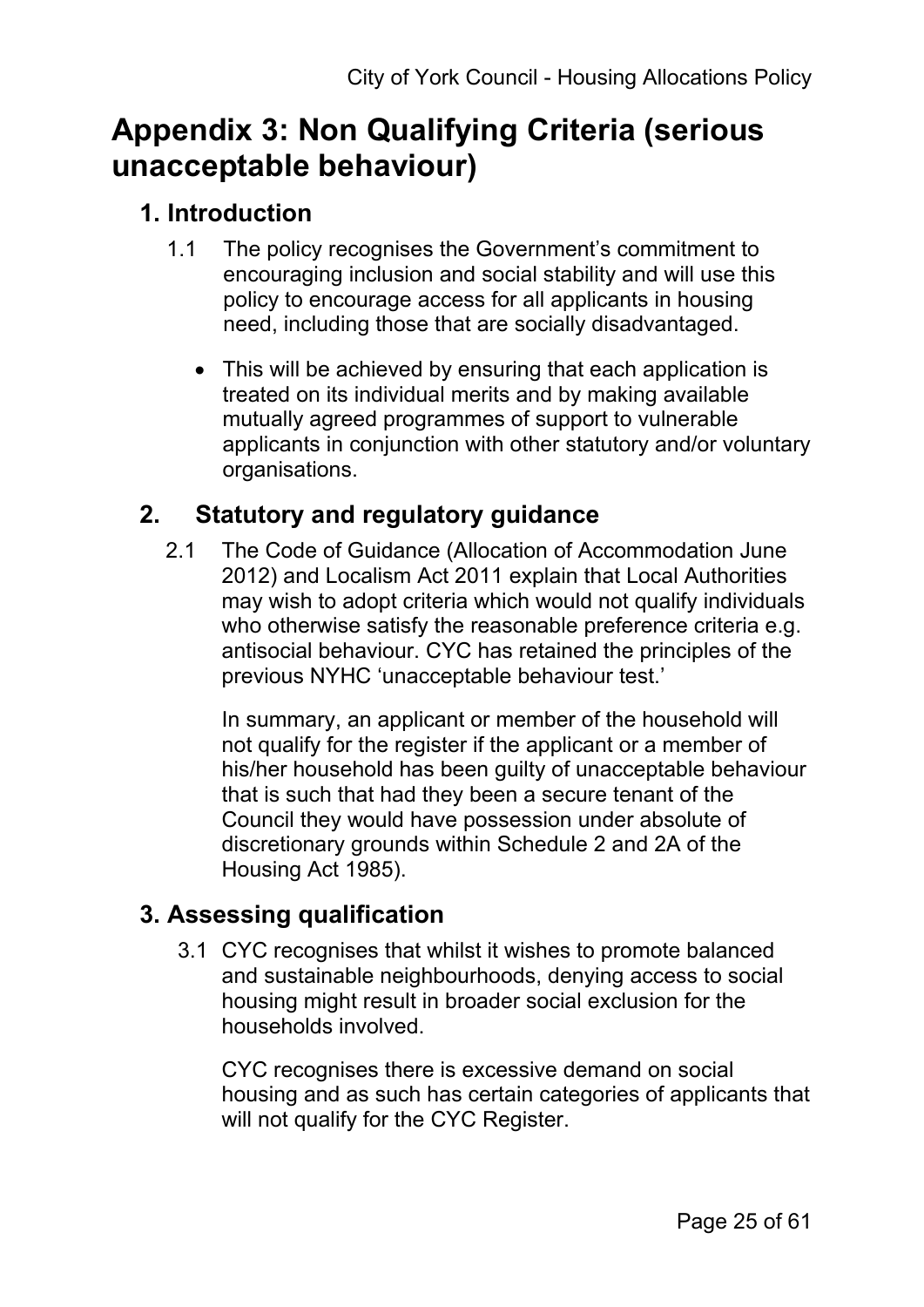Applicants will not automatically be non-qualifying if their circumstances 'fit' a defined category; each case will be judged on its own merits and efforts will be made to resolve any issues which prevent applicants from joining the Register.

For the purpose of this document, 'not qualifying' means that an applicant has been denied access to the Housing Register and is unable to participate in the choice based lettings scheme on the grounds of their (or a member of their household's) unacceptable behaviour or personal/housing circumstances.

- 3.2 CYC will consider an application to join the register where a history of unacceptable behaviour is proved if the applicant is attempting to modify that behaviour with the help of a recognised support agency and that agency will continue the support if/when the applicant is housed.
- 3.3 CYC will ensure that the process for assessing qualification is both fair and effective in the management of the housing stock. In reaching a decision on whether or not an applicant does not qualify on the grounds of unacceptable behaviour, all relevant information will be taken into account, including whether the behaviour could have been due to a physical or learning disability or mental health problems.
- 3.4 Where an applicant's behaviour is not serious enough for them not to qualify for the register, it will still be considered in deciding the level of priority received within the priority band. For example, where there are low or moderate rent arrears the applicant would be overlooked for offers of accommodation where there are other competing applicants with the same level of need who do not owe any money.
- 3.5 This policy applies to existing tenants applying to transfer and new applicants applying to join the register.

### **4. Examples of serious unacceptable behaviour**

4.1 For the purpose of this document, examples of the type of unacceptable behaviour that will be considered in deciding whether or not to allow an applicant access to the register include domestic violence, racial harassment, drug offences, serious noise nuisance, intimidation and any other acts of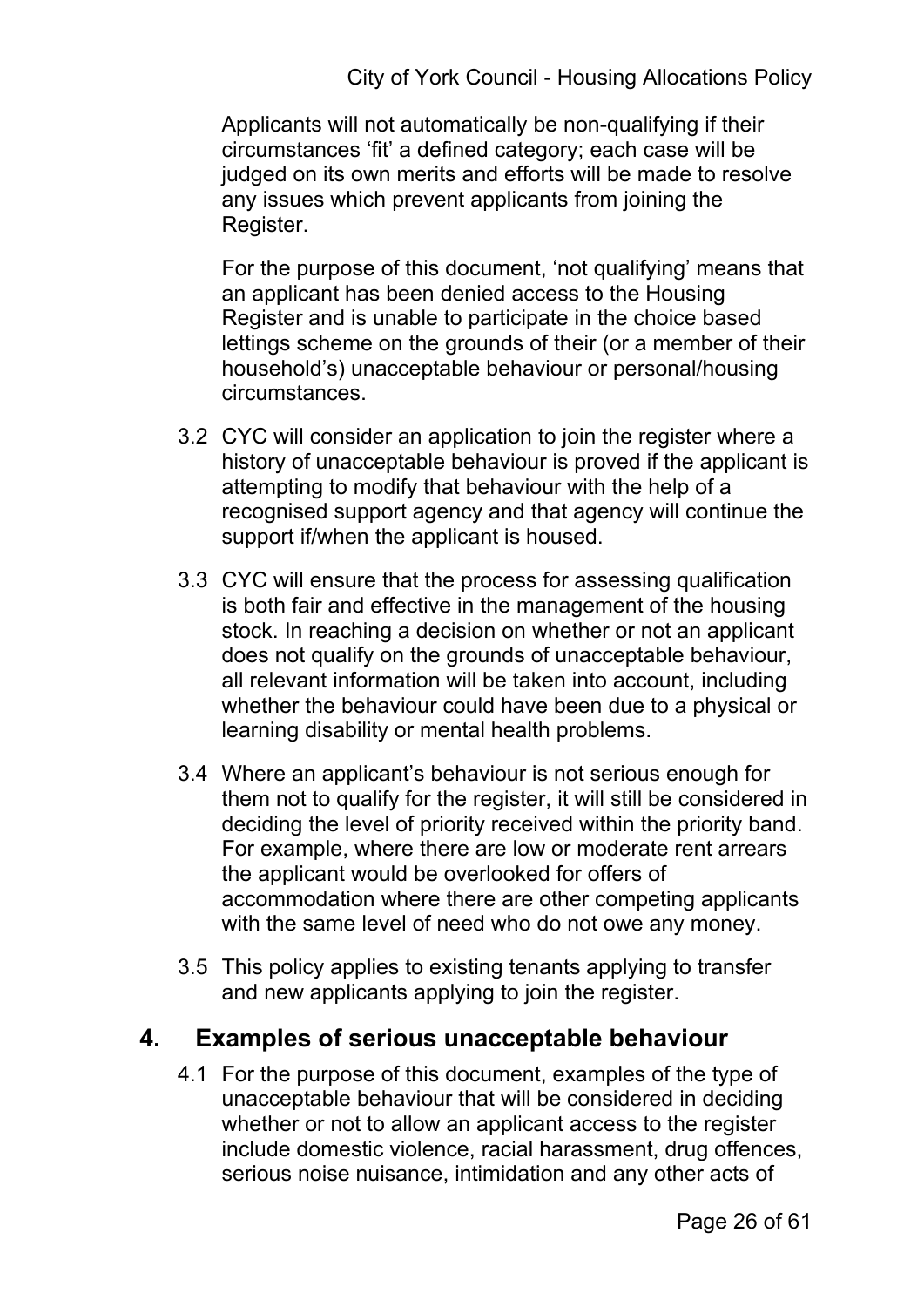unacceptable behaviour. Unacceptable behaviour also includes serious breaches in tenancy conditions which would make the applicant unsuitable to be a tenant, for example serious rent arrears, acts of antisocial behaviour that have or are likely to cause serious nuisance to neighbours and/or the use of a property for illegal or immoral purposes.

This above list of serious unacceptable behaviour is no exhaustive

4.2 Applicants who have relevant unspent convictions for serious criminal offences which may threaten the stability of a community will have their housing needs assessed and all factors will be taken into account before a decision is made regarding their qualification to join the register. CYC will work collaboratively with the police, probation, prison service or any other relevant support agency in an effort to resolve an applicant's non-qualification and improve their chances of being integrated back into the community through a planned and managed approach.

Where there has been a criminal conviction, disqualification ends when the conviction is spent.

Where an applicant (or a member of the household) has a history of antisocial behaviour or has breached their tenancy conditions, all relevant facts will be considered before a decision is made (as per section 2) regarding their qualification to join the register.

Where antisocial behaviour has been committed by a person who was, but is no longer, a member of the applicant's household, the behaviour will be disregarded provided the applicant is not guilty themselves of unacceptable behaviour.

The partnership will collaborate with other agencies, such as social services and health services, to try to resolve an applicant's non-qualification.

Applicants who owe current rent whether to a social housing provider or a private landlord that is in excess of 8 weeks payable rent where this is not due to delayed benefit payments (universal credit housing elements or housing benefit)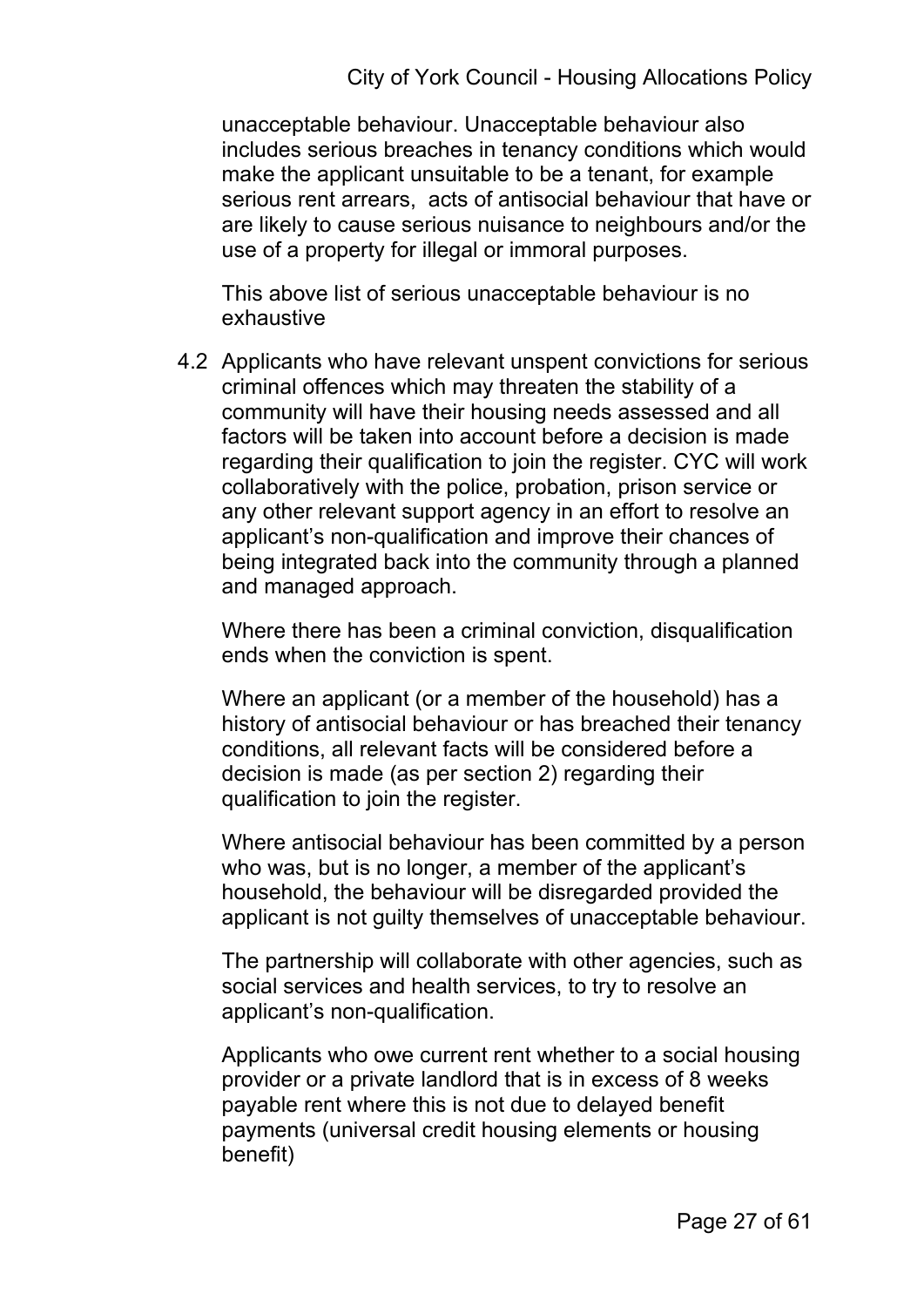## **5. Grounds for lifting non qualifying status**

5.1 The basic principle for lifting the non-qualifying status will be evidenced material change in the applicant's circumstances.

For example:

- Where an applicant has been guilty of unacceptable behaviour, the applicant has demonstrated a material change in their behaviour.
- The applicant has in place a recognised support package that addresses previous misconduct and will continue once housing has been offered under the scheme.
- The relevant conviction has become spent.
- Addressing arrears and debts an affordability assessment may be required.

## **6. The relevant disqualification period has expired**

6.1 A fresh application will need to be made by the applicant where they have previously been disqualified and feel that their behaviour should no longer be held against them as a result of changed circumstances.

### **7. Notifying the applicant of the decision and the right to review**

7.1 All applicants will be notified if they are not eligible or do not qualify, the reasons why, the period of exclusion and their right to request a review of the decision (Appendix 4).

Applicants will also be notified of what actions they can take to remedy their ineligibility or non-qualification and a signposting/referral service to other support or independent advice agencies will be offered, if applicable.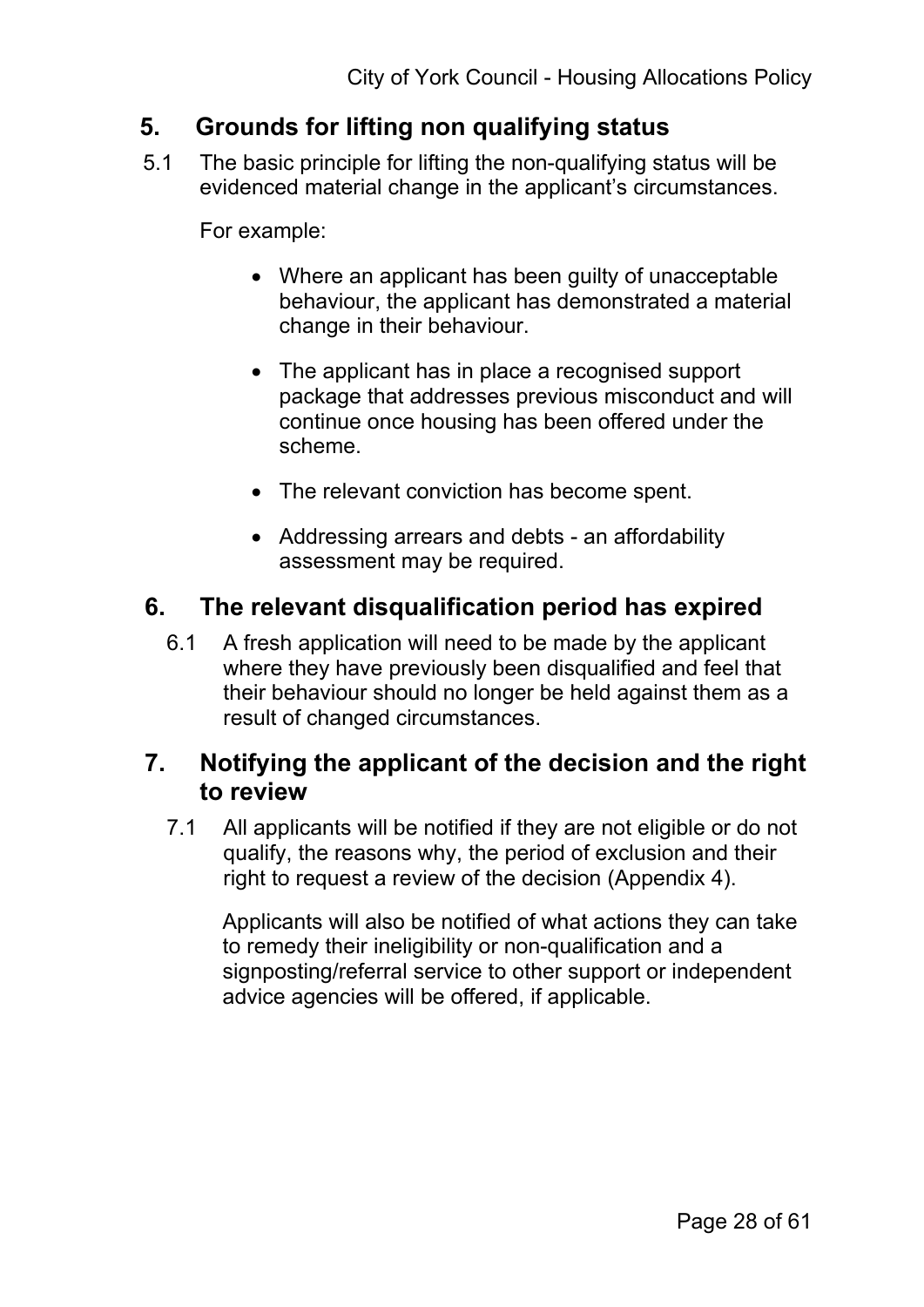## **Appendix 4: Right of Review**

City of York Council (CYC) operates a single stage review process.

All applicants have the right of review in respect of a decision made regarding their housing application, including:

- Access to the register by either eligibility or qualification
- Banding
- Property allocation
- Cancelled application
- Those who are not a qualifying person under s160A(7) Housing Act 1996

#### **Review Process**

The review will be carried out by a senior officer within CYC, who will have not had direct involvement in the original decision.

The request for a review should be submitted to the Housing Registrations Manager within 21 days of the date of the original decision letter.

The reviewing officer will advise the applicant, in writing, of the review decision within 56 days.

For clarification, the complaints procedure can be used where you think things have gone wrong in the way a service has been given, or the process followed for making a decision, where this has caused problems for you.

Examples of this include:

- Poor communication including not responding to telephone calls or emails.
- Mistakes in how decisions about your housing have been made or how the process has been followed.

To make a complaint please provide:

- your name
- contact details
- reason for your complaint
- information about what you would like the council to do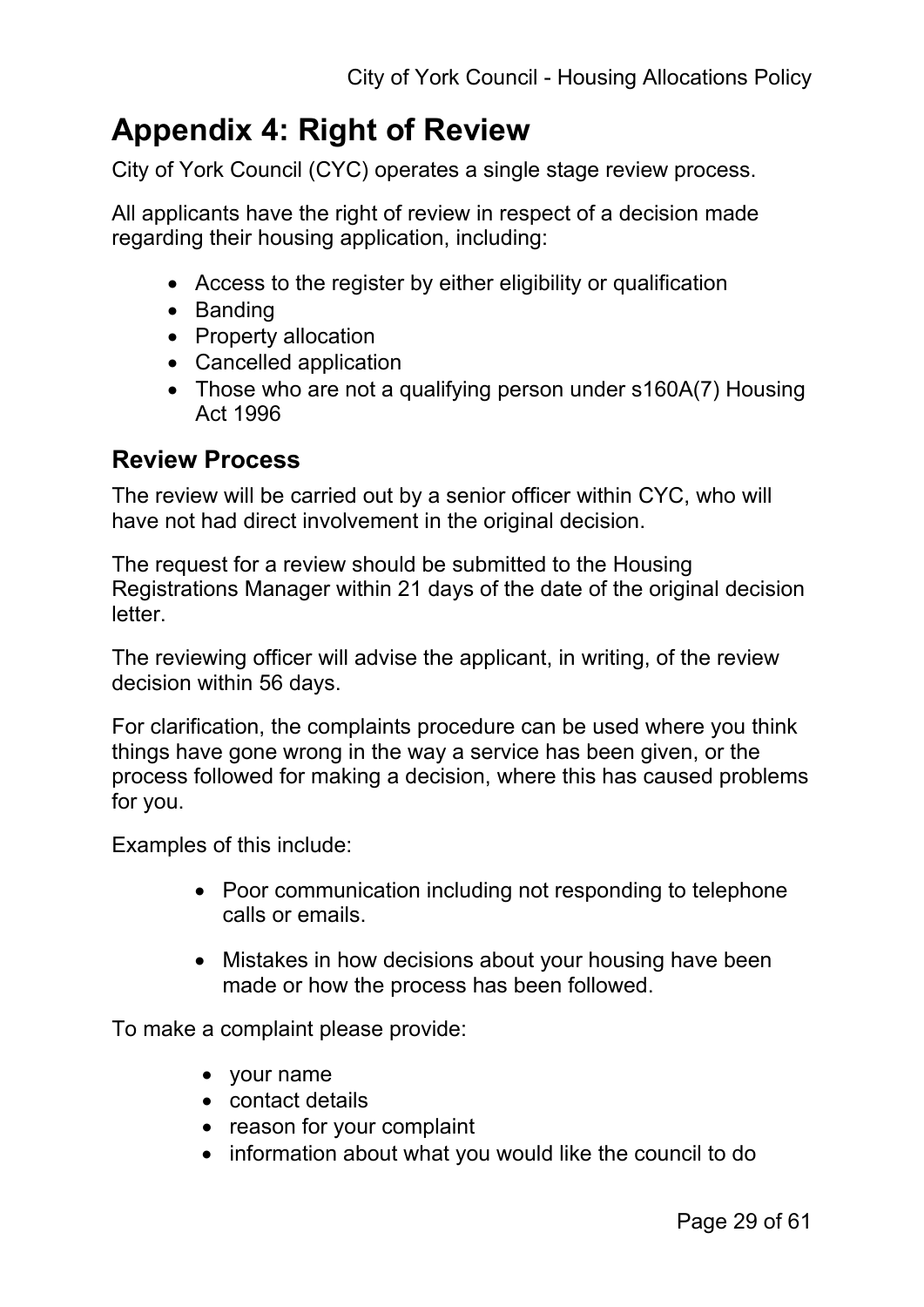Provide details by:

Telephone: 01904 554145

Email: [haveyoursay@york.gov.uk,](mailto:haveyoursay@york.gov.uks)

Online: [www.york.gov.uk/form/HaveYourSay](http://www.york.gov.uk/form/HaveYourSay)

Or write to:

Corporate Governance Team City of York Council West Offices Station Rise York YO1 6GA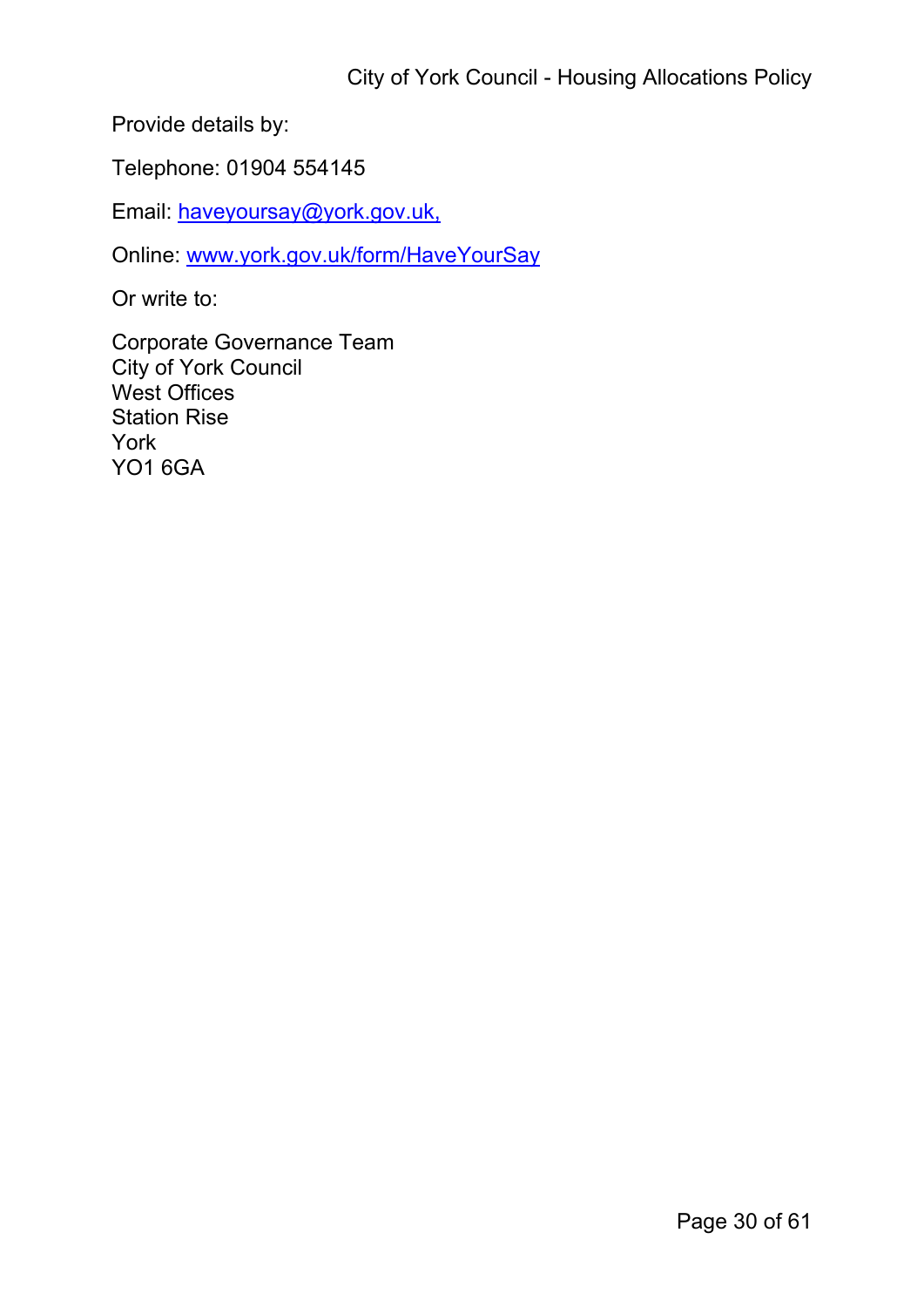## **Appendix 5: At Risk of Homelessness**

All applications are subject to eligibility and qualification criteria. Applicants who have negligently or deliberately placed themselves at risk of losing their home will be subject to the provisions in this policy for deliberate worsening of circumstances (2.21).

The following are examples of when an applicant is at risk of homelessness:

- They live in tied accommodation linked to their employment and that employment is coming to an end.
- They have received a valid, legal, written 'notice to quit' from their private landlord giving appropriate notice and the customer has engaged with their local Housing Options Service. The Officer must be satisfied that the landlord intends to implement the notice.
- They have been served with a valid section 21 notice.
- One party to a joint secure, introductory, assured or assured shorthold tenancy has given notice, ending that tenancy for the other parties and the landlord is not willing to transfer the tenancy to remaining parties or provide suitable alternative accommodation.
- The tenant of a property has died, remaining parties in the property have no right of succession, and there is no offer of suitable alternative accommodation or transfer of tenancy.
- The valid service of a Compulsory Purchase Order or Emergency Prohibition Order.
- The applicant's home is due to be demolished.
- The applicant has lost their home due to their landlord having the property re-possessed.
- Termination of an Agricultural Tenancy under the terms and administrative processes of the Agricultural Tenancies Act 1976.
- The applicant has been asked to leave by family or friends with whom they live.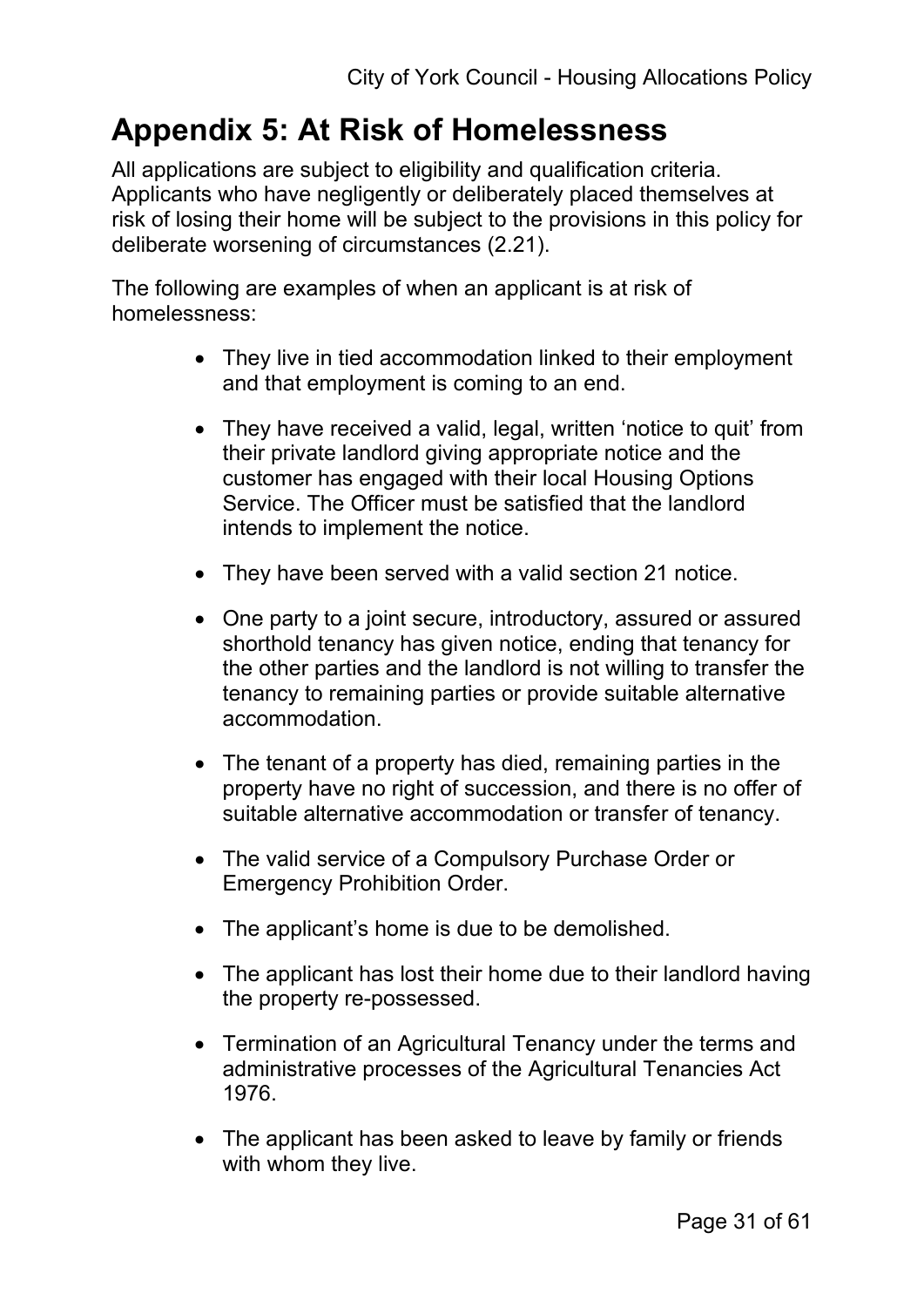- If the Housing Options Worker is satisfied or has reason to believe a person is homeless, there is a duty on Local Authorities to prevent homelessness or help relieve homelessness. Each applicant will have a housing assessment and personal housing plan and be expected to work towards remaining in or finding alternative accommodation.
- All prevention /relief and homeless cases should be managed to case work level in accordance with Homeless Reduction Act 2017 and Ministry of Housing, Communities and Local Government (MHCLG) criteria (HClic).

## **Homeless Prevention**

During the **56 day** 'prevention duty' under Homeless Reduction Act 2017 the main focus is to prevent homelessness by assisting someone to remain in their current home or move to alterative accommodation in a planned way.

If an applicant who is at risk of homelessness is eligible, qualifies and has a local connection, the applicant will be banded according to current housing need or placed in **silver band** as a homeless prevention category.

The personal housing plan and bidding history will be frequently reviewed to ensure the applicant is bidding for all suitable properties. If the applicant has not been bidding or following the agreed personal housing plan then additional measures could be used including **the automated bidding system or to discharge duty due to non-cooperation**.

#### **Relief of Homelessness**

During the **56 day** 'relief duty' under Homeless Reduction Act 2017 when an applicant who is at risk of homelessness is eligible, qualifies and has a local connection, is believed to be in priority need and unintentionally homeless the applicant will be banded according to current housing need or placed in **gold band** as a homeless relief category.

The personal housing plan and bidding history will be frequently reviewed to ensure the applicant is bidding for all suitable properties.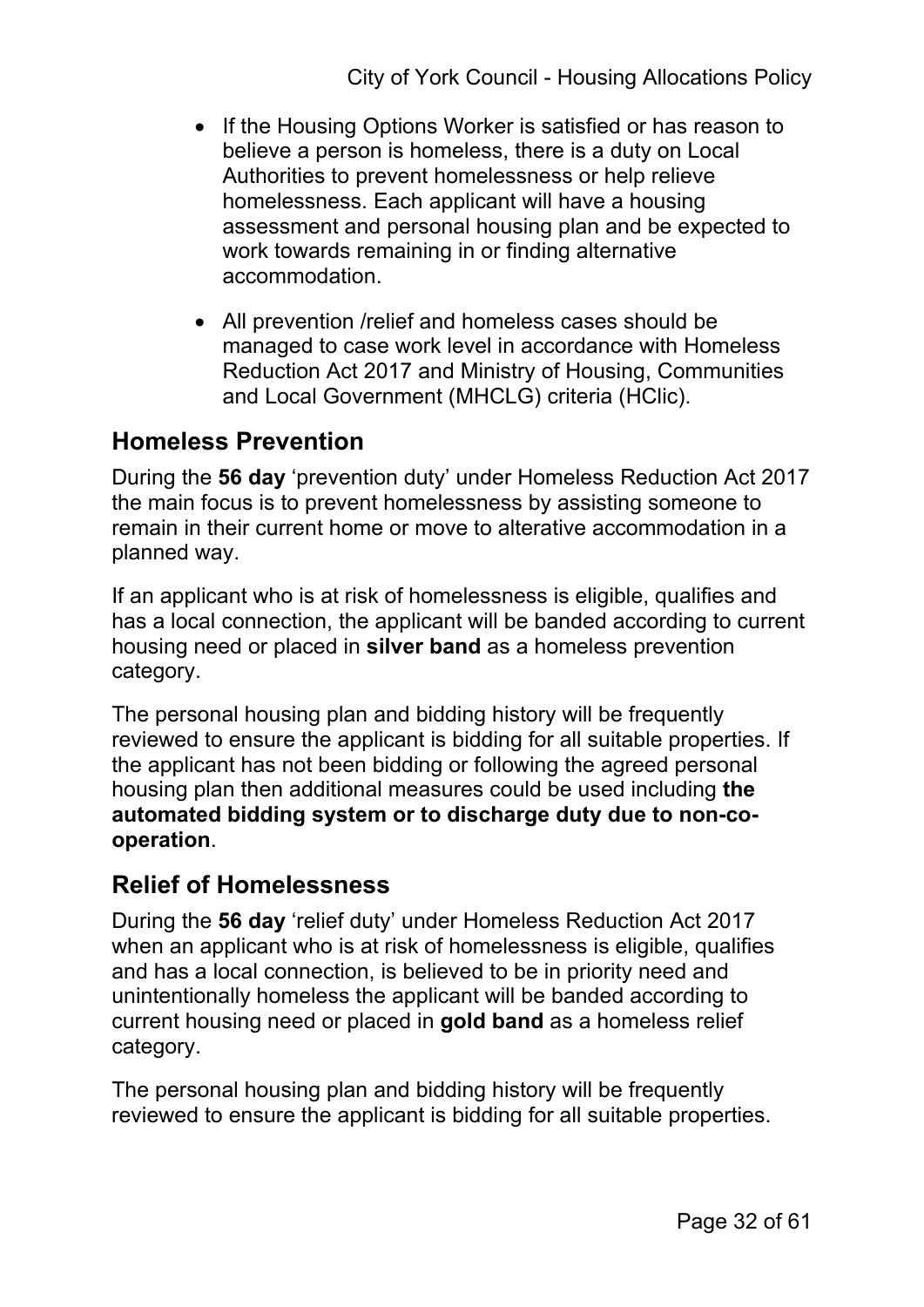If the applicant has not been bidding or following the agreed personal housing plan then additional measures could be used including **the automated bidding system or to discharge duty due to non-cooperation.**

For those who are actually homeless, eligible and believed to be in priority need there is a duty to accommodate in temporary accommodation.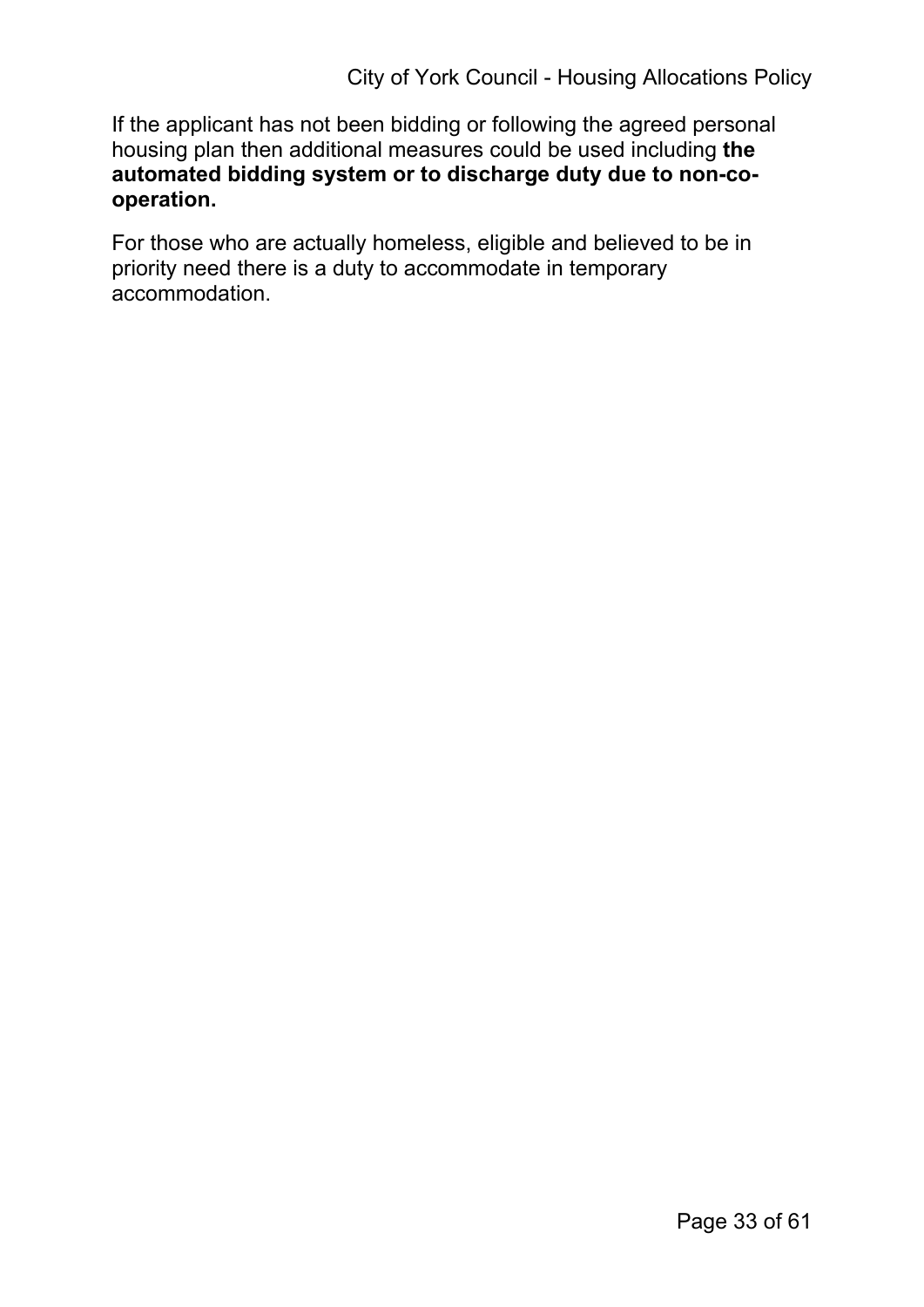## **Appendix 6: Homeless Applicants**

The Homeless Reduction Act 2017 requires Local Authorities to help people remain in their own home or to find alternative accommodation (56 day prevention duty and 56 day relief duty). When this is not possible and the duty ends, there is a requirement to make a decision under the Housing Act 1996 Part 7.

If the decision under Housing Act 1996 is that an applicant is eligible, homeless, in priority need, unintentionally homeless and has a local connection they will be deemed to be statutorily homeless.

This means that they will be entitled to one reasonable offer of accommodation, which will be made in accordance with sections 193(7) and 202 of the Housing Act 1996, meaning that the offer will be made in writing and will be subject to the right of appeal.

**Applicants who are statutorily homeless will be offered 1 direct let**. Any direct let request should be submitted by a senior manager on the appropriate form.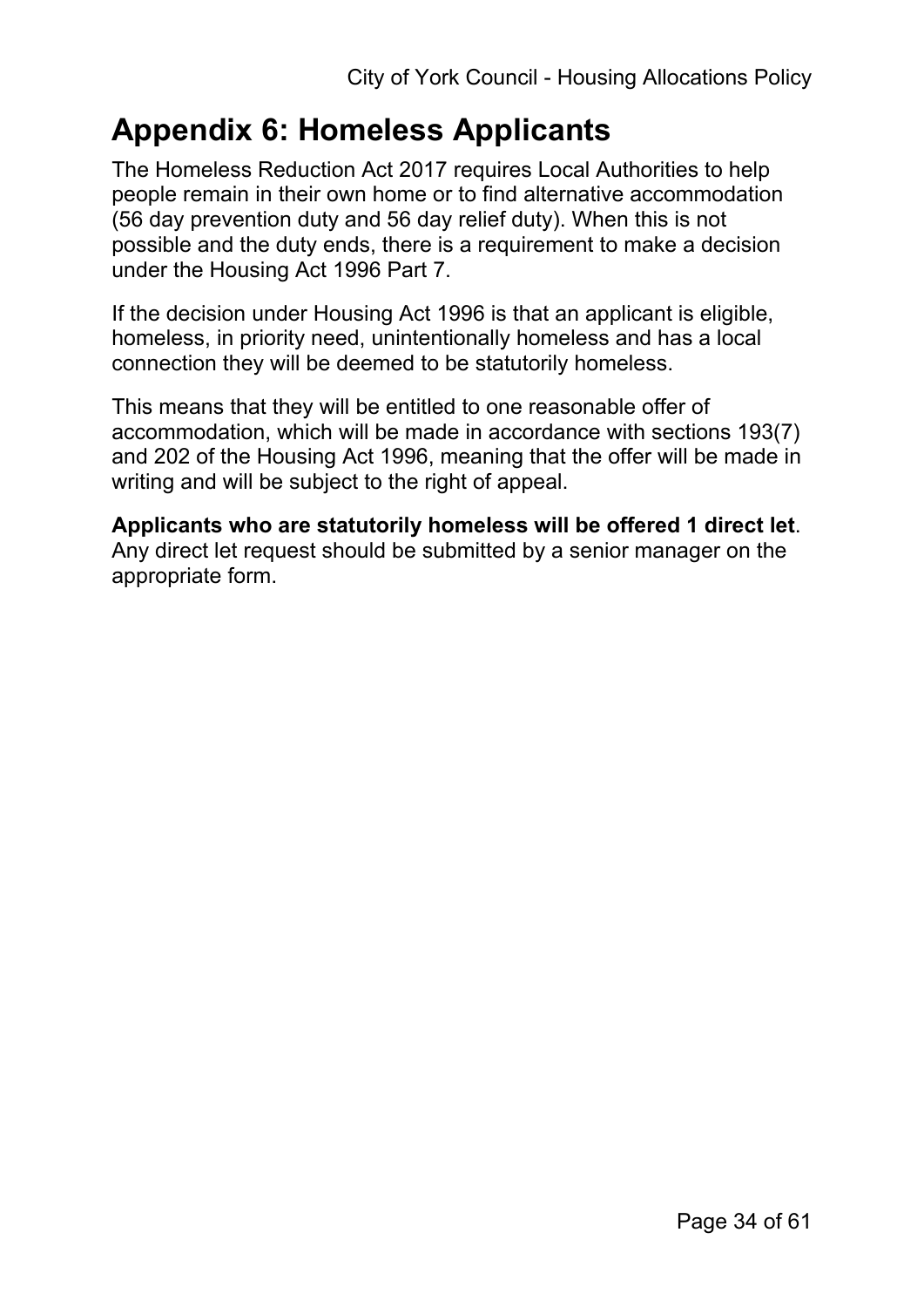## **Appendix 7: Management Transfer (emergency move)**

A management transfer can be agreed for persons in imminent danger and is subject to the discretion of the designated or senior manager within CYC.

A management transfer will be considered for a tenant of the partner landlords if there is evidence to show that they are experiencing harassment of a serious, targeted and persistent nature (as defined in the table below), which the tenant could not reasonably have prevented or avoided through their own actions, and where there are no other appropriate ways of resolving the problem without resulting in a serious risk of harm.

| <b>Harassment</b> | <b>Definition</b>                                                                                                                                   |
|-------------------|-----------------------------------------------------------------------------------------------------------------------------------------------------|
| <b>Serious</b>    | violence used, or                                                                                                                                   |
|                   | threats of violence which is evidenced and likely to<br>be enacted, or                                                                              |
|                   | extensive property damage, making the property<br>uninhabitable, or                                                                                 |
|                   | harassment based on race, sexuality or disability,<br>or                                                                                            |
|                   | significant, serious, intimidating harassment which<br>cannot be resolved through landlord management.                                              |
| and               | specifically aimed at the individual or household, or                                                                                               |
| targeted          | related exclusively to the property, or                                                                                                             |
|                   | not experienced by others in the immediate<br>neighbourhood.                                                                                        |
| and<br>persistent | a series of repeated and recent incidents over a<br>defined period of time and/or a likelihood of<br>repetition assessed by police or other agency. |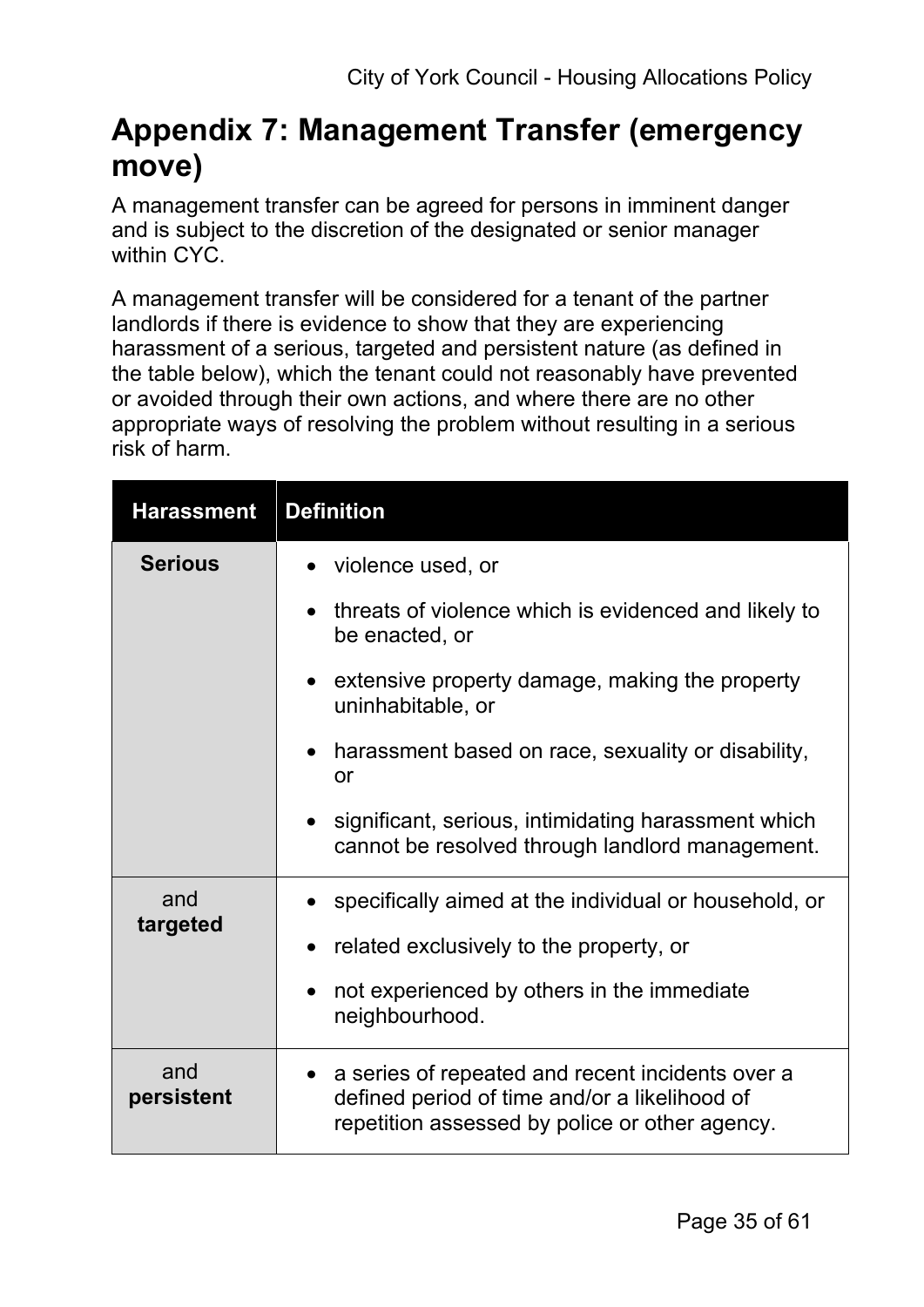The aim of a management transfer will be to move the household to a place of safety.

If the request is accepted, the applicant will be made one direct offer. Any direct let request should be submitted by a senior manager on the appropriate form.

The offer will usually be for a **'like for like'** property.

Any further housing needs (usually overcrowding) will be addressed through the allocation policy and prioritisation in accordance with 3.2.

If the tenant is already registered for a transfer on the basis of other housing needs they will retain their existing registration/priory band date.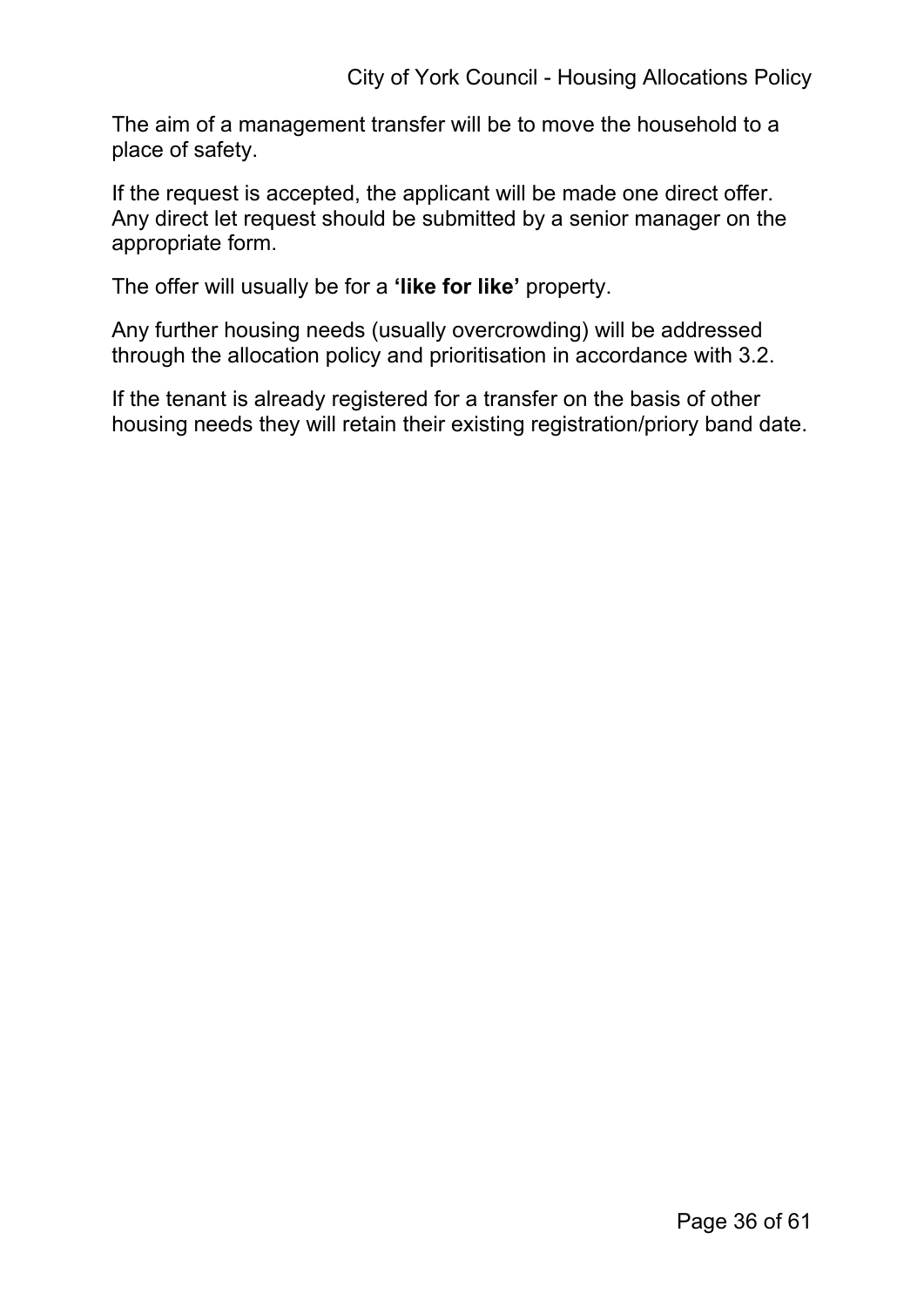## **Appendix 8: Defining Overcrowding and Housing at Height**

The following assumptions are made on overcrowding (as directed by the Allocation of Accommodation: guidance for housing authorities in England):

The bedroom standard allocates a separate bedroom to each:

- Married or cohabiting couple.
- Adult aged 16 years or more.
- Pair of children 0 to 16 years of the same sex.
- Pair of children aged under 10 years regardless of sex.

A room intended as a bedroom but used for another purpose will still be classified as a bedroom.

Discretion can be exercised by staff to adjust the number of bedrooms required if:

- The bedrooms in the property are particularly large or small and account will be taken of room sizes using the statutory overcrowding guidance.
- A child requires their own bedroom due to disability.
- An applicant needs a bedroom for a carer or to facilitate specialist medical treatment.
- An applicant needs a bedroom for a fostered/adopted child.

In cases of joint custody of a child or children, recent case law states that only in exceptional circumstances, such as where children have special needs, will it be reasonable for children who already have an existing home with one parent to be provided with another home to live with the other parent.

In cases where any child has a home elsewhere but chooses to live with another adult (for example, sibling) this will be discounted when considering overcrowding.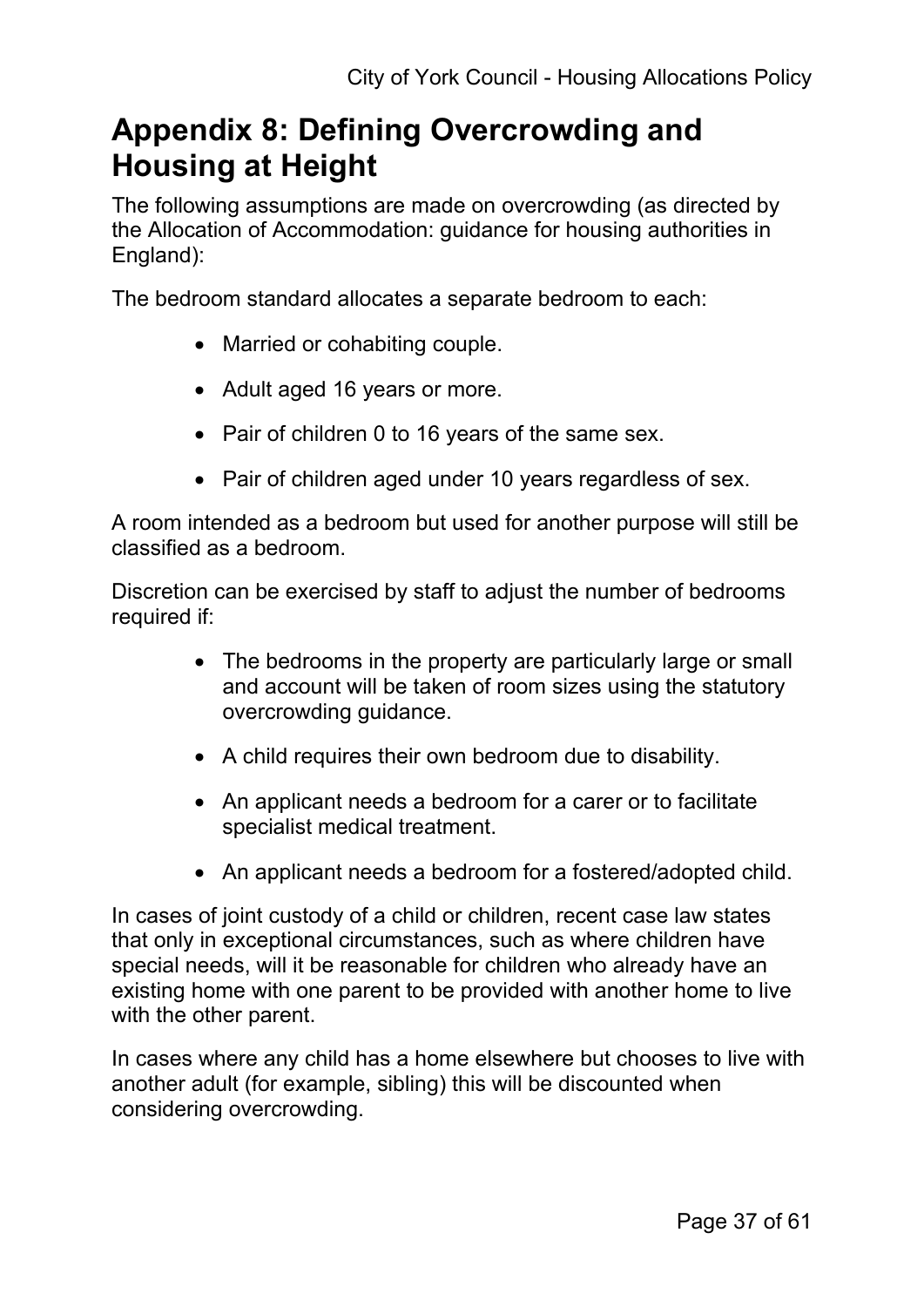If an applicant with children wishes to apply for or is offered a property with the living accommodation at first floor or above, this is acceptable and is seen as a legitimate applicant choice or offer.

An unborn child is not considered part of the family until born in respect of bedroom need.

Further guidance on overcrowding can be found under the Housing Act 1985 (part 10) section 325 and 326.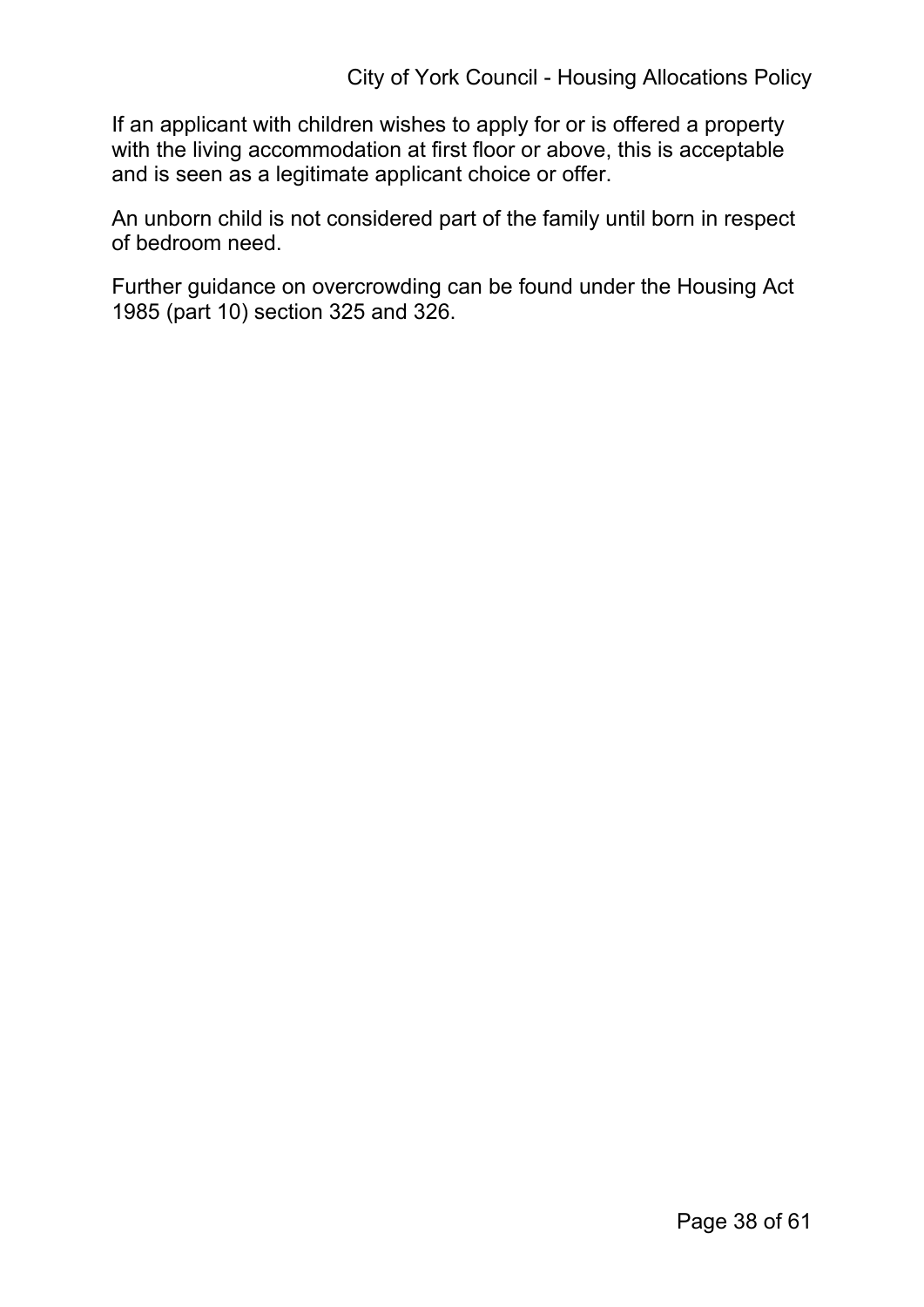## **Appendix 9: Property Need**

The table shows the size of properties that applicants are eligible for based on their household composition. Offers of accommodation are dependent upon affordability.

|                                                                                | <b>Shared</b><br>house | <b>Bedsit or</b><br><b>Studio</b> | 1 bed flat,<br>maisonette<br>or house | 1 bed<br>bungalow | 2 bed flat,<br>maisonette<br>or house | 2 bed<br>bungalow | 3 bed flat,<br>maisonette<br>or house | 4 bed<br>house | $5+$ bed<br>house |
|--------------------------------------------------------------------------------|------------------------|-----------------------------------|---------------------------------------|-------------------|---------------------------------------|-------------------|---------------------------------------|----------------|-------------------|
| 1 adult or couple                                                              | <b>Yes</b>             | <b>Yes</b>                        | <b>Yes</b>                            | <b>Yes</b>        |                                       |                   |                                       |                |                   |
| 2 adults*                                                                      |                        |                                   |                                       |                   | <b>Yes</b>                            |                   |                                       |                |                   |
| 2 adults over 60**                                                             |                        |                                   | <b>Yes</b>                            | <b>Yes</b>        | <b>Yes</b>                            | <b>Yes</b>        |                                       |                |                   |
| 3 adults***                                                                    |                        |                                   |                                       |                   | <b>Yes</b>                            | <b>Yes</b>        |                                       |                |                   |
| 1 or 2 adults with one child                                                   |                        |                                   |                                       |                   | <b>Yes</b>                            | <b>Yes</b>        |                                       |                |                   |
| 1 or 2 adults with 2 children under 10,<br>regardless of sex                   |                        |                                   |                                       |                   | <b>Yes</b>                            | <b>Yes</b>        |                                       |                |                   |
| 1 or 2 adults with 2 children or adolescents<br>of the same sex, both under 16 |                        |                                   |                                       |                   | <b>Yes</b>                            | <b>Yes</b>        |                                       |                |                   |
| 1 or 2 adults with 2 children or adolescents<br>of the same sex, 1 is over 16  |                        |                                   |                                       |                   |                                       |                   | <b>Yes</b>                            |                |                   |
| 1 or 2 adults with 2 children of different<br>sexes, 1 is 10 or over           |                        |                                   |                                       |                   |                                       |                   | <b>Yes</b>                            |                |                   |
| 1 or 2 adults with 3 children                                                  |                        |                                   |                                       |                   |                                       |                   | <b>Yes</b>                            |                |                   |
| 1 or 2 adults with 4 children                                                  |                        |                                   |                                       |                   |                                       |                   | <b>Yes</b>                            | <b>Yes</b>     |                   |
| 1 or 2 adults with 5+ children                                                 |                        |                                   |                                       |                   |                                       |                   |                                       | <b>Yes</b>     | <b>Yes</b>        |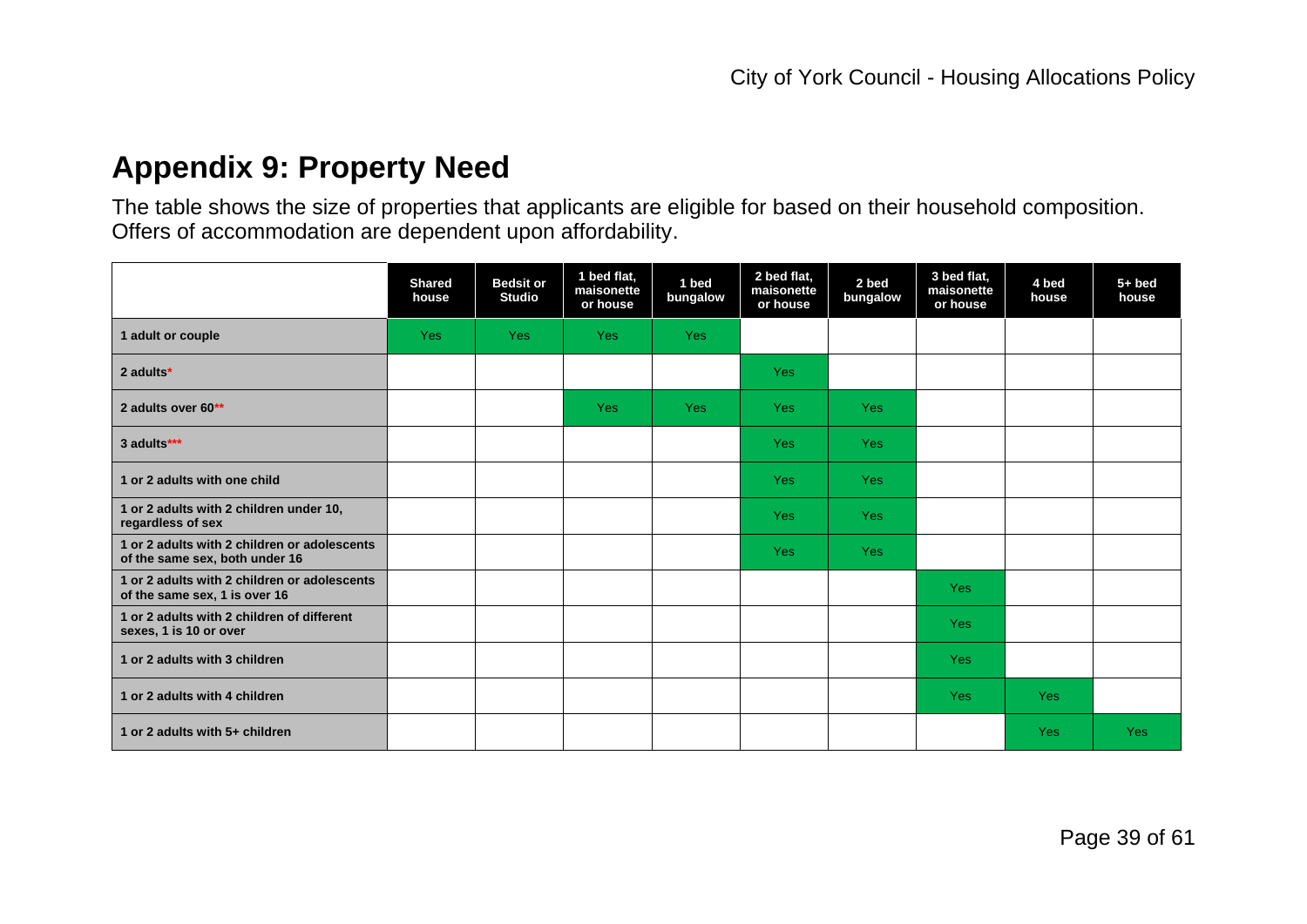Some flats and bungalows are classed as Independent Living Communities. This type of accommodation is generally intended for people who are aged 60 or over and/or need support to help them maintain their independence.

Exceptions are made to allocate bungalows and Independent Living Communities to people under 60 where there are evidenced mobility issues/health needs.

Applicants will be assessed as to whether they need this type of accommodation.

Where partners have different housing stock profiles, they may individually determine size criteria which will be shown on the advert.

Generally, this means that applicants will match the size criteria but in certain areas or for certain properties they will be allowed to bid for a larger property. A financial assessment may also be required to confirm affordability.

Some 3 bedroom houses will only have 1 double and 2 single bedrooms and would need to be advertised accordingly.

\* Joint tenancies between two adults, not recognised as a couple, for example a brother and sister, would be eligible for a 2 bedroom property.

\*\* Where a couple are 60+ who require separate bedrooms for health reasons (medical evidence required). Where a couple 60+ are only entitled to a 1 bedroom property but would like a 2 bedroom property it will be considered if they meet affordability assessment and there are no applicants who meet the property size criteria.

\*\*\* Joint tenancy between 3 individuals not in a relationship would be eligible for a 3 bedroom property.

Consideration needs to be given to the issue of bedroom size when advertising a property (for example, a 3 bedroom property with 1 double room and 2 single rooms must be advertised as 3 bedroom, 4 people) and allocated appropriately.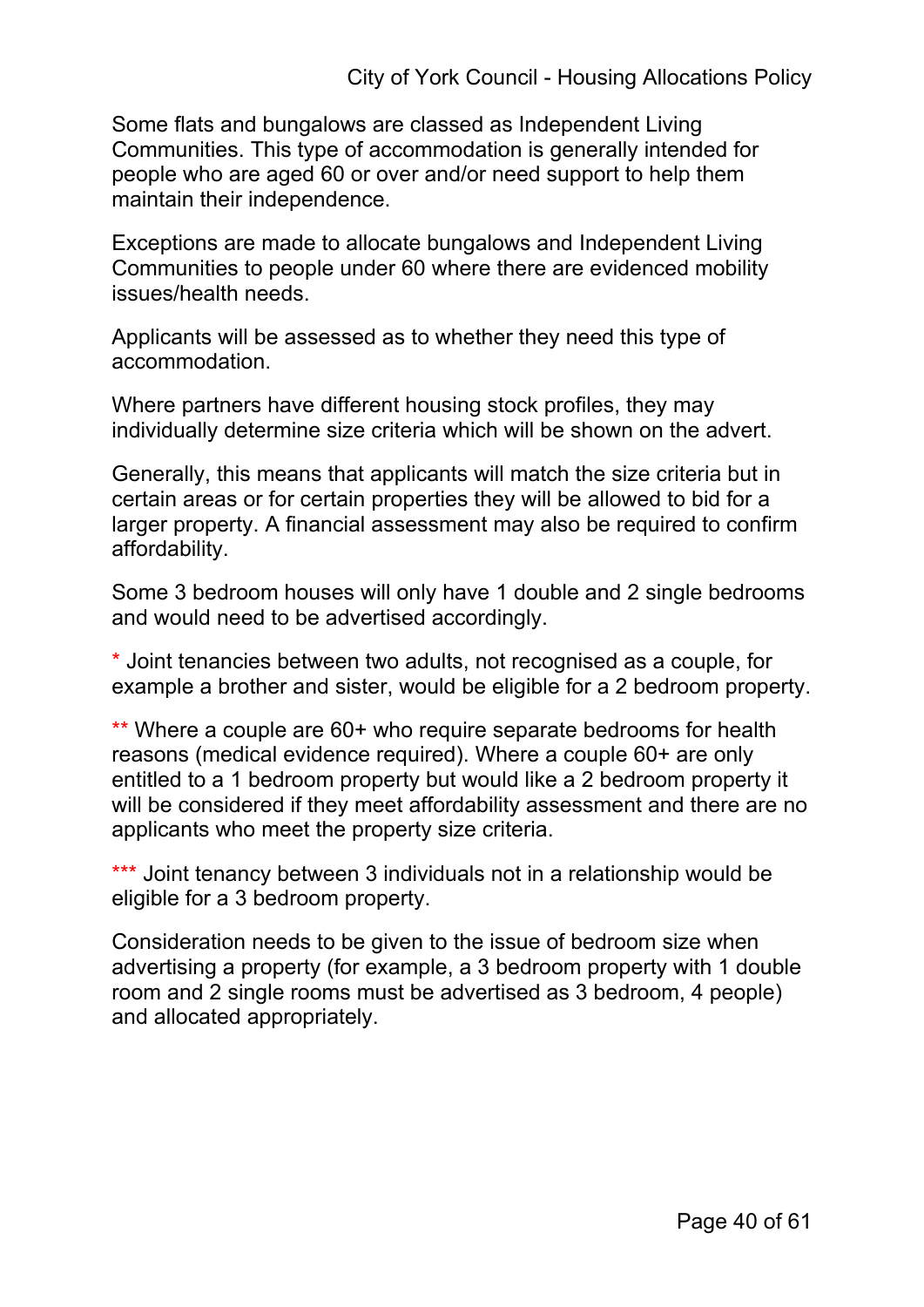# **Appendix 10: Overlooking a Successful Bid**

There will be circumstances where allocations staff will need to, or will have discretion to, overlook a successful bidder.

Allocations staff will be provided with procedural guidance on this.

## **1 Mandatory grounds**

The **mandatory grounds** for overlooking a bid are:

#### **1.1 Debt**

Housing related debt, includes debts to other social landlords, temporary accommodation, hostel, or supported housing (excluding council tax) usually for arrears of rent or rechargeable repairs. It is debt in respect of former, not current tenancies.

A successful bid **must be overlooked** if the applicant has housing related debt. An exception to this can only be made if:

• the applicant has a re-payment agreement in place and that agreement has been maintained successfully for thirteen weeks prior to the successful bid being made

and

• the re-payment agreement is current

Where debt is owed to a private landlord the applicant must evidence a willingness to repay.

In all cases a financial assessment may be required to confirm affordability.

#### **1.2 MAPPA**

Such applicants can be overlooked if the property is not suitable on the advice of North Yorkshire Police Public Protection Unit or National Probation Services or Community Rehabilitation Company (CRC) and should then be dealt with by a direct offer as per 4.5.

Should such an applicant have made a successful bid and the IT system has not filtered out such bids, then staff can overlook the offer.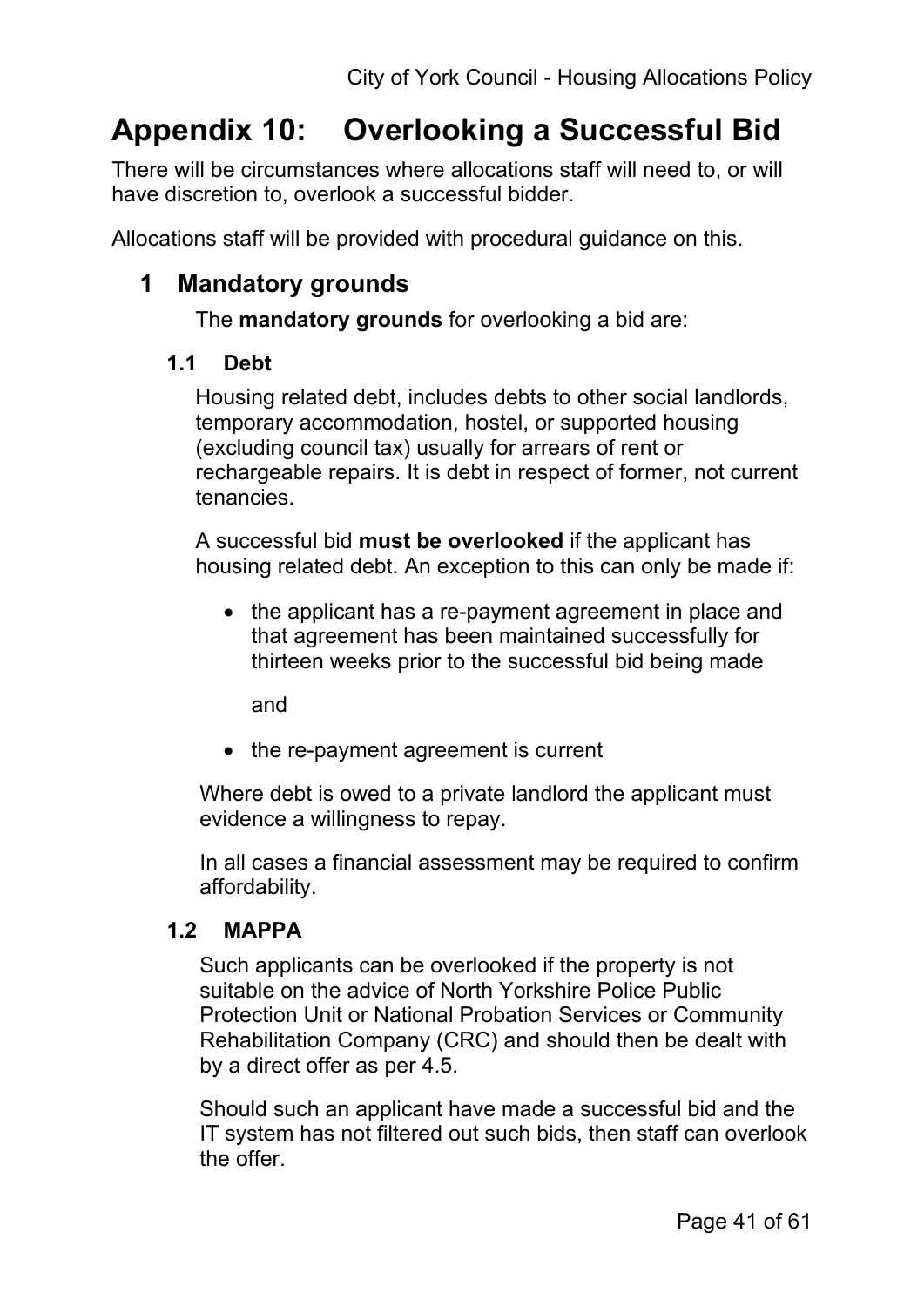#### **1.3 Health and safety or illegality**

A successful bid that creates a risk to life, poses a serious health and safety risk, or creates a situation that is illegal, such as statutory overcrowding, will be overlooked.

#### **1.4 Charitable Status**

Some housing associations have charitable status which place restrictions on who can be housed. A successful bid will be overlooked if the applicant does not meet the charitable criteria of the housing association.

#### **1.5 Support**

Were there is no relevant support package in place if required.

#### **1.6 Restrictions**

Where there are restrictions in place as outlined in the policy. For example, where a band has been awarded to prevent hardship for employment and the property is not close to the place of employment.

#### **1.7 Application**

Where the applicant is found to be no longer eligible or qualifying or circumstances have changed within the household that changes a band/property need or where the applicant did not provide the information as requested to confirm verification.

## **2 Discretionary grounds**

The **discretionary grounds** for overlooking a bid will include:

#### **2.1 Existing tenants of social landlords and supported housing**

Existing tenants will normally be overlooked if they are in breach of their tenancy conditions (would generally include owing payable rent of up to 8 weeks or any other debts to their landlord) or their property has been specifically adapted. If the tenant has arrears over 8 weeks, they would not qualify for the register, unless due to a benefit arrear.

For example, an exception could be made to rent arrears if the tenant is under-occupying the property and is affected by a reduction in Housing Benefit because of their under-occupation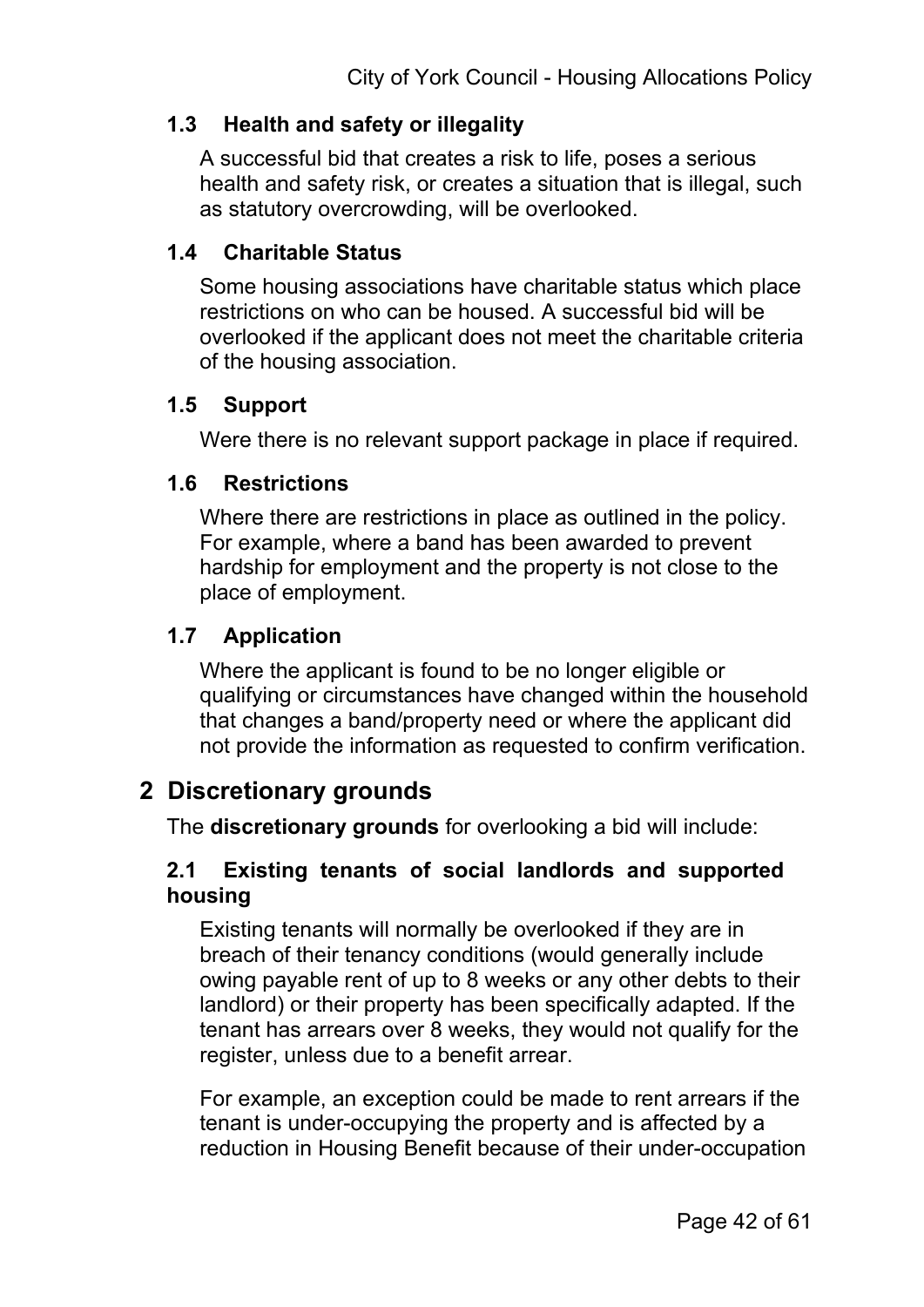and the landlord considers a move to a smaller property to be the best option.

Also those in temporary accommodation, hostels and supported housing will not normally be allowed to move if they have current arrears and/or service charges. Contact with the relevant manager should be made where arrears are low level.

#### **2.2 Disability**

Where a household with disabilities are potentially being let a property which cannot reasonably be adapted for them, a bid may be overlooked. It may not be reasonable to adapt properties where a major structural alteration is required such as:

- an extension
- a through floor lift
- door widening

The need for minor adaptations such as stair lifts, adjustments to baths or showers, grab rails etc should generally not exclude the successful applicant from receiving the offer; however staff will exercise their discretion if funding is not available for these adaptations.

#### **2.3 Adapted properties**

Where the successful bidder has secured an adapted property without having any need for that adaptation. Staff can readvertise for one further cycle in this instance.

#### **2.4 Terms of the advert**

Where the successful bid does not comply with the terms of the advert, including pet policy

Instances when a successful bidder has been overlooked must be recorded. If there is no bidder that meets the terms of the advert, the property can be re-advertised.

#### **2.5 Affordability**

Where, following an assessment, it is determined that the applicant will not be able to afford to sustain the tenancy.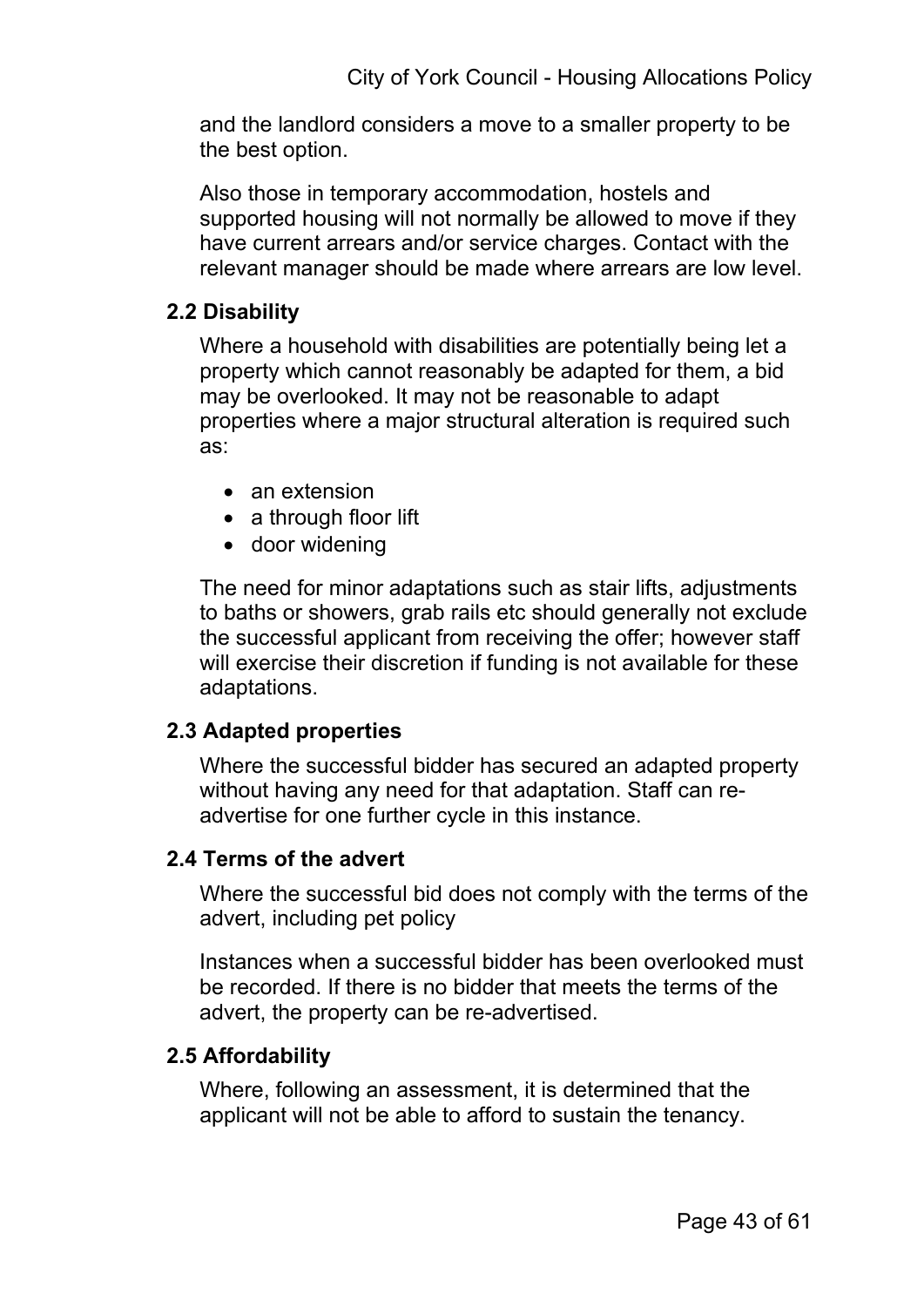#### **2.6 Adopters/foster carers**

If not a suitable location for social services.

In exceptional circumstances a senior manager can override both mandatory and discretionary grounds to allocate a property/re-house an applicant.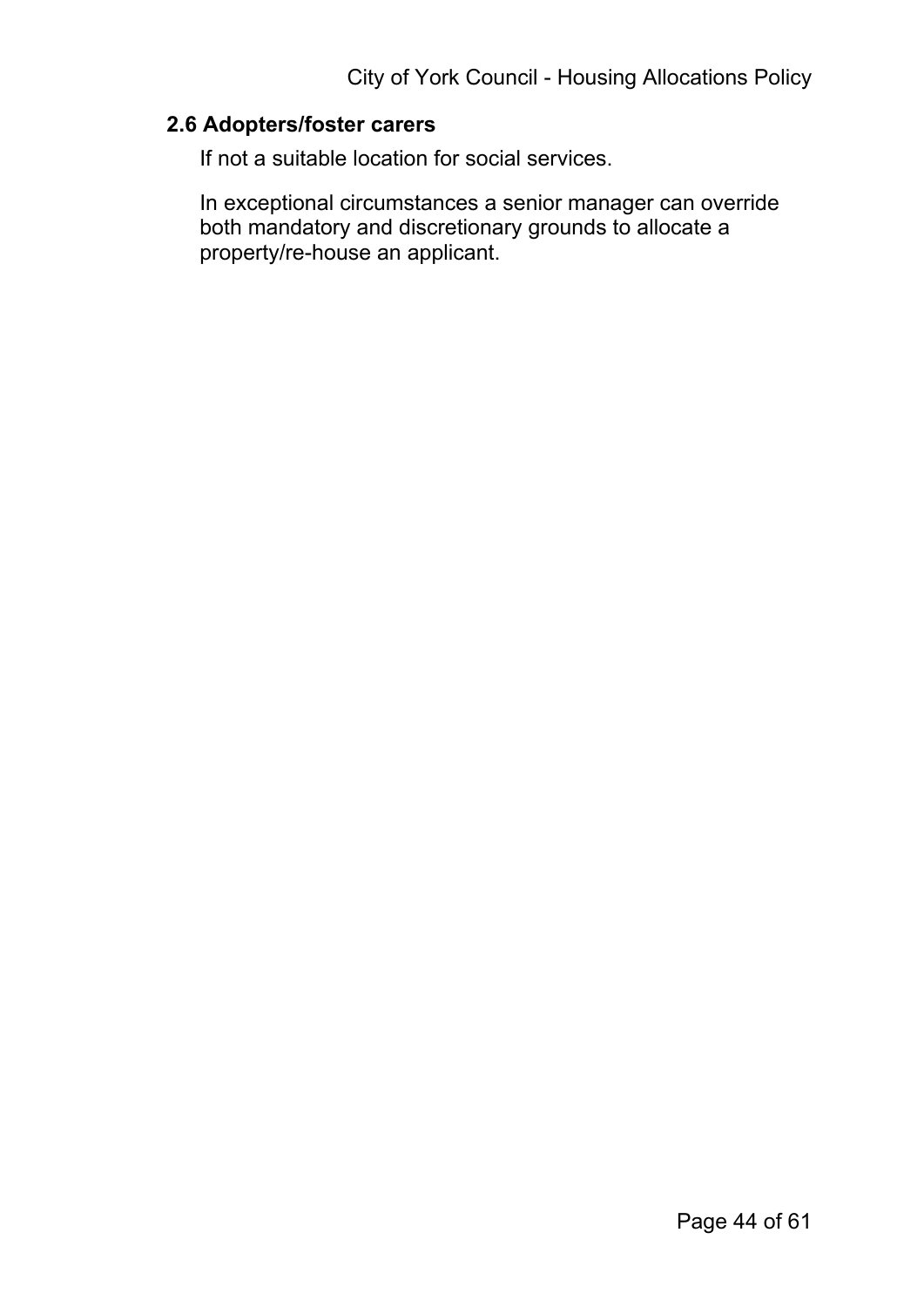## **Appendix 11: The Offender Initiative**

A tenant of one of the partner landlords who is sent to prison for longer than 13 consecutive weeks can apply and bid on properties 4 weeks before release from prison, or can receive a direct offer' on release from prison, provided they meet the criteria below:

- That the tenancy was given up promptly on their imprisonment.
- There were no rent arrears or damage to the property.
- There was no anti-social behaviour related to the conduct of their tenancy.
- That the individual satisfies the acceptable behaviour test on their release.

Any direct let request should be submitted by a senior manager on the appropriate form.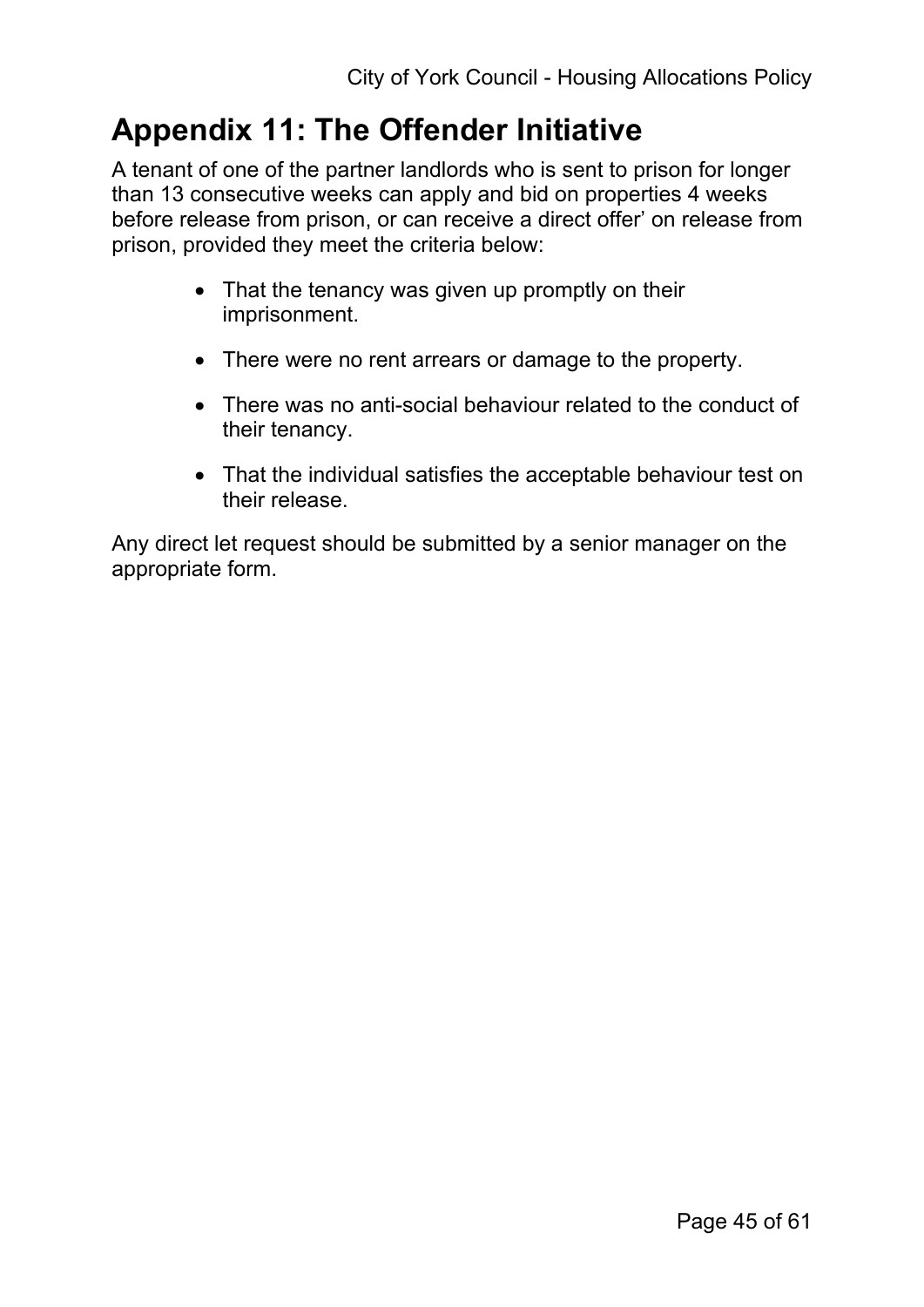## **Appendix 12: Resettlement**

## **Definition**

Only customers who are assessed as needing resettlement services will be referred for 'permanent beds in supported housing projects'. The ongoing assessment and support process will identify the long term housing options, including private rented sector or social hosing via resettlement category. All other applicants will be offered advice and support in accordance with Homeless Reduction Act 2017 and helped to access alternative accommodation.

The resettlement criteria are defined as: Where the applicants have completed an intensive/ approved resettlement programme (as determined by the nominated officer). This will usually be for 12 months, but will in any case be for a minimum of 6 months.

Resettlement Projects in York are identified in the staff guidance notes and may on occasions change due to decommissioning/change of contracts.

Resettlement activity is seen by this scheme as a distinct area of activity from accommodation based supported housing.

Applicants who can evidence a **completed** programme of accommodation based supported housing attract a Gold Band status under this scheme as noted above providing they meet the eligibility and qualification criteria set out in this policy.

This gold band status will be backdated to the date the resettlement applicant proactively engaged with their resettlement process.The minimum standard required before a programme of resettlement can be considered complete will include evidence of support around the following areas:

- Health and related issues
- Money management
- Engagement, training and social inclusion
- Practical skills
- Personal skills
- Tenancies work
- Making Safe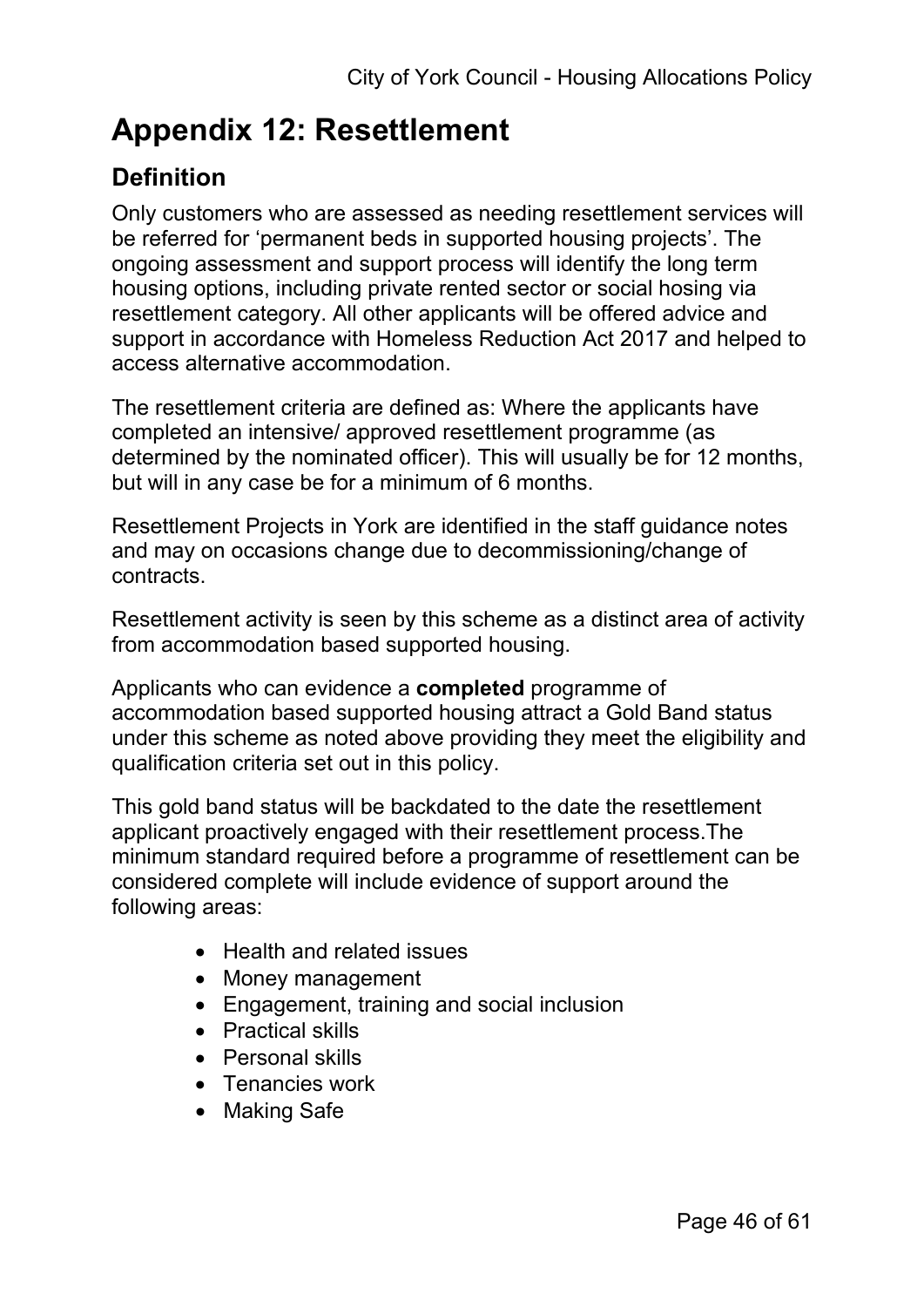## **Ongoing Support**

There is an expectation that the applicant will require ongoing support. In particular, when they first move into independent accommodation they should be referred to the appropriate organisation and this should be noted in the request for resettlement criteria.

## **Joint Applications**

In the case of joint applications, both applicants will need to meet the resettlement criteria.

A list of participating projects is available from Housing Options. These may change over time due to contractual/procurement changes.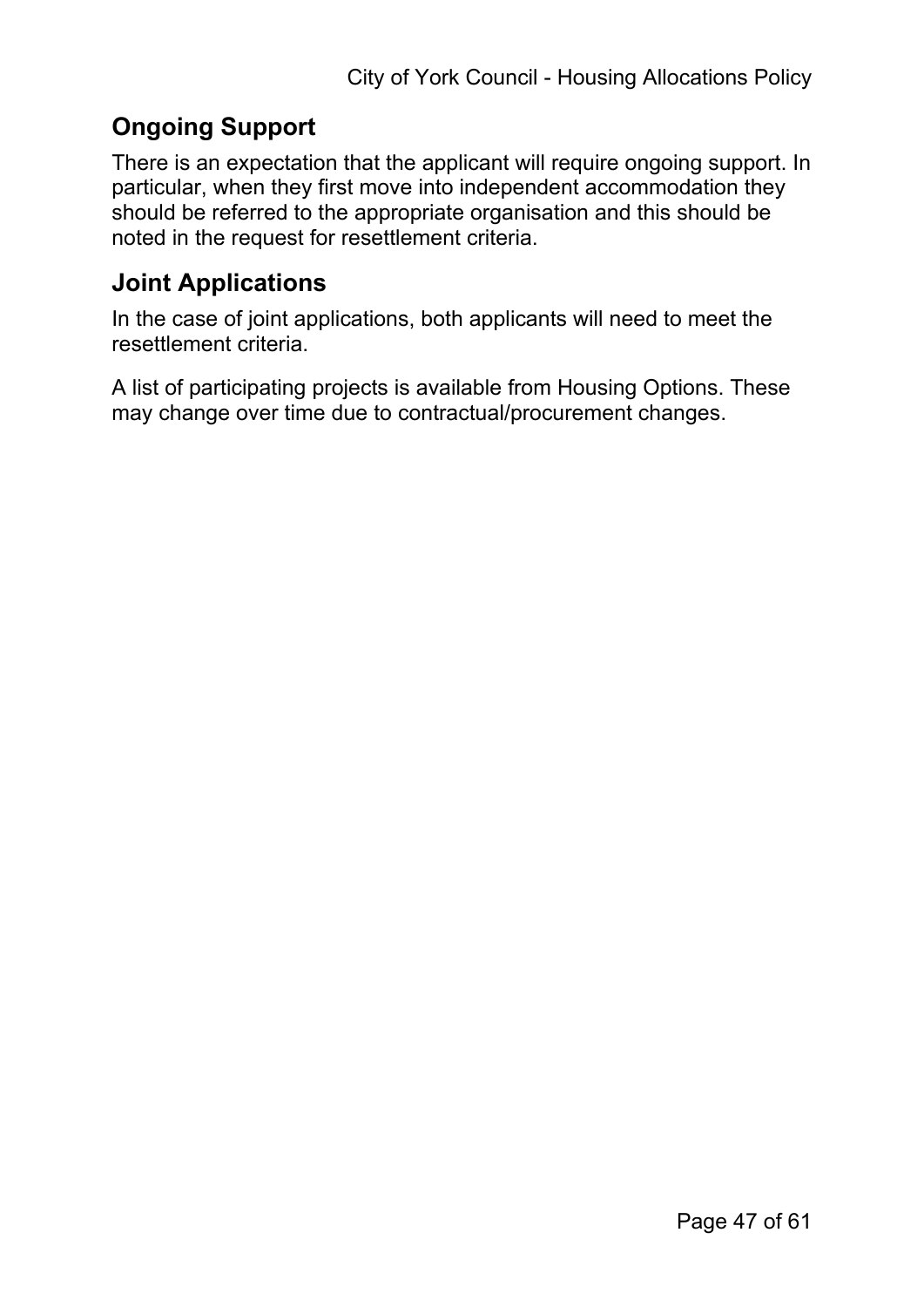## **Appendix 13: Young People's Support and Trustees**

Minimum Required Standard for Support Packages and Trusteeships (Young People 16 and 17 years old).

The housing support package must be assessed by a housing professional or Pathway team. In general this will be based on information gathered from supported housing/foster placement/Staying Put scheme.

A housing support package is required as a condition of access to the register, with the applicant attending regular support sessions prior to commencement of the tenancy. The support package must be provided until the applicant's  $18<sup>th</sup>$  birthday or for a minimum 6 months, whichever is longer. Support can be continued after this if necessary. Support must be available in the Local Authority area in which they live or where they are moving to.

## **Relevant Trustees**

Minors, including 16 and 17-year-olds, cannot legally be bound by contracts or hold a legal estate in land. The exception to this rule is that minors can be bound by a 'contract for necessaries' and so can be legally bound to pay rent. Therefore, a minor can hold an equitable tenancy providing a trustee is appointed to hold the legal estate.

The Trustee is merely holding a legal estate on trust until the minor reaches 18 and is legally permitted to hold an estate in land.

All new applicants under 18 can only be offered an Equitable Tenancy provisional on a suitable Trustee and support package.

#### **Trustees do not have a financial responsibility**.

Each locality is free to exercise discretion on the organisations or individuals able to exercise this function, provided the Trustee is:

- A responsible adult **or**
- An organisation, where that organisation has as part of its remit the provision of support to young people, providing the organisation is not also the landlord of the property concerned **or**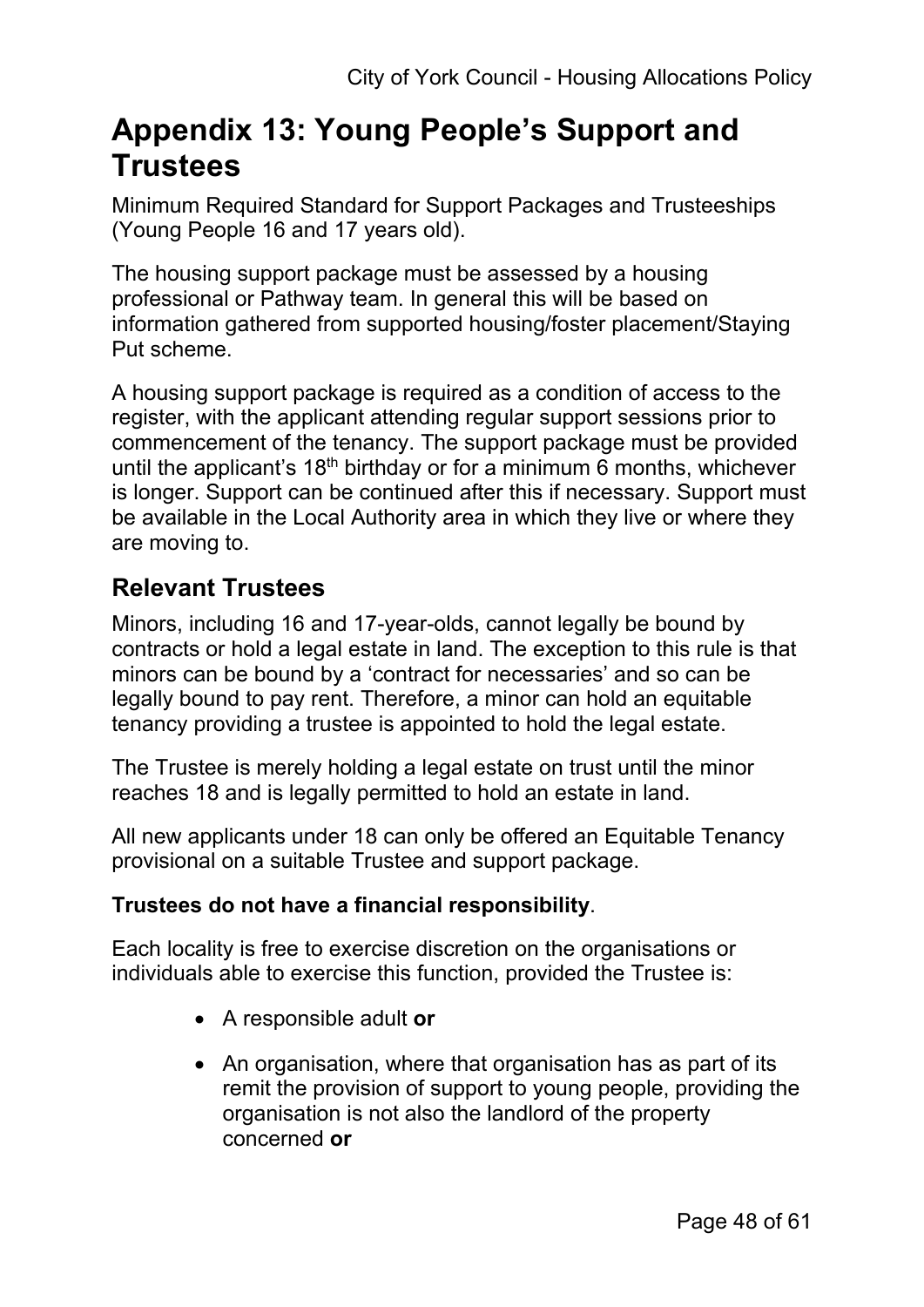• A named individual within an organisation, where that organisation has as part of its remit the provision of support to young people, providing the organisation is not also the landlord of the property concerned

Wherever possible a Trustee who is a responsible adult should:

- Be a friend or relative.
- Have a stable 5 year housing history.
- Have no debts to LA (Council Tax or rent)/Housing **Association**
- Be able to attend the tenancy sign up.

An individual accepted as a Trustee must attend the sign-up stage of a tenancy, along with the landlord, support worker and the Tenant.

Where an organization is accepted as a Trustee, a representative of that organization should attend the sign-up stage of the tenancy wherever possible, along with the landlord, support worker and the Tenant.

If the Trustee is unable to sign, they should complete the necessary paper work immediately following the sign up.

There is no obligation on the Trustee to attend any future events relating to the tenancy.

The Trustee and Tenant would be jointly served with any court proceedings and paperwork and invited to attend court, but the Trustee is not required to appear at court.

The trust would automatically end on a young person's  $18<sup>th</sup>$  birthday, when the young person would sign for an appropriate tenancy, in accordance with the landlord's policy.

In case of joint Equitable Tenants where both are under 18, an individual Trustee is required for each equitable tenant until each tenant becomes 18.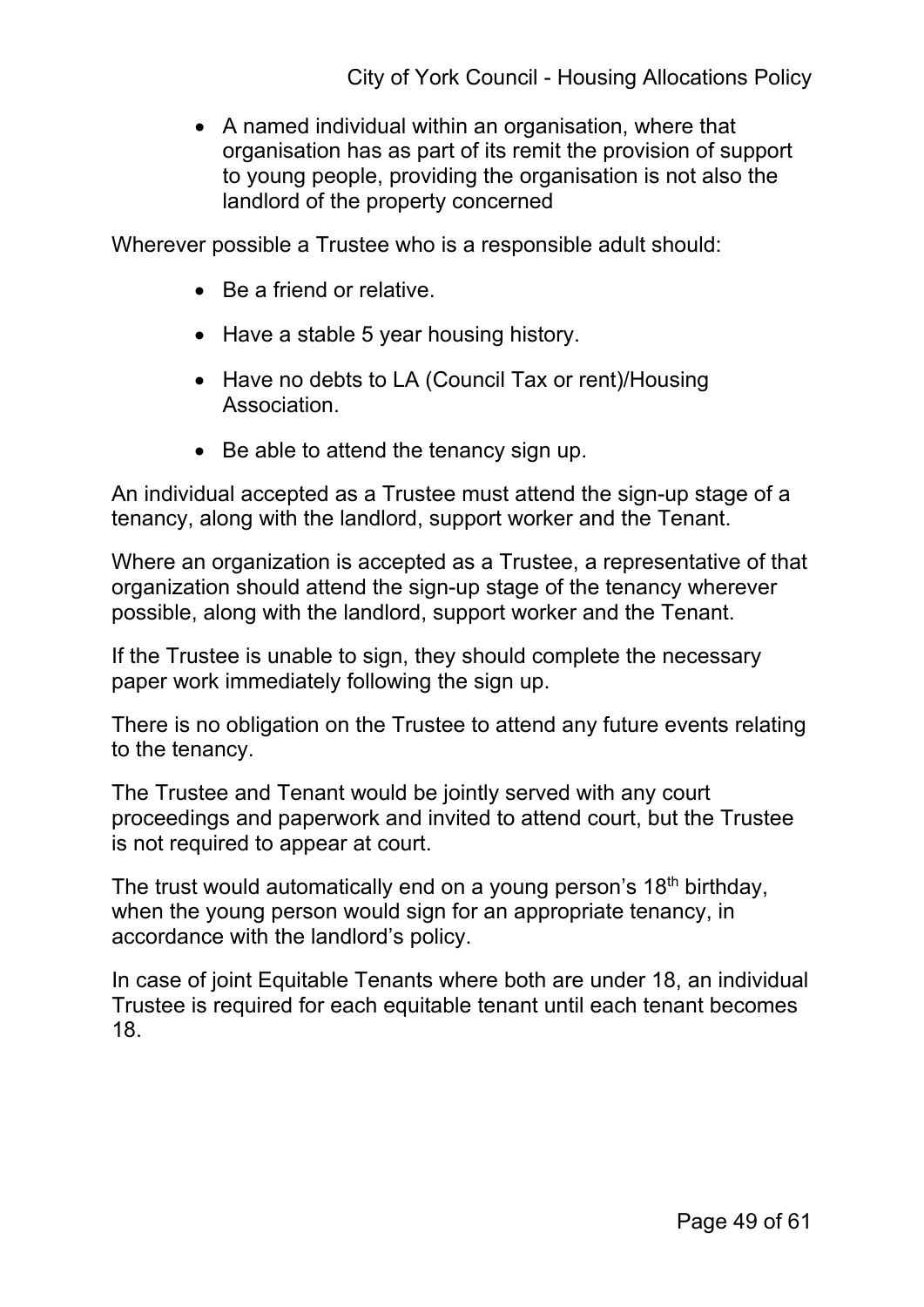# **Appendix 14: Housing First**

Housing First is for applicants with complex needs who are eligible and qualify to register but who are unable to be rehoused via the traditional resettlement route. The charity Shelter defines Housing First as a programme which only demands that service users pay rent, abide by the tenancy conditions, and agree to a visit by a support worker (usually) once a week. Comprehensive support services are offered and brought to the service user.

See: [Housing First - a Good Practice Briefing](https://england.shelter.org.uk/professional_resources/policy_and_research/policy_library/housing_first_-_a_good_practice_briefing)

Typically, the support services will involve multi-disciplinary specialism's including: physical and mental health workers, drug and alcohol treatment workers, employment support workers and peer workers.

These are either employed within the housing first agency, or brokered from community-based services. Access to the support can also go beyond that normally associated with traditional floating support schemes, and may be available 24 hours a day, seven days a week.

Housing First in York is only available to customers engaging with intensive, multi- disciplinary support (for example, Making Every Adult Matter – MEAM customer group, or Mental Health Housing First programme) or the Rough Sleeper Housing Navigators.

Housing First customers will be offered a direct let.

Any direct let request should be submitted by a senior manager on the appropriate form.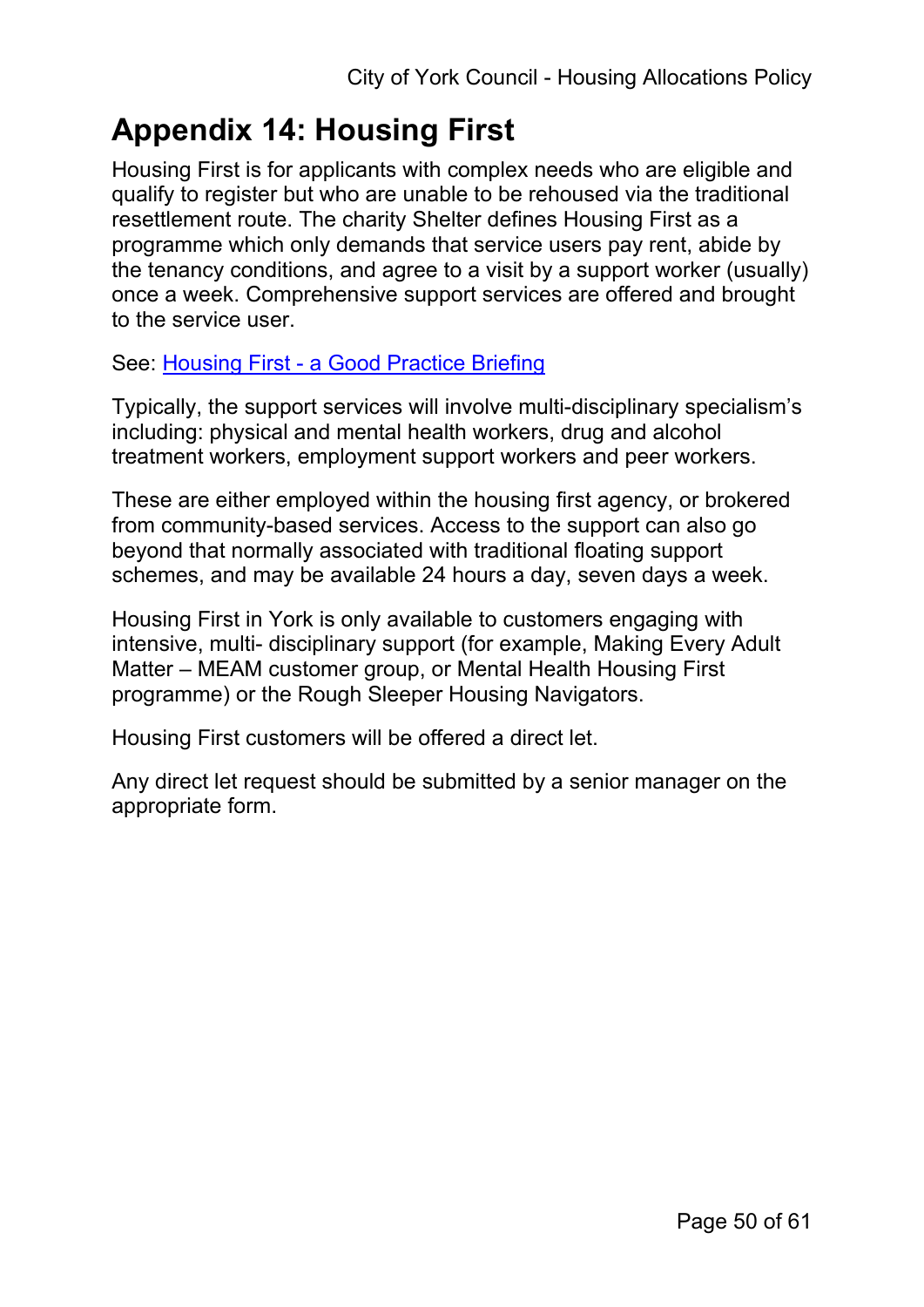## **Appendix 15: Armed Forces**

Armed Forces is defined as:

- a) Serving in the regular armed forces or who has served in the regular armed forces including those existing members of the regular armed forces who are suffering from a serious injury, illness or disability as a result of their service who may need to move out of their existing accommodation to suitably adapted social housing before they complete their service or who were serving in the regular forces at any time in the five years preceding their application for an allocation of social housing
- b) Serving or has served in the reserve forces and suffering from a serious injury, illness or disability which is wholly or partly attributable to their service
- c) Bereaved spouses or civil partners of those serving in the regular forces where:
	- o the bereaved spouse or civil partner has recently ceased, or will cease to be entitled, to reside in Ministry of Defence accommodation following the death of their service spouse or civil partner, and
	- $\circ$  the death was wholly or partly attributable to their service.

For this purpose 'the regular forces' and 'the reserve forces' have the meanings given by section 374 of the Armed Forces Act 2006:

- 'the regular forces' means the Royal Navy, the Royal Marines, the regular Army or the Royal Air Force.
- 'the reserve forces' means the Royal Fleet Reserve, the Royal Naval Reserve, the Royal Marines Reserve, the Army Reserve, the Territorial Army, the Royal Air Force Reserve or the Royal Auxiliary Air Force.

The definitions 'a' and 'b' above extend to applications from former service personnel, where the application is made within 5 years following discharge. It is recognised that bereaved spouses and civil partners (definition 'c') of service personnel who are required to leave service families accommodation following the death of their spouse or partners, are likely to experience similar issues to service families on discharge from the forces.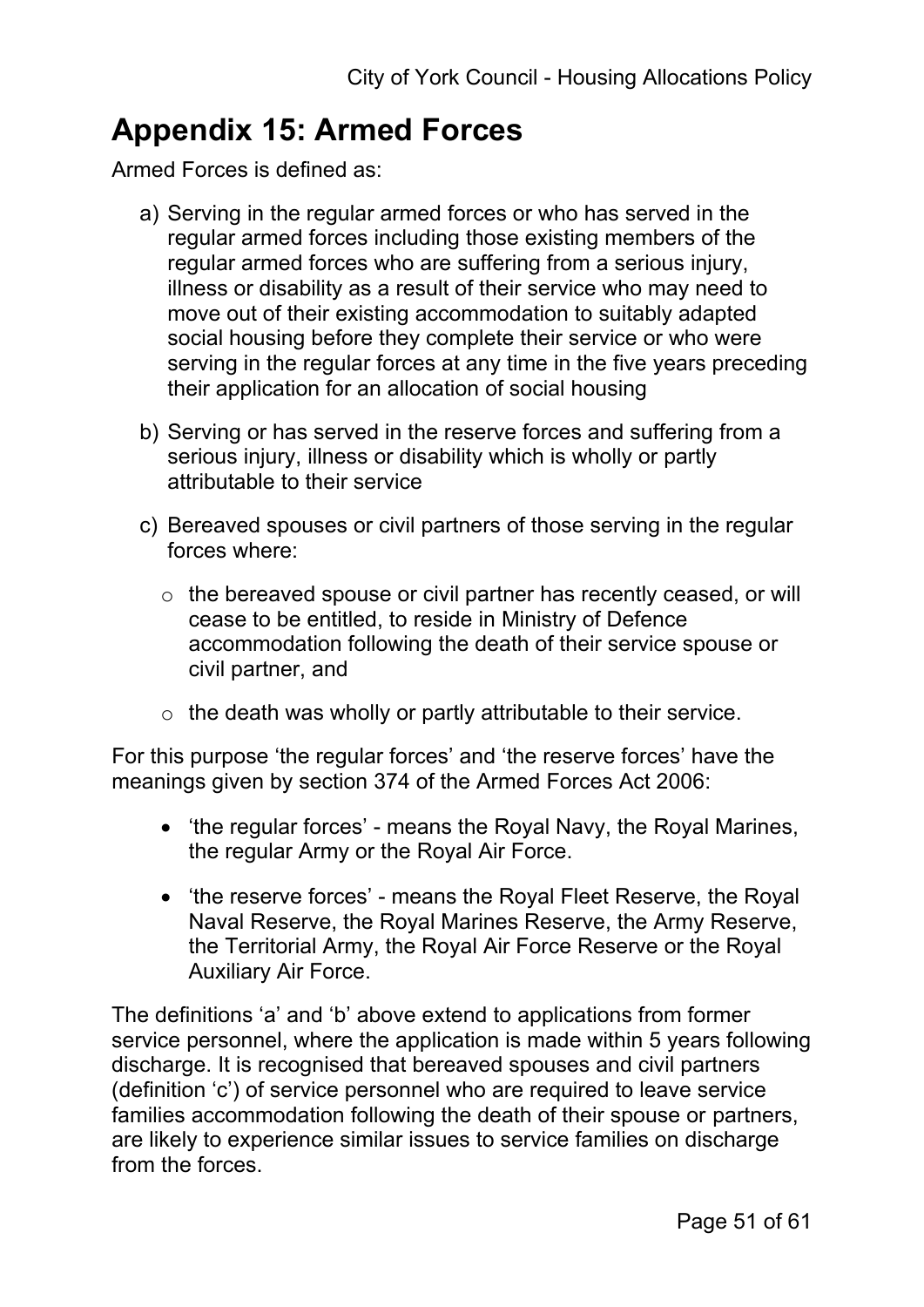The Regulations are intended therefore to protect bereaved spouses and civil partners from the time they are required to leave service families accommodation until they are able to obtain alternative settled accommodation.

#### **Statutory Instrument 2012 No. 2989**

#### **The Housing Act 1996 (Additional Preference for Armed Forces) (England) Regulations 2012**

#### **Made November 29th 2012**

Coming into force in accordance with regulation 1

The Secretary of State makes the following Regulations in exercise of the powers conferred by section 166A(7) of the Housing Act 1996 (**[1](http://www.legislation.gov.uk/ukdsi/2012/9780111529508#f00001)**). In accordance with section 172(2) (**[2](http://www.legislation.gov.uk/ukdsi/2012/9780111529508#f00002)**) of the Housing Act 1996 a draft of this instrument has been laid before and approved by a resolution of each House of Parliament.

Citation and commencement

**1.** These Regulations may be cited as the Housing Act 1996 (Additional Preference for Armed Forces) (England) Regulations 2012 and come into force on the day after the day on which they are made.

Amendment of section 166A(3) of the Housing Act 1996

**2.** Section 166A(3)(**[3](http://www.legislation.gov.uk/ukdsi/2012/9780111529508#f00003)**) of the Housing Act 1996 (Allocation in accordance with allocation scheme: England) is amended as follows—

(a) in the sentence following the end of paragraph (e) (beginning with "The scheme may also be framed") for "people within this subsection" substitute "people within one or more of paragraphs (a) to (e)";

(b) at the end of that sentence, insert:

"The scheme must be framed so as to give additional preference to a person with urgent housing needs who falls within one or more of paragraphs (a) to (e) and who:

(i) is serving in the regular forces and is suffering from a serious injury, illness or disability which is attributable (wholly or partly) to the person's service,

(ii) formerly served in the regular forces,

(iii) has recently ceased, or will cease to be entitled, to reside in accommodation provided by the Ministry of Defence following the death of that person's spouse or civil partner who has served in the regular forces and whose death was attributable (wholly or partly) to that service, or

(iv) is serving or has served in the reserve forces and is suffering from a serious injury, illness or disability which is attributable (wholly or partly) to the person's service.

For this purpose "the regular forces" and "the reserve forces" have the meanings given by section 374 of the Armed Forces Act 2006(**[4](http://www.legislation.gov.uk/ukdsi/2012/9780111529508#f00004)**)."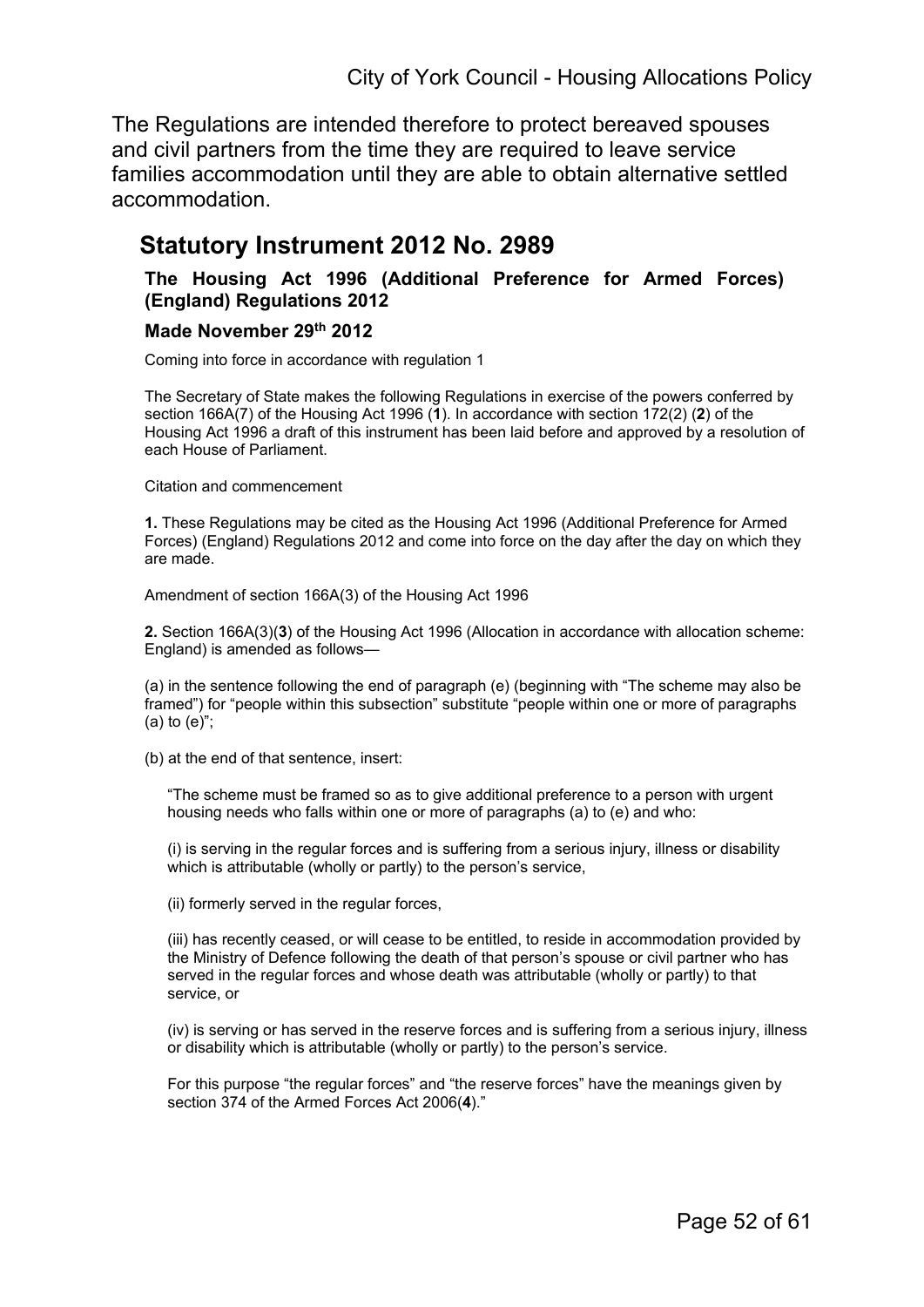## **Appendix 16: Health and Wellbeing**

Health and Wellbeing awards are to assist those with health issues to move to a property that more appropriately caters for their needs. Any Health and Wellbeing award **must** secure a health gain.

The following simple rules apply when a CBL officer assesses if an application should be given a Health and Wellbeing award:

- No priority can be awarded if moving home will not secure a health gain. If a customer has a terminal illness and their accommodation suits their health needs they will receive no health award.
- The Emergency Band is for a narrow range of extremely severe health needs where the applicant's housing is an issue for them.
- There will be no award of Gold Band unless the applicant's condition is severe and enduring (permanent) and the condition must be compromised by the home or its environment. A move must improve their health and wellbeing.
- Applicants who are already housed in an adapted property will not normally be banded on Health and Wellbeing grounds unless it is impractical to further adapt the property to meet their needs.
- Applicants who are given a health award based on needing an adapted property can bid on un-adapted properties without loss of priority provided that.
- $\circ$  The property can be reasonably adapted for them
- o The funds are available for those adaptations (any assessment of this needs to be mindful of cross boundary movement)
- $\circ$  There is little or no prospect of the applicant's current home being adapted for them
- **and** moving home would constitute a health gain.
- Applicants with disabilities are only restricted in the properties they can be considered for where the property in question cannot be reasonably adapted for them. A successful bid on a property that cannot be reasonably adapted or will not attain a health gain can be skipped in favour of the next applicant on the short list.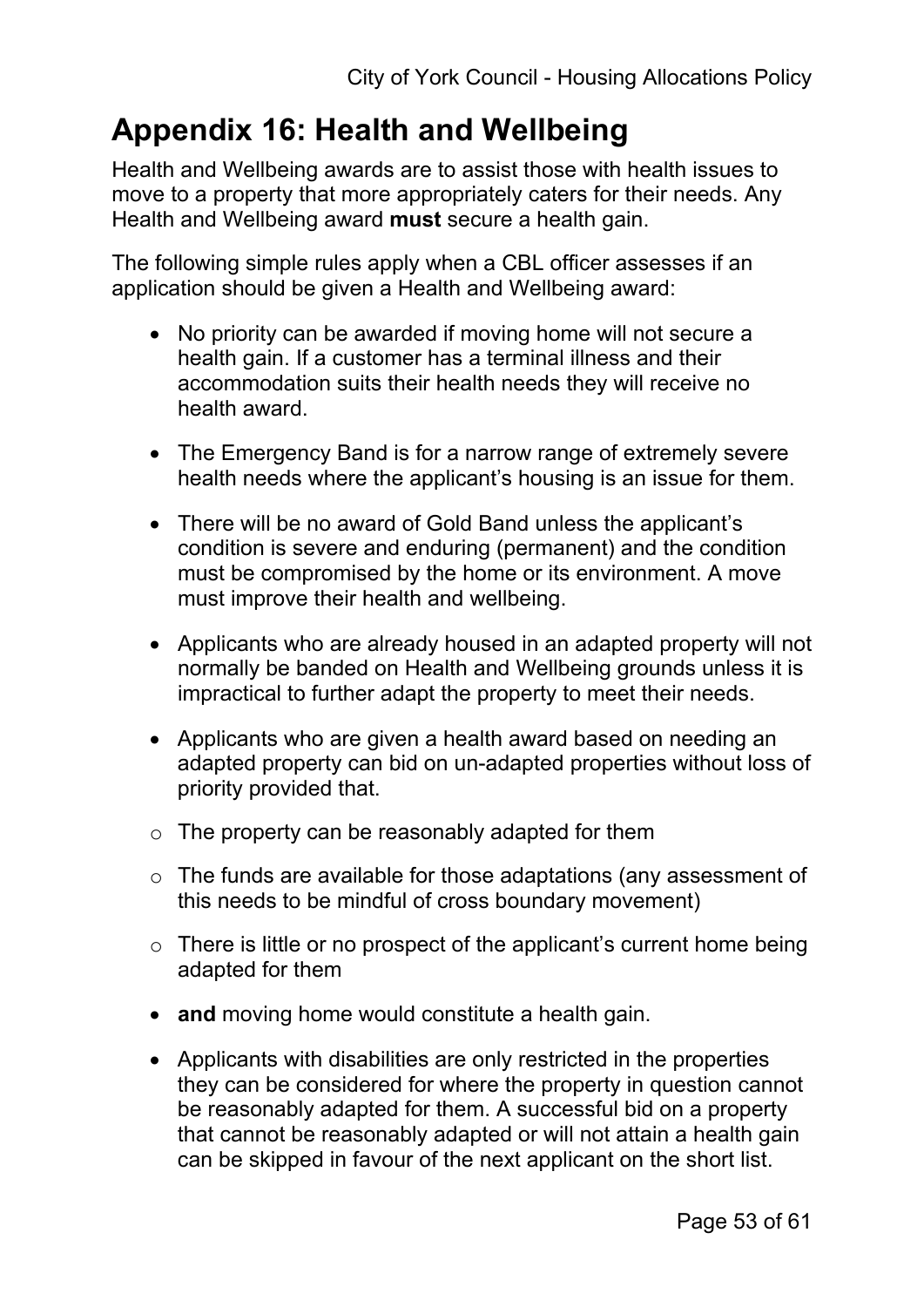A minor adaptation will usually be seen as a preferable alternative to rehousing. A health and wellbeing award will not normally be given if the issues of the applicant can be successfully addressed in their current accommodation by minor adaptation. A minor adaptation could be successful installation of a stair lift, grab rails to external doors and bathing areas etc.

There are three categorisations of Health or Wellbeing need (plus support needs)

| Circumstances                                                                                                                                        | <b>Comments</b>                                                                                                                                                                                                                                                                                                                                                                                           |  |  |  |  |
|------------------------------------------------------------------------------------------------------------------------------------------------------|-----------------------------------------------------------------------------------------------------------------------------------------------------------------------------------------------------------------------------------------------------------------------------------------------------------------------------------------------------------------------------------------------------------|--|--|--|--|
| or Definition<br>1. Applicant<br>unable to return to<br>their home from<br>hospital because                                                          | We expect this to be confirmed in writing by a<br>Social Services Authority Senior officer. If s/he<br>provides this, the customer is fast tracked to the<br>emergency band.                                                                                                                                                                                                                              |  |  |  |  |
| their current home<br>is permanently un-<br>suitable. This<br>must be a long<br>term issue.<br>2. Applicant<br>unable to access<br>key facilities in | A joint assessment by the local authority and<br>Registered Social Landlord. The trigger question in<br>the Health section of the application form is "Is it<br>possible for all members of the household to<br>access a bedroom and a toilet. We expect that the<br>possibility of informal aids and adaptation will be<br>considered in terms of 'creating' a bedroom and a<br>bathroom where required. |  |  |  |  |
| their home without                                                                                                                                   | Questions that will be considered are:                                                                                                                                                                                                                                                                                                                                                                    |  |  |  |  |
| major adaptation<br>works.                                                                                                                           | Is the nature of the condition short term only?                                                                                                                                                                                                                                                                                                                                                           |  |  |  |  |
|                                                                                                                                                      | Is there a downstairs WC and downstairs<br>$\bullet$<br>bedroom or space adaptable as a bedroom?                                                                                                                                                                                                                                                                                                          |  |  |  |  |
|                                                                                                                                                      | Can reasonable external access to the<br>property be made?                                                                                                                                                                                                                                                                                                                                                |  |  |  |  |
|                                                                                                                                                      | Is it likely that the applicant's home can be<br>$\bullet$<br>made suitable with a minor adaptation? If so,<br>how to signpost applicant to help?                                                                                                                                                                                                                                                         |  |  |  |  |
|                                                                                                                                                      | • What can be achieved in terms of adaptation<br>or provision of additional services to the home<br>and what these might cost?                                                                                                                                                                                                                                                                            |  |  |  |  |

## **Priority Band: Emergency**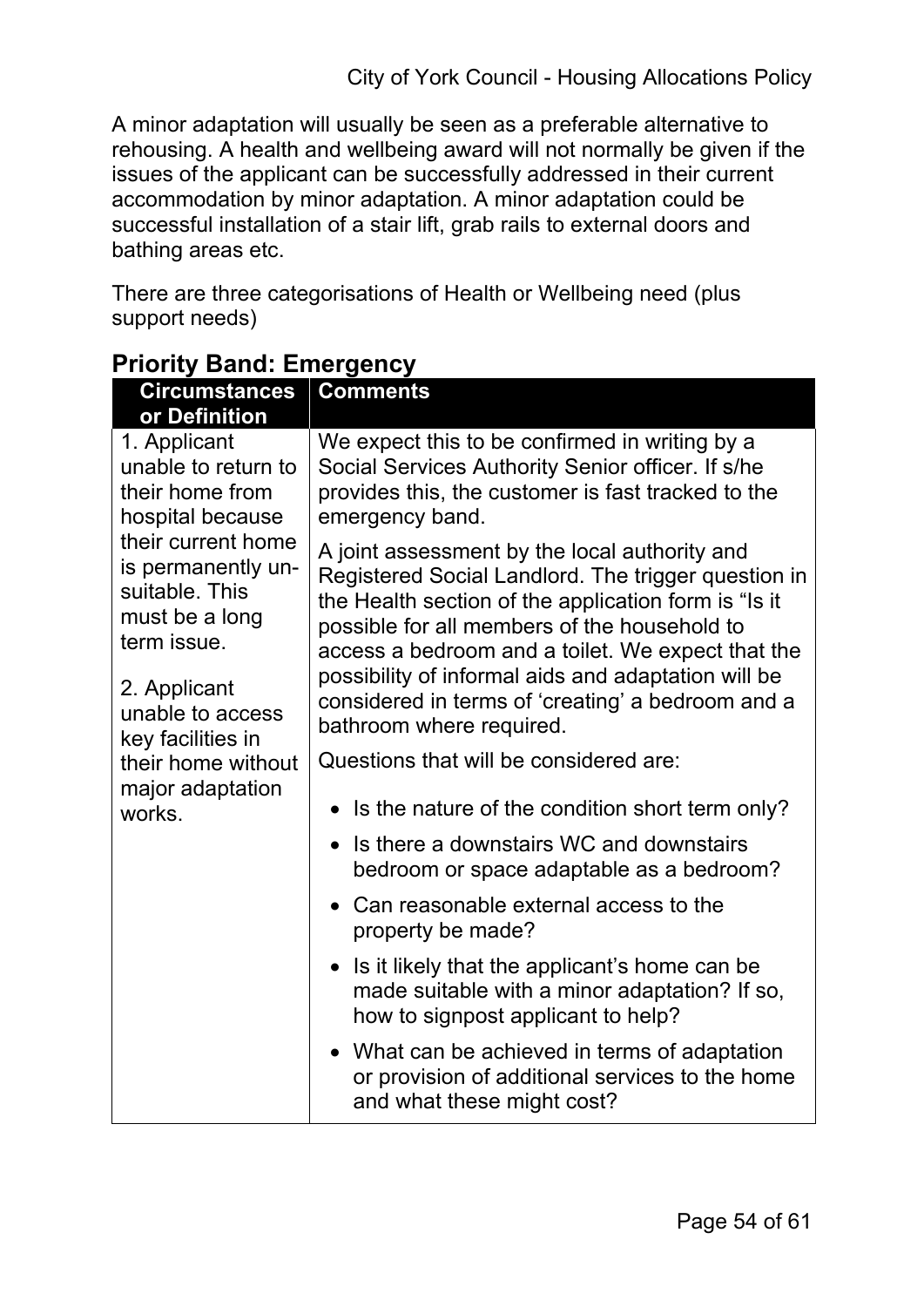## **Priority Band: Gold**

| <b>Circumstances</b>                                                                              | <b>Comments</b>                                                                                                                                       |
|---------------------------------------------------------------------------------------------------|-------------------------------------------------------------------------------------------------------------------------------------------------------|
| or Definition<br>1. Applicants with a<br>severe and<br>enduring/permanent<br>illness whose health | A move must give a considerable health gain. If<br>there is no health gain then no gold band will be<br>awarded.                                      |
| and/or wellbeing is<br>significantly<br>compromised by<br>their home or                           | The illness must be of a serious nature and must<br>be enduring/permanent/lifelong with no prospect<br>of the condition improving.                    |
| environment.                                                                                      | The condition must be likely to stay the same or<br>deteriorate further.                                                                              |
| 2. Applicants who<br>need to move to a                                                            | Questions that will be considered are:                                                                                                                |
| specific locality so<br>that proven                                                               | • Is the illness serious and enduring?                                                                                                                |
| hardship can be<br>prevented.                                                                     | Does the physical structure of the house or its<br>environment significantly compromise the<br>serious and enduring condition?                        |
|                                                                                                   | • Is there any easier solution than re-housing the<br>applicant, such as a minor adaptation?                                                          |
|                                                                                                   | • Could any medical treatment that the applicant<br>needs be brought to the applicant's home?                                                         |
|                                                                                                   | • Can the customer reasonably access any on-<br>going medical treatment (such as dialysis)<br>having considered availability of patient<br>transport? |
|                                                                                                   | • Will re-housing the applicant secure any<br>improvement to their health or wellbeing?                                                               |
|                                                                                                   | • Will moving closer to a carer (or the carer<br>moving closer to them) achieve a health gain<br>in respect of the serious and enduring illness?      |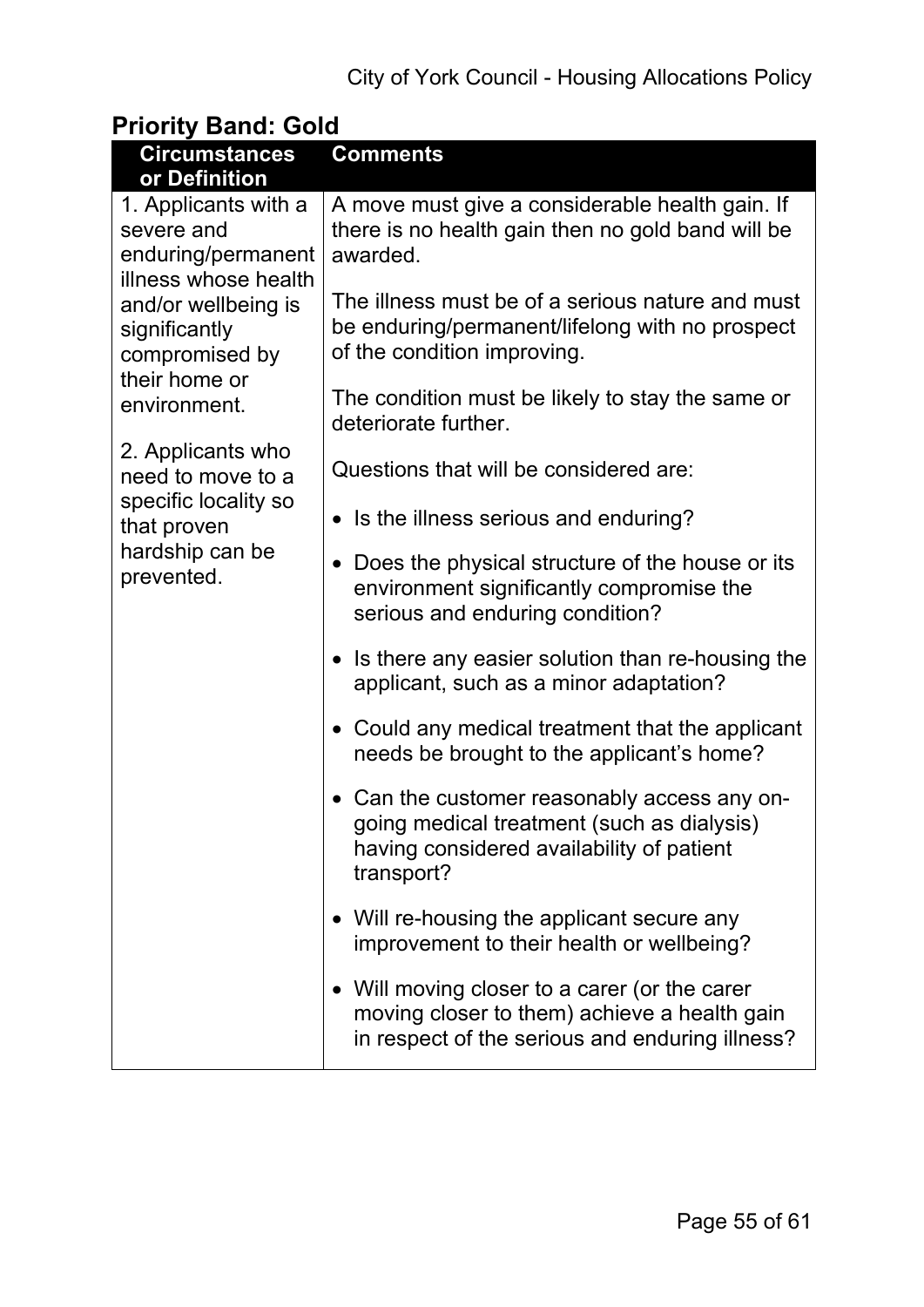#### **Priority Band: Silver**

| <b>Circumstances</b><br>or Definition           | <b>Comments</b>                                                       |
|-------------------------------------------------|-----------------------------------------------------------------------|
| 1. Applicants who                               | As above, "does re-housing achieve a health"                          |
| have a health or                                | gain?" is the key consideration.                                      |
| wellbeing issue,<br>which will be<br>removed or | Questions that will be considered are:                                |
| improved by a                                   | • Can the applicant secure an improvement to                          |
| move as assessed                                | their health or wellbeing through re-housing?                         |
| by the relevant                                 | • If so, what form of housing (and where) will                        |
| trained CBL Officer.                            | secure such an improvement?                                           |
|                                                 | • Could the health issue be eased or relieved by<br>minor adaptation? |

### **Accommodation Panels**

Some partners have specific partnership/working arrangements with cross agency bodies who typically consider the needs of groups with special needs such as:

- People with mental health needs
- People with learning disabilities
- People with physical disabilities
- People eligible for Independent Living Schemes

These arrangements may involve the agency nominating an applicant to the register. It may be that applicants such as these have a high health or well-being need. The nominating body will have to provide substantial evidence outlining the level of need within the terms of the lettings policy.

The receiving partner will have, on a case by case basis, the opportunity to initiate dialogue with the panel and be privy to all documentation surrounding the case if they feel the need appears to be over- or underestimated.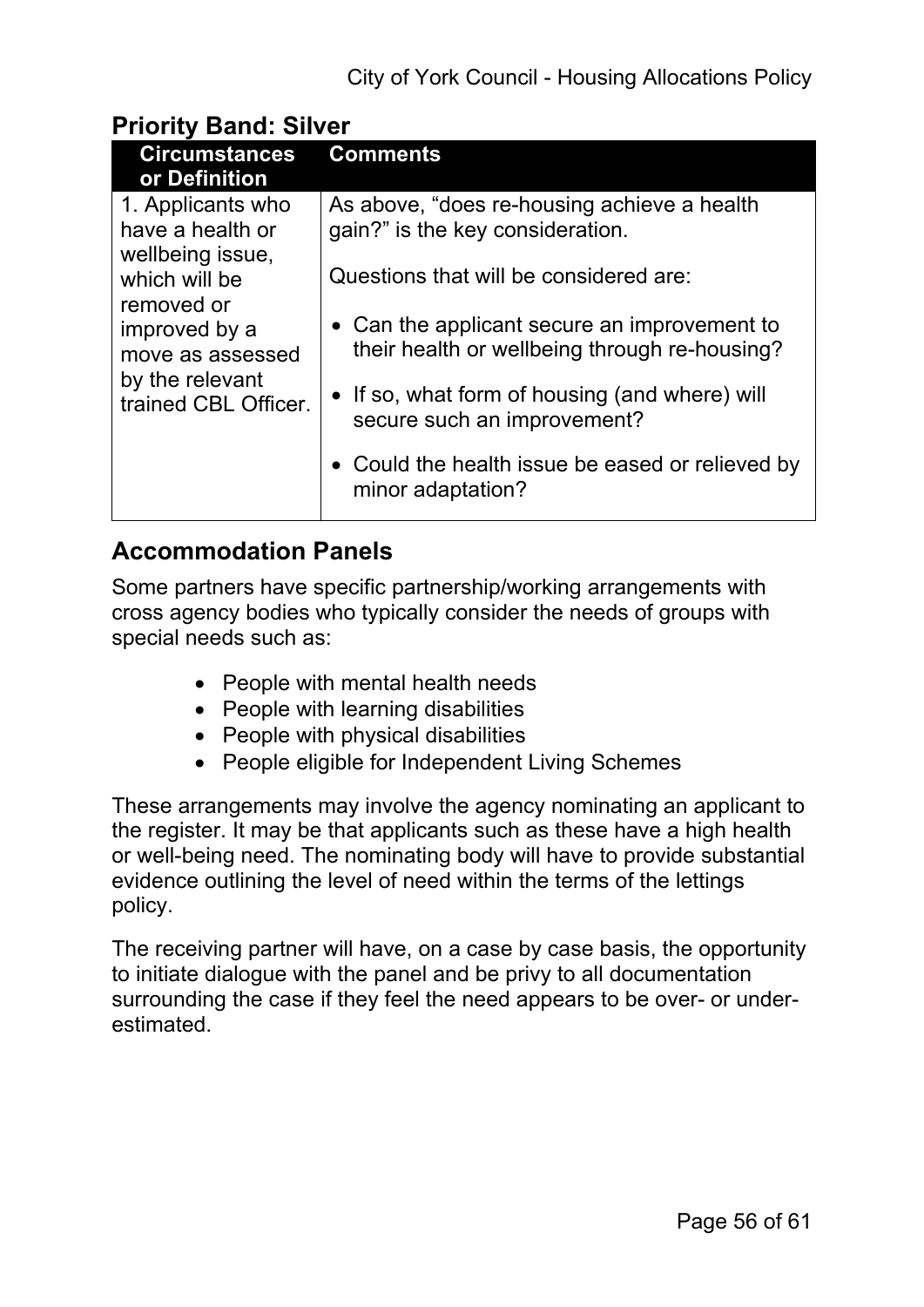## **Appendix 17: Sensitive Lets**

It is necessary on occasions for housing managers to allocate a property outside of the CYC policy to facilitate the management and community cohesion of a specific property/area.

Sensitive lets relate to a property where for example:

- The previous tenant has caused significant neighbour nuisance for a variety of reasons and where it has taken considerable time to resolve the problems
- Where there has been significant drug related nuisance
- Where there has been significant noise nuisance within a block of flats or the immediate neighbourhood

Targeted allocation of a property could reduce such issues by ensuring the next tenant will be unlikely to cause a similar nuisance.

Where a senior officer feels that an individual property should be let outside the normal allocations policy, the property will be advertised as a Sensitive Let and the advertisement will clearly state that applicants will be subject to further checks.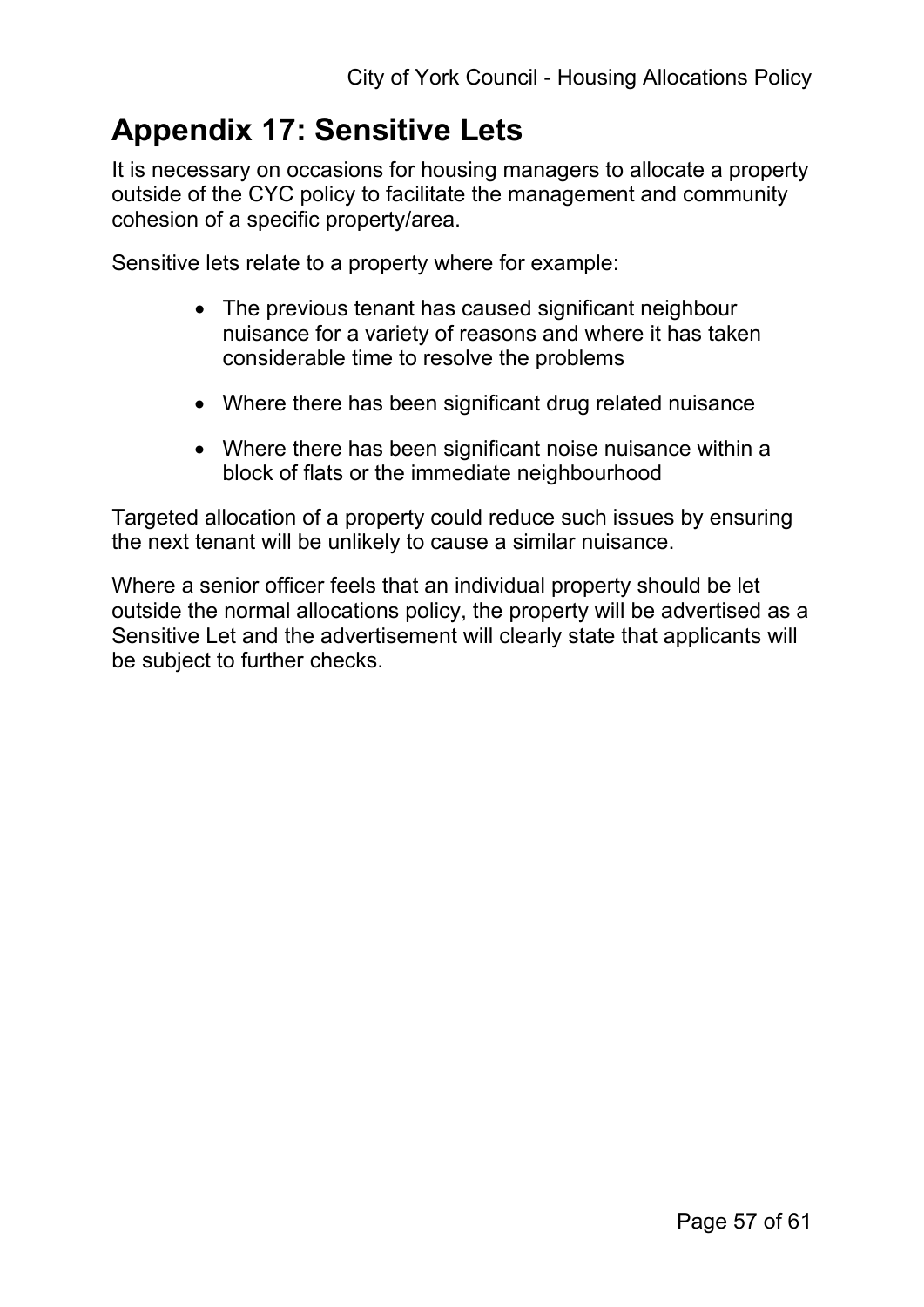## **Appendix 18: Senior Management Decisions**

Any decisions using management discretion should be recorded on a standard pro-forma and retained in the customer file.

Senior management decisions include direct offers, sensitive lets, mandatory and discretionary reasons for overlooking a bid. If a direct let is requested it should be submitted by a senior manager on the appropriate form.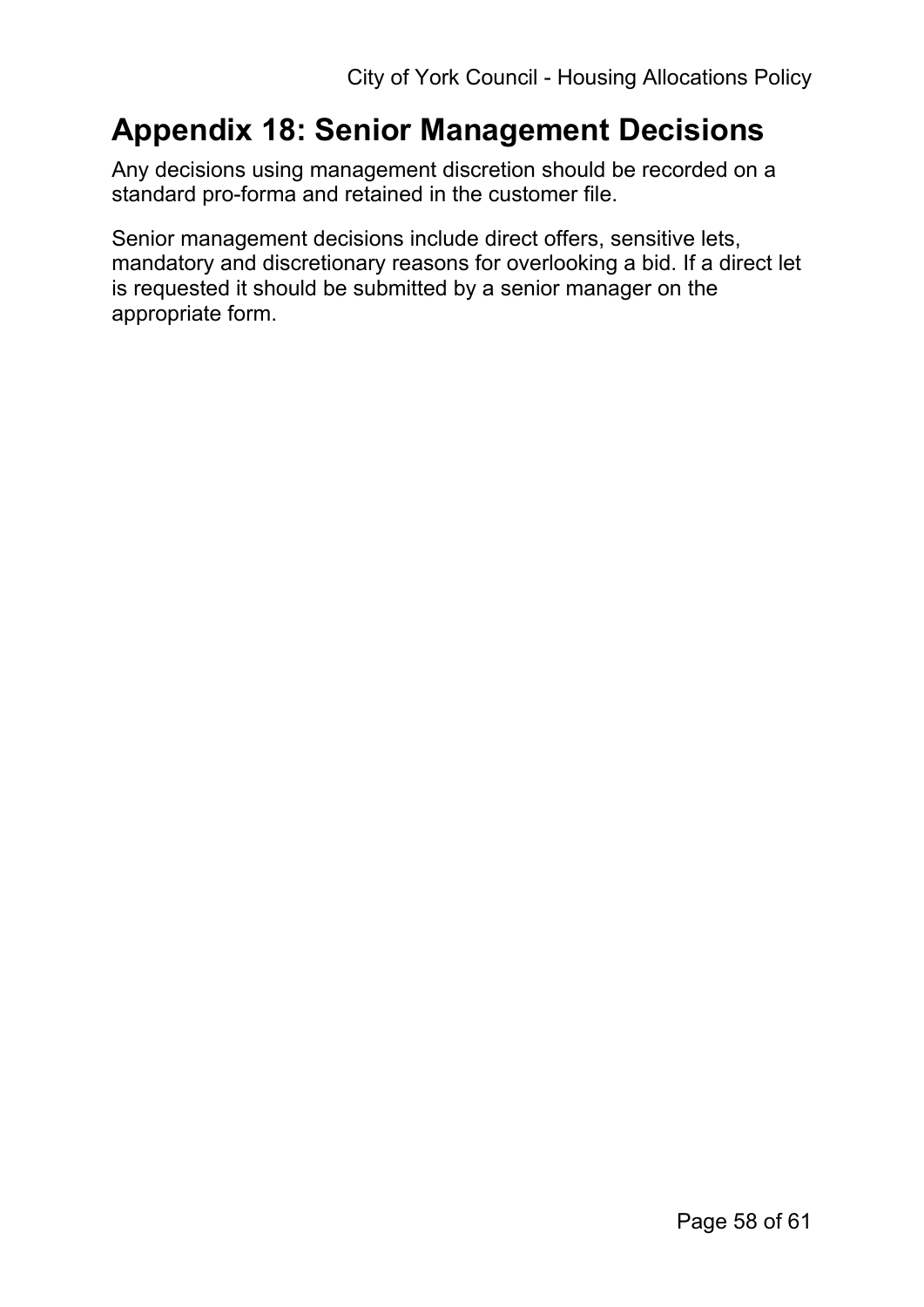## **Appendix 19: Hardship Grounds**

People who need to Move on Hardship Grounds

If an applicant indicates they need to move to a particular location within York to take up an offer of employment, education or training, or to be near family or friends to give or receive support, the CBL officer will ask the applicant to provide written confirmation of their housing need.

Applicants in this category will only be given a priority if it is unreasonable to expect them to commute from their existing home e.g. there is no reliable bus route or train service and they are experiencing unreasonable financial hardship travelling to work. Right to Move is deemed a hardship ground.

Evidence of employment, education or training opportunity is required along with financial information demonstrating hardship.

Applicants who need to move to another location to give or receive support must provide written confirmation of the address of family members they need to live close to and their needs via another professional organisation e.g. health professional, social services.

A health and wellbeing assessment may be required to determine the type of property that would best suit the applicant's needs. If the assessment concludes that priority should be awarded, then appropriate banding will be awarded under the Allocations Policy.

Examples of circumstances that may result in the award of Gold Band are:

- The applicant has an identified need for ILC accommodation and there is no such provision in the area in which they live. The applicant would require residential care or a higher level of care package unless they are re-housed.
- The applicant needs to receive essential daily care from a relative and without re-housing they would require residential care or a higher level of care package.
- The household includes a person who needs to access specialist medical treatment on a permanent or indefinite basis and they are unable to do so, or it is unreasonable to expect them to do so, from the area in which they currently live.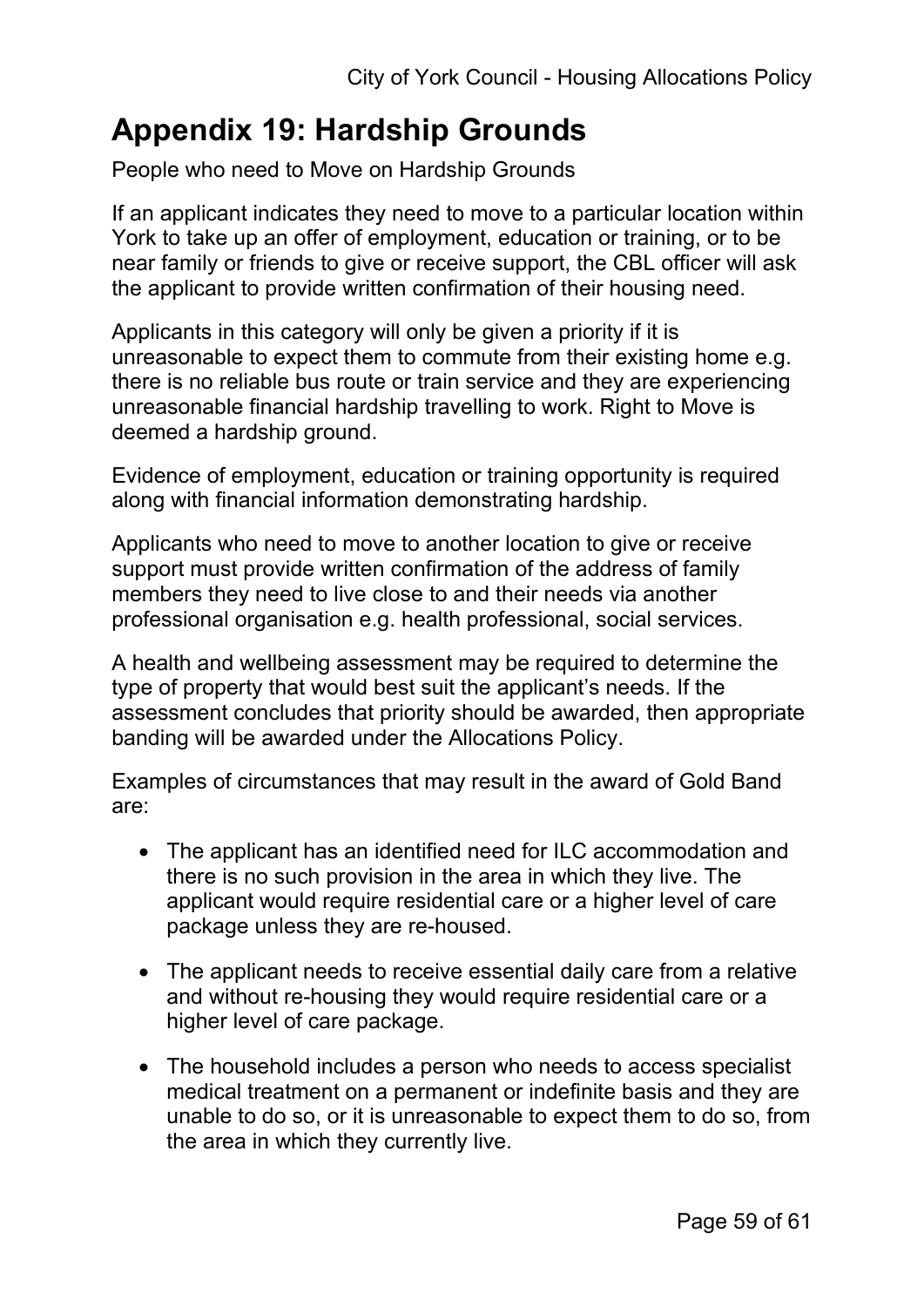- The household includes a person who is unemployed and they have been offered permanent employment in an area to where they are unable to reasonably travel.
- The household provides essential daily care to someone in another part of the region and they cannot deliver that care effectively from their current location and without this, residential care or a higher level of care package would be required.
- The household includes a member with a disability or learning difficulty who needs to access specialist education or training facilities and cannot do so from their present home.
- Right to Move.

Applicants would be restricted to applying for accommodation within the York Local Authority Area where the employment/training/family member is located.